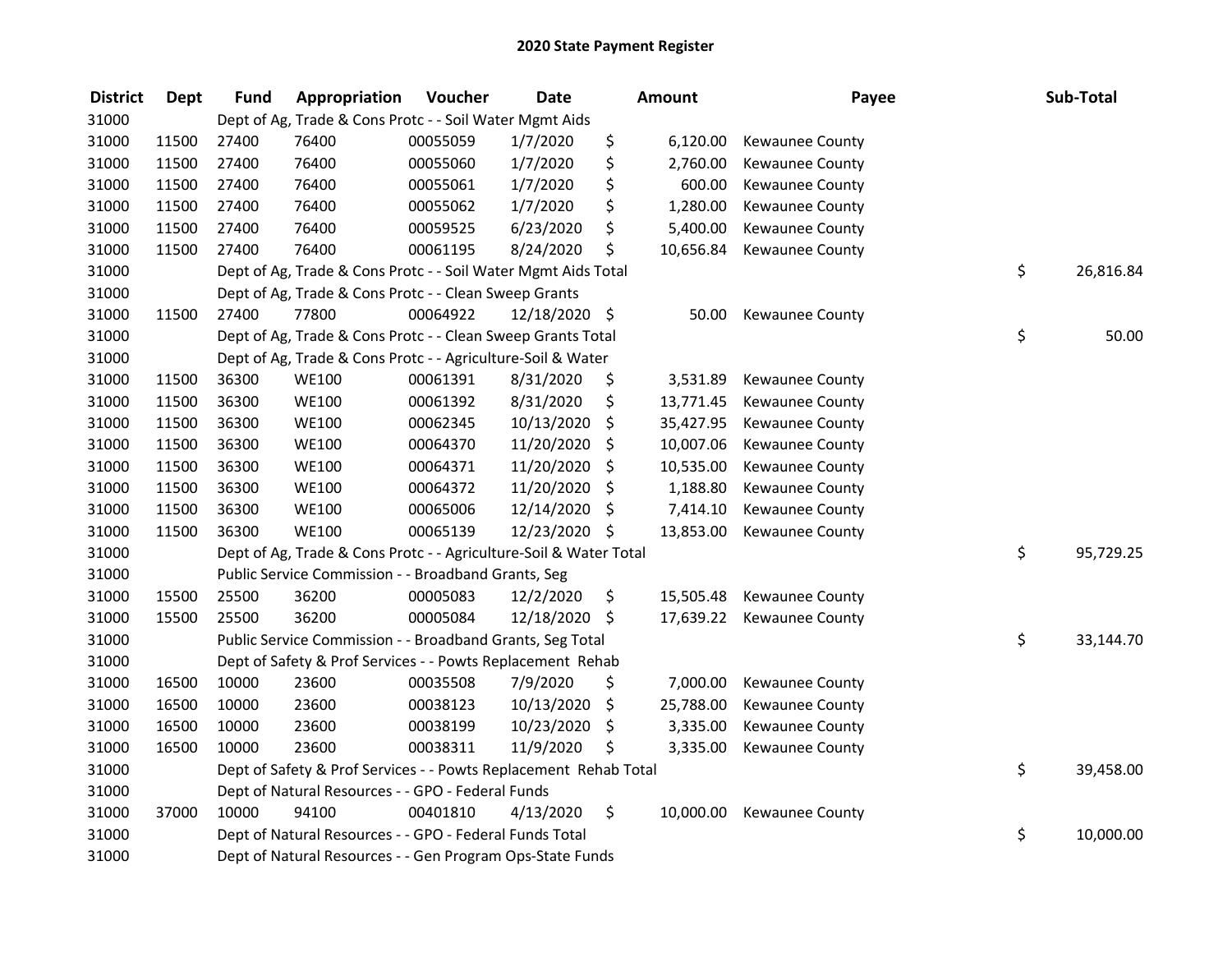| <b>District</b> | <b>Dept</b> | <b>Fund</b> | Appropriation                                                      | Voucher  | <b>Date</b>   |     | Amount    | Payee                     | Sub-Total       |
|-----------------|-------------|-------------|--------------------------------------------------------------------|----------|---------------|-----|-----------|---------------------------|-----------------|
| 31000           | 37000       | 21200       | 16100                                                              | 00380078 | 1/3/2020      | \$  | 1,679.70  | Kewaunee County           |                 |
| 31000           | 37000       | 21200       | 16100                                                              | 00451197 | 12/30/2020 \$ |     |           | 335.11 Kewaunee County    |                 |
| 31000           |             |             | Dept of Natural Resources - - Gen Program Ops-State Funds Total    |          |               |     |           |                           | \$<br>2,014.81  |
| 31000           |             |             | Dept of Natural Resources - - Venison Processing                   |          |               |     |           |                           |                 |
| 31000           | 37000       | 21200       | 54900                                                              | 00394734 | 3/6/2020      | \$  | 1,430.00  | Kewaunee County           |                 |
| 31000           |             |             | Dept of Natural Resources - - Venison Processing Total             |          |               |     |           |                           | \$<br>1,430.00  |
| 31000           |             |             | Dept of Natural Resources - - Wildlife Damage Claims & Abat        |          |               |     |           |                           |                 |
| 31000           | 37000       | 21200       | 55300                                                              | 00394734 | 3/6/2020      | \$. |           | 21,749.21 Kewaunee County |                 |
| 31000           |             |             | Dept of Natural Resources - - Wildlife Damage Claims & Abat Total  |          |               |     |           |                           | \$<br>21,749.21 |
| 31000           |             |             | Dept of Natural Resources - - Ra- Suppl Snow Trail Aids            |          |               |     |           |                           |                 |
| 31000           | 37000       | 21200       | 56900                                                              | 00396978 | 3/23/2020     | \$  |           | 31,135.19 Kewaunee County |                 |
| 31000           |             |             | Dept of Natural Resources - - Ra- Suppl Snow Trail Aids Total      |          |               |     |           |                           | \$<br>31,135.19 |
| 31000           |             |             | Dept of Natural Resources - - Ra- Cnty Snow Trail & Area Aid       |          |               |     |           |                           |                 |
| 31000           | 37000       | 21200       | 57400                                                              | 00443426 | 10/26/2020 \$ |     | 15,475.00 | Kewaunee County           |                 |
| 31000           | 37000       | 21200       | 57400                                                              | 00444439 | 10/29/2020 \$ |     | 220.00    | <b>Kewaunee County</b>    |                 |
| 31000           |             |             | Dept of Natural Resources - - Ra- Cnty Snow Trail & Area Aid Total |          |               |     |           |                           | \$<br>15,695.00 |
| 31000           |             |             | Dept of Natural Resources - - Ra- Snowmobile Trail Areas           |          |               |     |           |                           |                 |
| 31000           | 37000       | 21200       | 57500                                                              | 00444308 | 10/28/2020 \$ |     | 26,685.00 | Kewaunee County           |                 |
| 31000           | 37000       | 21200       | 57500                                                              | 00444439 | 10/29/2020 \$ |     | 26,465.00 | <b>Kewaunee County</b>    |                 |
| 31000           |             |             | Dept of Natural Resources - - Ra- Snowmobile Trail Areas Total     |          |               |     |           |                           | \$<br>53,150.00 |
| 31000           |             |             | Dept of Natural Resources - - Ra- Atv Prj Aids, Gas Tax Pymt       |          |               |     |           |                           |                 |
| 31000           | 37000       | 21200       | 57600                                                              | 00381039 | 1/8/2020      | \$  | 4,750.00  | Kewaunee County           |                 |
| 31000           | 37000       | 21200       | 57600                                                              | 00447818 | 11/18/2020    | \$  | 4,750.00  | Kewaunee County           |                 |
| 31000           | 37000       | 21200       | 57600                                                              | 00447819 | 11/18/2020 \$ |     | 10,250.00 | Kewaunee County           |                 |
| 31000           |             |             | Dept of Natural Resources - - Ra- Atv Prj Aids, Gas Tax Pymt Total |          |               |     |           |                           | \$<br>19,750.00 |
| 31000           |             |             | Dept of Natural Resources - - Resource Maint Develop Sp Frst       |          |               |     |           |                           |                 |
| 31000           | 37000       | 21200       | 77900                                                              | 00446710 | 12/4/2020     | \$  |           | 22,193.82 Kewaunee County |                 |
| 31000           |             |             | Dept of Natural Resources - - Resource Maint Develop Sp Frst Total |          |               |     |           |                           | \$<br>22,193.82 |
| 31000           |             |             | Dept of Natural Resources - - GPO--State Funds                     |          |               |     |           |                           |                 |
| 31000           | 37000       | 21200       | 86100                                                              | 00411454 | 6/19/2020     | \$  | 4.00      | Kewaunee County           |                 |
| 31000           | 37000       | 21200       | 86100                                                              | 00431953 | 8/27/2020     | \$  | 78.64     | Kewaunee County           |                 |
| 31000           |             |             | Dept of Natural Resources - - GPO--State Funds Total               |          |               |     |           |                           | \$<br>82.64     |
| 31000           |             |             | Dept of Natural Resources - - Agency Funding - Due To 490          |          |               |     |           |                           |                 |
| 31000           | 37000       | 36000       | AGF00                                                              | 00446614 | 11/20/2020 \$ |     |           | 1,765.07 Kewaunee County  |                 |
| 31000           |             |             | Dept of Natural Resources - - Agency Funding - Due To 490 Total    |          |               |     |           |                           | \$<br>1,765.07  |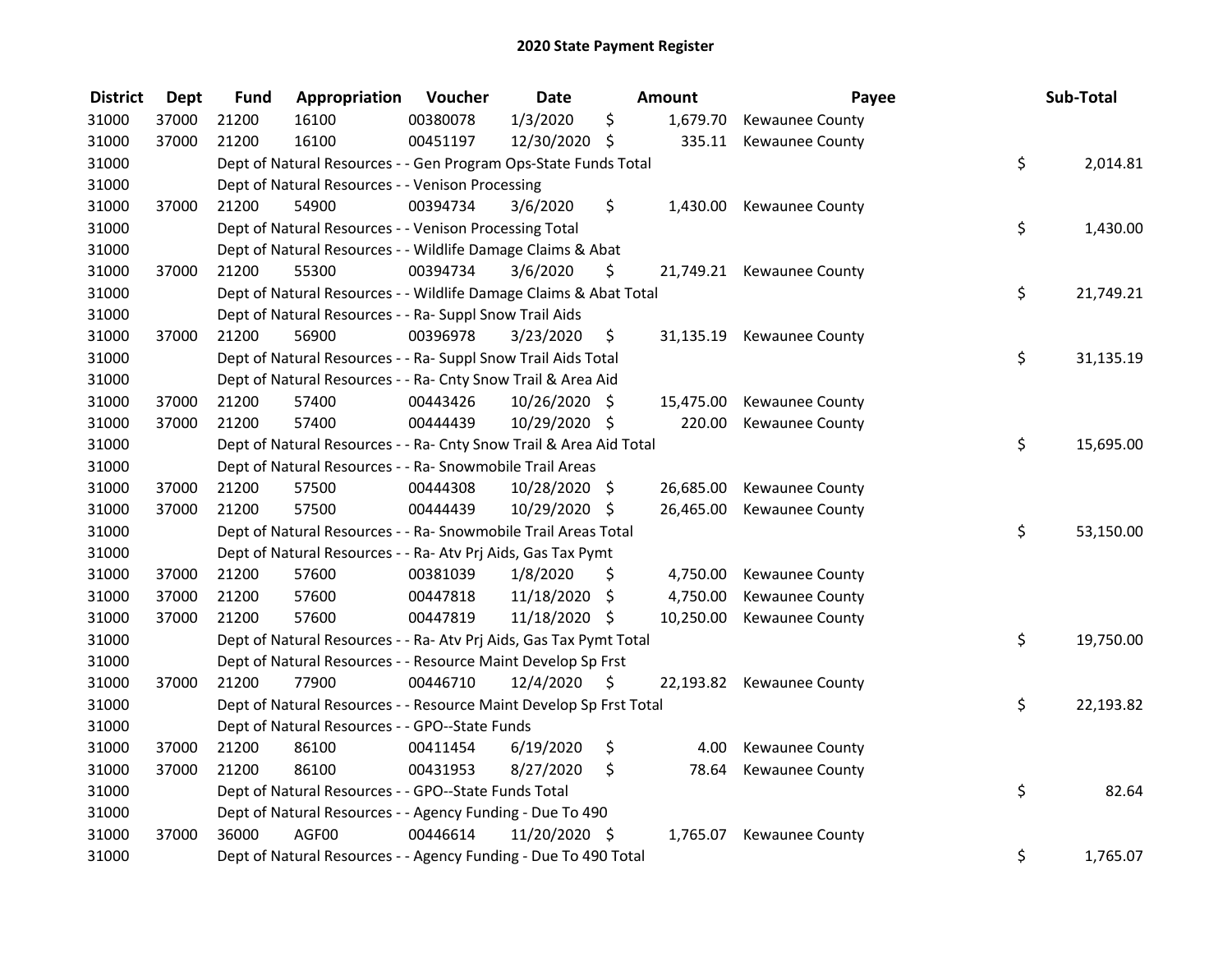| <b>District</b> | <b>Dept</b> | <b>Fund</b> | Appropriation                                                     | Voucher  | <b>Date</b> | <b>Amount</b>   | Payee                  | Sub-Total        |
|-----------------|-------------|-------------|-------------------------------------------------------------------|----------|-------------|-----------------|------------------------|------------------|
| 31000           |             |             | Dept of Natural Resources - - Land Acquisition                    |          |             |                 |                        |                  |
| 31000           | 37000       | 36300       | TA100                                                             | 00408109 | 5/11/2020   | \$<br>3,750.00  | Kewaunee County        |                  |
| 31000           | 37000       | 36300       | TA100                                                             | 00408115 | 5/11/2020   | \$<br>3,750.00  | <b>Kewaunee County</b> |                  |
| 31000           |             |             | Dept of Natural Resources - - Land Acquisition Total              |          |             |                 |                        | \$<br>7,500.00   |
| 31000           |             |             | Dept of Natural Resources - - Property Develop/Local Assist       |          |             |                 |                        |                  |
| 31000           | 37000       | 36300       | <b>TA200</b>                                                      | 00400999 | 4/13/2020   | \$<br>3,350.67  | <b>Kewaunee County</b> |                  |
| 31000           |             |             | Dept of Natural Resources - - Property Develop/Local Assist Total |          |             |                 |                        | \$<br>3,350.67   |
| 31000           |             |             | Dept of Natural Resources - - Dnr-Nonpoint Source                 |          |             |                 |                        |                  |
| 31000           | 37000       | 36300       | TF100                                                             | 00380211 | 1/7/2020    | \$<br>20,681.20 | Kewaunee County        |                  |
| 31000           | 37000       | 36300       | TF100                                                             | 00381044 | 1/8/2020    | \$<br>97,156.00 | Kewaunee County        |                  |
| 31000           |             |             | Dept of Natural Resources - - Dnr-Nonpoint Source Total           |          |             |                 |                        | \$<br>117,837.20 |
| 31000           |             |             | WI Dept of Transportation - - Rpd Slvg Veh Exm Sf                 |          |             |                 |                        |                  |
| 31000           | 39500       | 10000       | 52300                                                             | 00478898 | 1/6/2020    | \$<br>180.00    | Kewaunee County        |                  |
| 31000           | 39500       | 10000       | 52300                                                             | 00481156 | 1/13/2020   | \$<br>60.00     | Kewaunee County        |                  |
| 31000           | 39500       | 10000       | 52300                                                             | 00483652 | 1/21/2020   | \$<br>60.00     | Kewaunee County        |                  |
| 31000           | 39500       | 10000       | 52300                                                             | 00485614 | 1/27/2020   | \$<br>120.00    | Kewaunee County        |                  |
| 31000           | 39500       | 10000       | 52300                                                             | 00488427 | 2/3/2020    | \$<br>60.00     | Kewaunee County        |                  |
| 31000           | 39500       | 10000       | 52300                                                             | 00491060 | 2/10/2020   | \$<br>180.00    | Kewaunee County        |                  |
| 31000           | 39500       | 10000       | 52300                                                             | 00496260 | 2/24/2020   | \$<br>60.00     | Kewaunee County        |                  |
| 31000           | 39500       | 10000       | 52300                                                             | 00505344 | 3/23/2020   | \$<br>120.00    | Kewaunee County        |                  |
| 31000           | 39500       | 10000       | 52300                                                             | 00519645 | 4/29/2020   | \$<br>240.00    | Kewaunee County        |                  |
| 31000           | 39500       | 10000       | 52300                                                             | 00576304 | 8/31/2020   | \$<br>60.00     | Kewaunee County        |                  |
| 31000           | 39500       | 10000       | 52300                                                             | 00579674 | 9/9/2020    | \$<br>120.00    | Kewaunee County        |                  |
| 31000           | 39500       | 10000       | 52300                                                             | 00588096 | 9/24/2020   | \$<br>60.00     | Kewaunee County        |                  |
| 31000           | 39500       | 10000       | 52300                                                             | 00591823 | 9/29/2020   | \$<br>60.00     | Kewaunee County        |                  |
| 31000           | 39500       | 10000       | 52300                                                             | 00594923 | 10/5/2020   | \$<br>360.00    | Kewaunee County        |                  |
| 31000           | 39500       | 10000       | 52300                                                             | 00606164 | 10/27/2020  | \$<br>240.00    | <b>Kewaunee County</b> |                  |
| 31000           | 39500       | 10000       | 52300                                                             | 00613269 | 11/10/2020  | \$<br>300.00    | Kewaunee County        |                  |
| 31000           | 39500       | 10000       | 52300                                                             | 00616450 | 11/17/2020  | \$<br>60.00     | Kewaunee County        |                  |
| 31000           | 39500       | 10000       | 52300                                                             | 00621723 | 12/4/2020   | \$<br>60.00     | Kewaunee County        |                  |
| 31000           | 39500       | 10000       | 52300                                                             | 00627223 | 12/15/2020  | \$<br>60.00     | Kewaunee County        |                  |
| 31000           | 39500       | 10000       | 52300                                                             | 00630487 | 12/23/2020  | \$<br>120.00    | Kewaunee County        |                  |
| 31000           |             |             | WI Dept of Transportation - - Rpd Slvg Veh Exm Sf Total           |          |             |                 |                        | \$<br>2,580.00   |
| 31000           |             |             | WI Dept of Transportation - - Eldly&Disa Co/Aid Sf                |          |             |                 |                        |                  |
| 31000           | 39500       | 21100       | 16800                                                             | 00485743 | 1/28/2020   | \$<br>79,889.00 | Kewaunee County        |                  |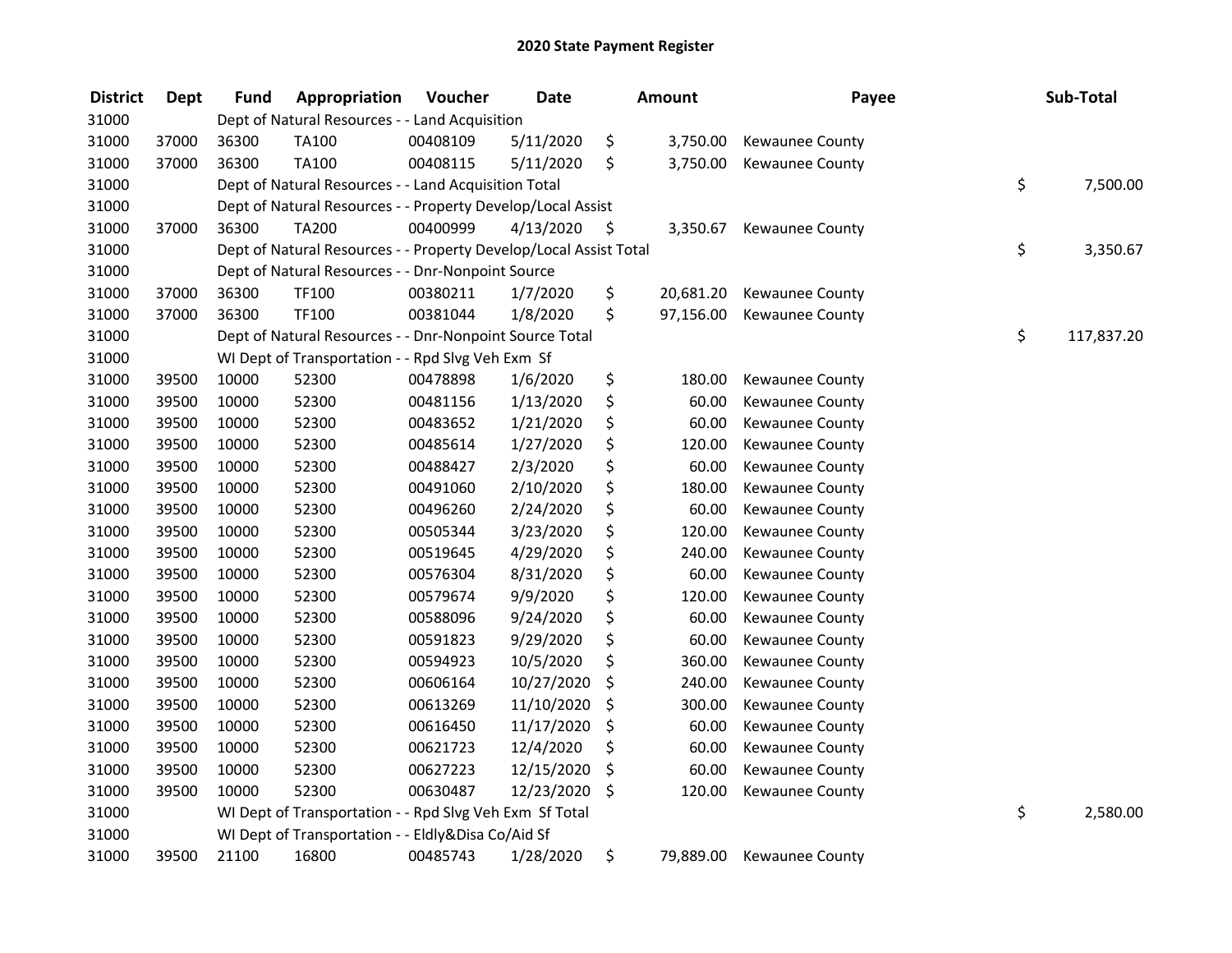| <b>District</b> | <b>Dept</b> | <b>Fund</b> | Appropriation                                            | Voucher  | <b>Date</b> |         | Amount     | Payee           | Sub-Total        |
|-----------------|-------------|-------------|----------------------------------------------------------|----------|-------------|---------|------------|-----------------|------------------|
| 31000           | 39500       | 21100       | 16800                                                    | 00513096 | 4/9/2020    | \$      | 351.00     | Kewaunee County |                  |
| 31000           |             |             | WI Dept of Transportation - - Eldly&Disa Co/Aid Sf Total |          |             |         |            |                 | \$<br>80,240.00  |
| 31000           |             |             | WI Dept of Transportation - - Hwy Sfty Loc Aid Ffd       |          |             |         |            |                 |                  |
| 31000           | 39500       | 21100       | 18500                                                    | 00481233 | 1/14/2020   | \$      | 638.88     | Kewaunee County |                  |
| 31000           | 39500       | 21100       | 18500                                                    | 00493616 | 2/20/2020   | \$      | 219.48     | Kewaunee County |                  |
| 31000           | 39500       | 21100       | 18500                                                    | 00503718 | 3/19/2020   | \$      | 1,097.40   | Kewaunee County |                  |
| 31000           | 39500       | 21100       | 18500                                                    | 00570505 | 8/19/2020   | \$      | 4,232.52   | Kewaunee County |                  |
| 31000           | 39500       | 21100       | 18500                                                    | 00583969 | 9/17/2020   | \$      | 3,292.20   | Kewaunee County |                  |
| 31000           | 39500       | 21100       | 18500                                                    | 00599873 | 10/15/2020  | $\zeta$ | 6,863.97   | Kewaunee County |                  |
| 31000           |             |             | WI Dept of Transportation - - Hwy Sfty Loc Aid Ffd Total |          |             |         |            |                 | \$<br>16,344.45  |
| 31000           |             |             | WI Dept of Transportation - - Trans Aids To Co.-Sf       |          |             |         |            |                 |                  |
| 31000           | 39500       | 21100       | 19000                                                    | 00475454 | 1/6/2020    | \$      | 191,190.27 | Kewaunee County |                  |
| 31000           | 39500       | 21100       | 19000                                                    | 00542301 | 7/6/2020    | \$      | 382,380.54 | Kewaunee County |                  |
| 31000           | 39500       | 21100       | 19000                                                    | 00585127 | 10/5/2020   | \$      | 191,190.27 | Kewaunee County |                  |
| 31000           |             |             | WI Dept of Transportation - - Trans Aids To Co.-Sf Total |          |             |         |            |                 | \$<br>764,761.08 |
| 31000           |             |             | WI Dept of Transportation - - Loc Rd Imp Prg St Fd       |          |             |         |            |                 |                  |
| 31000           | 39500       | 21100       | 27800                                                    | 00555855 | 7/31/2020   | \$      | 2,627.05   | Kewaunee County |                  |
| 31000           |             |             | WI Dept of Transportation - - Loc Rd Imp Prg St Fd Total |          |             |         |            |                 | \$<br>2,627.05   |
| 31000           |             |             | WI Dept of Transportation - - St Hwy Rehab, Sf           |          |             |         |            |                 |                  |
| 31000           | 39500       | 21100       | 36300                                                    | 00490018 | 2/6/2020    | \$      | 10.00      | Kewaunee County |                  |
| 31000           | 39500       | 21100       | 36300                                                    | 00584423 | 9/18/2020   | \$      | 1,754.59   | Kewaunee County |                  |
| 31000           |             |             | WI Dept of Transportation - - St Hwy Rehab, Sf Total     |          |             |         |            |                 | \$<br>1,764.59   |
| 31000           |             |             | WI Dept of Transportation - - Hwy Mgmt & Opers Sf        |          |             |         |            |                 |                  |
| 31000           | 39500       | 21100       | 36500                                                    | 00550676 | 7/10/2020   | \$      | 4,173.39   | Kewaunee County |                  |
| 31000           | 39500       | 21100       | 36500                                                    | 00563874 | 8/11/2020   | \$      | 11,220.51  | Kewaunee County |                  |
| 31000           | 39500       | 21100       | 36500                                                    | 00626206 | 12/14/2020  | \$      | 734.97     | Kewaunee County |                  |
| 31000           |             |             | WI Dept of Transportation - - Hwy Mgmt & Opers Sf Total  |          |             |         |            |                 | \$<br>16,128.87  |
| 31000           |             |             | WI Dept of Transportation - - Routine Maint Sf           |          |             |         |            |                 |                  |
| 31000           | 39500       | 21100       | 36800                                                    | 00486766 | 1/29/2020   | \$      | 235.00     | Kewaunee County |                  |
| 31000           | 39500       | 21100       | 36800                                                    | 00488454 | 2/3/2020    | \$      | 41,831.13  | Kewaunee County |                  |
| 31000           | 39500       | 21100       | 36800                                                    | 00490724 | 2/19/2020   | \$      | 39,964.68  | Kewaunee County |                  |
| 31000           | 39500       | 21100       | 36800                                                    | 00492577 | 2/20/2020   | \$      | 10,613.57  | Kewaunee County |                  |
| 31000           | 39500       | 21100       | 36800                                                    | 00492578 | 2/20/2020   | \$      | 8,151.47   | Kewaunee County |                  |
| 31000           | 39500       | 21100       | 36800                                                    | 00496403 | 2/27/2020   | \$      | 300.00     | Kewaunee County |                  |
| 31000           | 39500       | 21100       | 36800                                                    | 00499079 | 3/4/2020    | \$      | 972.70     | Kewaunee County |                  |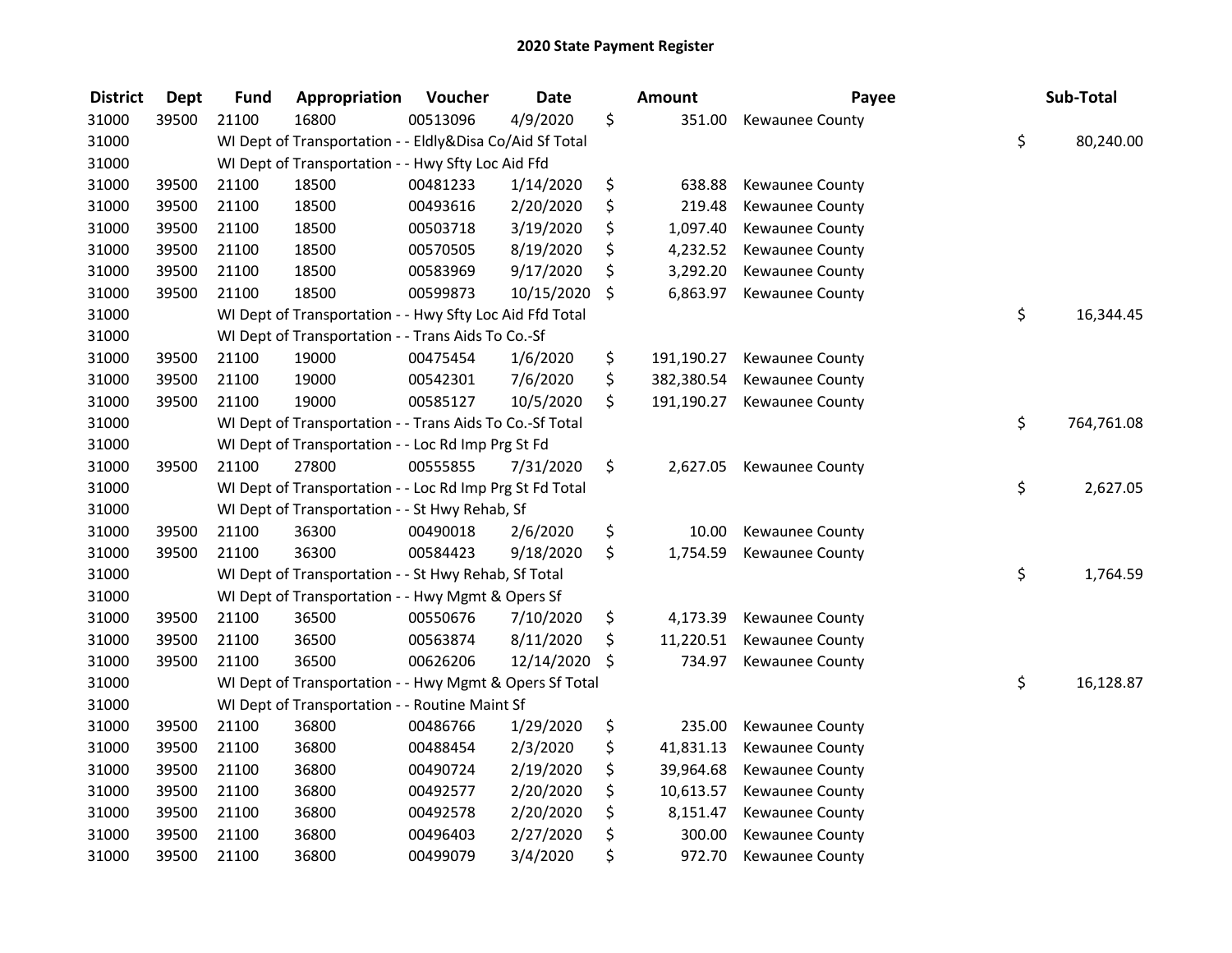| <b>District</b> | <b>Dept</b> | <b>Fund</b> | Appropriation | Voucher  | <b>Date</b> |         | <b>Amount</b> | Payee                  | Sub-Total |
|-----------------|-------------|-------------|---------------|----------|-------------|---------|---------------|------------------------|-----------|
| 31000           | 39500       | 21100       | 36800         | 00499602 | 3/5/2020    | \$      | 56,430.25     | Kewaunee County        |           |
| 31000           | 39500       | 21100       | 36800         | 00502451 | 3/13/2020   | \$      | 4,442.34      | Kewaunee County        |           |
| 31000           | 39500       | 21100       | 36800         | 00504171 | 3/27/2020   | \$      | 250.00        | Kewaunee County        |           |
| 31000           | 39500       | 21100       | 36800         | 00504498 | 3/20/2020   | \$      | 323.25        | Kewaunee County        |           |
| 31000           | 39500       | 21100       | 36800         | 00508312 | 3/31/2020   | \$      | 10,577.54     | Kewaunee County        |           |
| 31000           | 39500       | 21100       | 36800         | 00509735 | 3/31/2020   | \$      | 768.13        | Kewaunee County        |           |
| 31000           | 39500       | 21100       | 36800         | 00511641 | 4/3/2020    | \$      | 310.96        | <b>Kewaunee County</b> |           |
| 31000           | 39500       | 21100       | 36800         | 00512607 | 4/23/2020   | \$      | 700.00        | Kewaunee County        |           |
| 31000           | 39500       | 21100       | 36800         | 00515832 | 4/15/2020   | \$      | 21,604.56     | Kewaunee County        |           |
| 31000           | 39500       | 21100       | 36800         | 00521937 | 5/4/2020    | \$      | 6,037.70      | Kewaunee County        |           |
| 31000           | 39500       | 21100       | 36800         | 00522902 | 5/5/2020    | \$      | 339.62        | Kewaunee County        |           |
| 31000           | 39500       | 21100       | 36800         | 00527957 | 5/29/2020   | \$      | 500.00        | Kewaunee County        |           |
| 31000           | 39500       | 21100       | 36800         | 00531413 | 5/29/2020   | \$      | 1,575.41      | Kewaunee County        |           |
| 31000           | 39500       | 21100       | 36800         | 00534098 | 6/5/2020    | \$      | 17,985.78     | Kewaunee County        |           |
| 31000           | 39500       | 21100       | 36800         | 00536368 | 6/30/2020   | \$      | 550.00        | Kewaunee County        |           |
| 31000           | 39500       | 21100       | 36800         | 00541991 | 6/25/2020   | \$      | 31,194.80     | Kewaunee County        |           |
| 31000           | 39500       | 21100       | 36800         | 00544311 | 6/25/2020   | \$      | 250.16        | Kewaunee County        |           |
| 31000           | 39500       | 21100       | 36800         | 00550292 | 7/22/2020   | \$      | 400.00        | Kewaunee County        |           |
| 31000           | 39500       | 21100       | 36800         | 00553856 | 7/22/2020   | \$      | 371.34        | Kewaunee County        |           |
| 31000           | 39500       | 21100       | 36800         | 00553857 | 7/22/2020   | \$      | 28,765.41     | Kewaunee County        |           |
| 31000           | 39500       | 21100       | 36800         | 00555114 | 7/24/2020   | \$      | 7,915.69      | Kewaunee County        |           |
| 31000           | 39500       | 21100       | 36800         | 00560618 | 8/4/2020    | \$      | 30,424.47     | Kewaunee County        |           |
| 31000           | 39500       | 21100       | 36800         | 00566919 | 8/17/2020   | \$      | 6,919.97      | Kewaunee County        |           |
| 31000           | 39500       | 21100       | 36800         | 00567001 | 8/17/2020   | \$      | 100.00        | Kewaunee County        |           |
| 31000           | 39500       | 21100       | 36800         | 00571859 | 8/21/2020   | \$      | 2,006.51      | Kewaunee County        |           |
| 31000           | 39500       | 21100       | 36800         | 00581258 | 9/30/2020   | \$      | 200.00        | Kewaunee County        |           |
| 31000           | 39500       | 21100       | 36800         | 00584073 | 9/17/2020   | \$      | 124,833.94    | Kewaunee County        |           |
| 31000           | 39500       | 21100       | 36800         | 00584076 | 9/17/2020   | \$      | 5,055.52      | Kewaunee County        |           |
| 31000           | 39500       | 21100       | 36800         | 00591310 | 9/30/2020   | \$      | 7,148.62      | Kewaunee County        |           |
| 31000           | 39500       | 21100       | 36800         | 00597976 | 10/30/2020  | \$      | 450.00        | Kewaunee County        |           |
| 31000           | 39500       | 21100       | 36800         | 00599444 | 10/14/2020  | \$      | 5,120.14      | Kewaunee County        |           |
| 31000           | 39500       | 21100       | 36800         | 00599446 | 10/14/2020  | \$      | 5,843.77      | Kewaunee County        |           |
| 31000           | 39500       | 21100       | 36800         | 00607020 | 10/30/2020  | \$      | 5,193.84      | <b>Kewaunee County</b> |           |
| 31000           | 39500       | 21100       | 36800         | 00609106 | 11/2/2020   | \$      | 18,965.72     | Kewaunee County        |           |
| 31000           | 39500       | 21100       | 36800         | 00614560 | 11/30/2020  | $\zeta$ | 1,200.00      | <b>Kewaunee County</b> |           |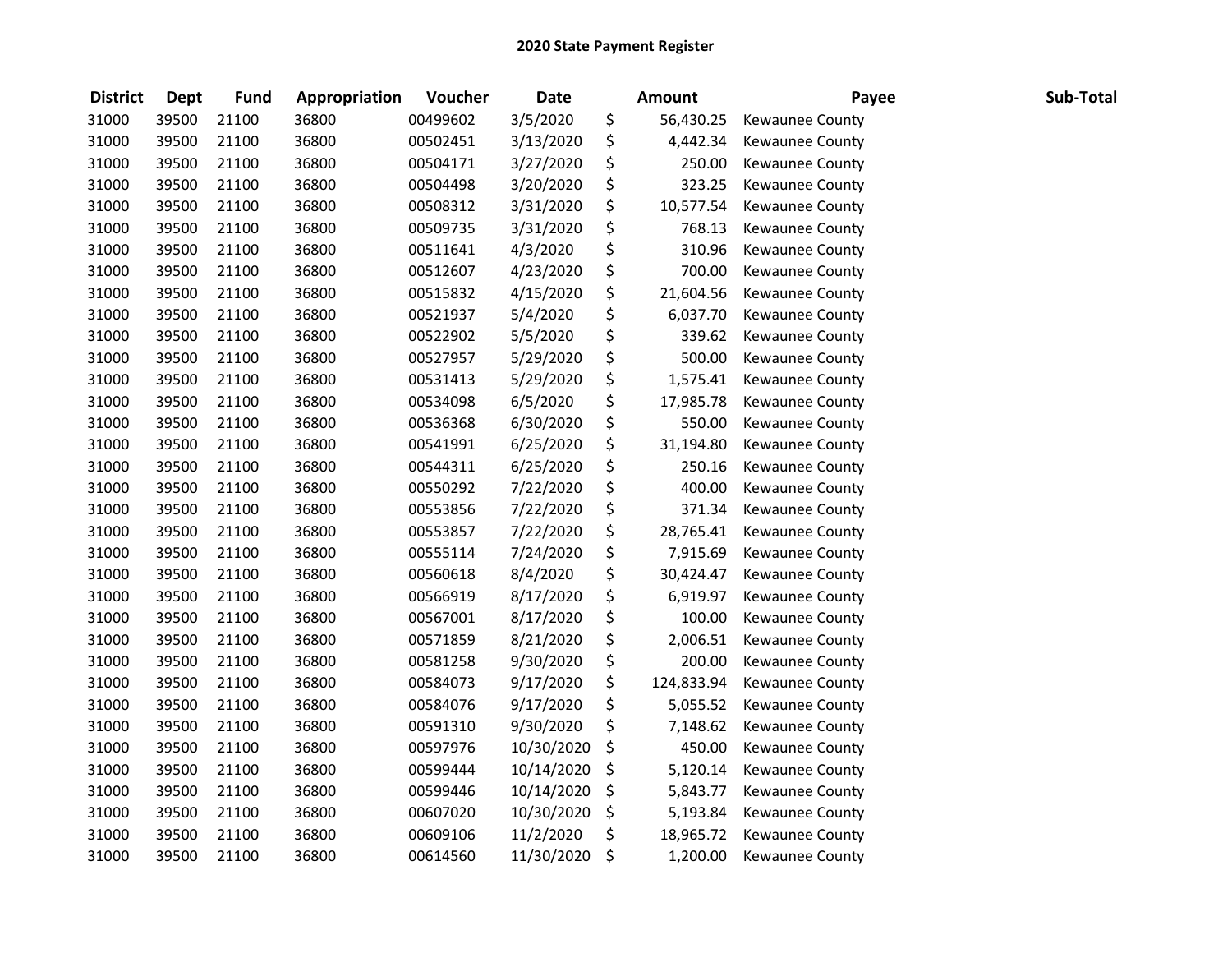| <b>District</b> | <b>Dept</b> | <b>Fund</b> | Appropriation                                                      | Voucher  | <b>Date</b>   |                     | <b>Amount</b> | Payee                                                                                                         | Sub-Total          |
|-----------------|-------------|-------------|--------------------------------------------------------------------|----------|---------------|---------------------|---------------|---------------------------------------------------------------------------------------------------------------|--------------------|
| 31000           | 39500       | 21100       | 36800                                                              | 00618468 | 11/23/2020    | \$                  | 14,259.65     | Kewaunee County                                                                                               |                    |
| 31000           | 39500       | 21100       | 36800                                                              | 00620323 | 11/25/2020    | \$                  | 144.40        | Kewaunee County                                                                                               |                    |
| 31000           | 39500       | 21100       | 36800                                                              | 00623613 | 12/7/2020     | \$                  | 5,803.28      | Kewaunee County                                                                                               |                    |
| 31000           | 39500       | 21100       | 36800                                                              | 00624628 | 12/8/2020     | \$                  | 20,280.41     | Kewaunee County                                                                                               |                    |
| 31000           | 39500       | 21100       | 36800                                                              | 00626206 | 12/14/2020    | \$                  | 98.66         | Kewaunee County                                                                                               |                    |
| 31000           | 39500       | 21100       | 36800                                                              | 00626694 | 12/30/2020    | -\$                 | 1,000.00      | Kewaunee County                                                                                               |                    |
| 31000           |             |             | WI Dept of Transportation - - Routine Maint Sf Total               |          |               |                     |               |                                                                                                               | \$<br>548,410.39   |
| 31000           |             |             |                                                                    |          |               |                     |               | Department of Corrections - - Reimbursing Counties For Probation, Extended Supervision And Parole Holds       |                    |
| 31000           | 41000       | 10000       | 11600                                                              | 00392505 | 11/5/2020     | $\ddot{\mathsf{s}}$ |               | 10,360.00 Kewaunee County                                                                                     |                    |
| 31000           |             |             |                                                                    |          |               |                     |               | Department of Corrections - - Reimbursing Counties For Probation, Extended Supervision And Parole Holds Total | \$<br>10,360.00    |
| 31000           |             |             | Department of Health Services - - State/Federal Aids               |          |               |                     |               |                                                                                                               |                    |
| 31000           | 43500       | 10000       | 00000                                                              | 92007    | $1/1/2020$ \$ |                     | 9,926.00      | Kewaunee County                                                                                               |                    |
| 31000           | 43500       | 10000       | 00000                                                              | 92008    | $2/1/2020$ \$ |                     | 4,986.00      | Kewaunee County                                                                                               |                    |
| 31000           | 43500       | 10000       | 00000                                                              | 92009    | $3/1/2020$ \$ |                     | 52,927.00     | Kewaunee County                                                                                               |                    |
| 31000           | 43500       | 10000       | 00000                                                              | 92010    | $4/1/2020$ \$ |                     | 39,033.00     | Kewaunee County                                                                                               |                    |
| 31000           | 43500       | 10000       | 00000                                                              | 92011    | $5/1/2020$ \$ |                     | 66,789.00     | Kewaunee County                                                                                               |                    |
| 31000           | 43500       | 10000       | 00000                                                              | 92012    | $6/1/2020$ \$ |                     | 31,154.00     | Kewaunee County                                                                                               |                    |
| 31000           | 43500       | 10000       | 00000                                                              | 92013    | $6/1/2020$ \$ |                     | 240,848.00    | Kewaunee County                                                                                               |                    |
| 31000           | 43500       | 10000       | 00000                                                              | 92100    | 7/1/2020 \$   |                     | 170,338.00    | Kewaunee County                                                                                               |                    |
| 31000           | 43500       | 10000       | 00000                                                              | 92101    | 8/1/2020 \$   |                     | 358,058.00    | Kewaunee County                                                                                               |                    |
| 31000           | 43500       | 10000       | 00000                                                              | 92102    | 9/1/2020 \$   |                     | 47,584.00     | Kewaunee County                                                                                               |                    |
| 31000           | 43500       | 10000       | 00000                                                              | 92103    | 10/1/2020 \$  |                     | 11,782.00     | Kewaunee County                                                                                               |                    |
| 31000           | 43500       | 10000       | 00000                                                              | 92104    | 11/1/2020 \$  |                     | 34,515.00     | Kewaunee County                                                                                               |                    |
| 31000           | 43500       | 10000       | 00000                                                              | 92105    | 12/1/2020 \$  |                     | 87,193.00     | Kewaunee County                                                                                               |                    |
| 31000           |             |             | Department of Health Services - - State/Federal Aids Total         |          |               |                     |               |                                                                                                               | \$<br>1,155,133.00 |
| 31000           |             |             | Department of Health Services - - General Program Operations       |          |               |                     |               |                                                                                                               |                    |
| 31000           | 43500       | 10000       | 40100                                                              | 00334422 | 1/8/2020      | \$                  | 1.50          | Kewaunee County                                                                                               |                    |
| 31000           | 43500       | 10000       | 40100                                                              | 00352903 | 4/7/2020      | \$                  | 15.00         | Kewaunee County                                                                                               |                    |
| 31000           | 43500       | 10000       | 40100                                                              | 00361080 | 6/3/2020      | \$                  | 1.50          | Kewaunee County                                                                                               |                    |
| 31000           | 43500       | 10000       | 40100                                                              | 00362083 | 6/9/2020      | \$                  | 1.50          | Kewaunee County                                                                                               |                    |
| 31000           | 43500       | 10000       | 40100                                                              | 00365094 | 6/30/2020     | \$                  | 1.50          | Kewaunee County                                                                                               |                    |
| 31000           |             |             | Department of Health Services - - General Program Operations Total |          |               |                     |               |                                                                                                               | \$<br>21.00        |
| 31000           |             |             | Department of Health Services - - Medical Assistance State Admin   |          |               |                     |               |                                                                                                               |                    |
| 31000           | 43500       | 10000       | 44000                                                              | 00334422 | 1/8/2020      | \$                  | 1.50          | Kewaunee County                                                                                               |                    |
| 31000           | 43500       | 10000       | 44000                                                              | 00352903 | 4/7/2020      | \$                  | 15.00         | Kewaunee County                                                                                               |                    |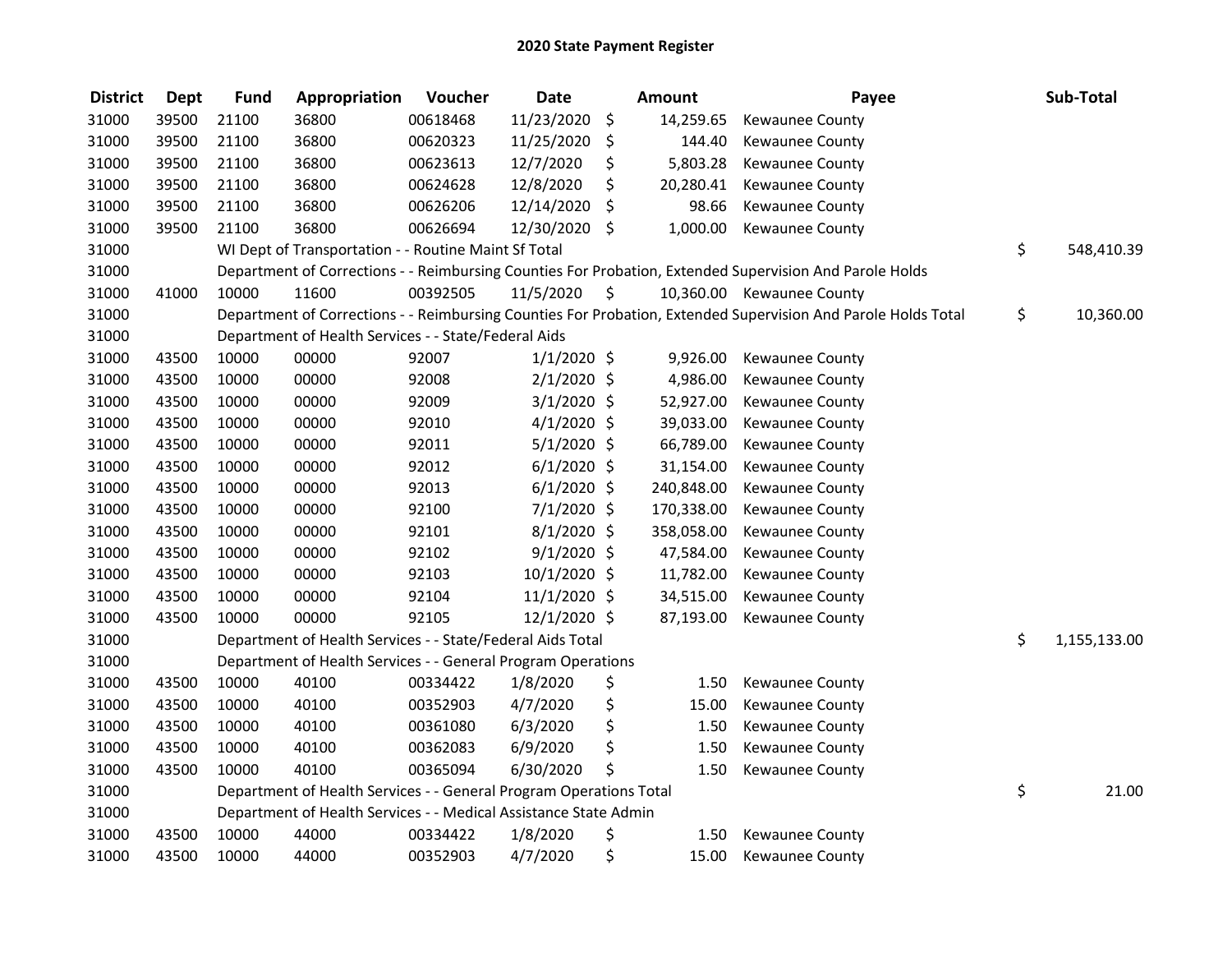| <b>District</b> | <b>Dept</b> | <b>Fund</b> | Appropriation                                                          | Voucher  | <b>Date</b> |      | <b>Amount</b> | Payee                  | Sub-Total   |
|-----------------|-------------|-------------|------------------------------------------------------------------------|----------|-------------|------|---------------|------------------------|-------------|
| 31000           | 43500       | 10000       | 44000                                                                  | 00361080 | 6/3/2020    | \$   | 1.50          | Kewaunee County        |             |
| 31000           | 43500       | 10000       | 44000                                                                  | 00362083 | 6/9/2020    | \$   | 1.50          | <b>Kewaunee County</b> |             |
| 31000           | 43500       | 10000       | 44000                                                                  | 00365094 | 6/30/2020   | \$   | 1.50          | Kewaunee County        |             |
| 31000           |             |             | Department of Health Services - - Medical Assistance State Admin Total |          |             |      |               |                        | \$<br>21.00 |
| 31000           |             |             | Dept of Children and Families - - Fees For Administrative Servic       |          |             |      |               |                        |             |
| 31000           | 43700       | 10000       | 23100                                                                  | 00065107 | 1/27/2020   | - \$ | 10.00         | Kewaunee County        |             |
| 31000           |             |             | Dept of Children and Families - - Fees For Administrative Servic Total |          |             |      |               |                        | \$<br>10.00 |
| 31000           |             |             | Dept of Children and Families - - General Aids                         |          |             |      |               |                        |             |
| 31000           | 43700       | 10000       | 99000                                                                  | 00064507 | 1/6/2020    | \$   | 4,918.40      | Kewaunee County        |             |
| 31000           | 43700       | 10000       | 99000                                                                  | 00065358 | 1/30/2020   | \$   | 67,545.05     | Kewaunee County        |             |
| 31000           | 43700       | 10000       | 99000                                                                  | 00065657 | 2/5/2020    | \$   | 8,578.25      | Kewaunee County        |             |
| 31000           | 43700       | 10000       | 99000                                                                  | 00065801 | 2/11/2020   | \$   | 1,356.44      | Kewaunee County        |             |
| 31000           | 43700       | 10000       | 99000                                                                  | 00066852 | 3/5/2020    | \$   | 47,418.00     | Kewaunee County        |             |
| 31000           | 43700       | 10000       | 99000                                                                  | 00066927 | 3/5/2020    | \$   | 21.00         | Kewaunee County        |             |
| 31000           | 43700       | 10000       | 99000                                                                  | 00068264 | 4/6/2020    | \$   | 55.00         | Kewaunee County        |             |
| 31000           | 43700       | 10000       | 99000                                                                  | 00068265 | 4/3/2020    | \$   | 93,007.44     | Kewaunee County        |             |
| 31000           | 43700       | 10000       | 99000                                                                  | 00069147 | 4/21/2020   | \$   | 1,541.00      | Kewaunee County        |             |
| 31000           | 43700       | 10000       | 99000                                                                  | 00069373 | 4/30/2020   | \$   | 68,253.68     | Kewaunee County        |             |
| 31000           | 43700       | 10000       | 99000                                                                  | 00069903 | 5/5/2020    | \$   | 60,343.10     | Kewaunee County        |             |
| 31000           | 43700       | 10000       | 99000                                                                  | 00070048 | 5/8/2020    | \$   | 1,800.00      | Kewaunee County        |             |
| 31000           | 43700       | 10000       | 99000                                                                  | 00070867 | 6/5/2020    | \$   | 25,905.25     | Kewaunee County        |             |
| 31000           | 43700       | 10000       | 99000                                                                  | 00072321 | 7/6/2020    | \$   | 8,335.25      | Kewaunee County        |             |
| 31000           | 43700       | 10000       | 99000                                                                  | 00073328 | 7/30/2020   | \$   | 59,740.24     | Kewaunee County        |             |
| 31000           | 43700       | 10000       | 99000                                                                  | 00073565 | 8/5/2020    | \$   | 185.40        | Kewaunee County        |             |
| 31000           | 43700       | 10000       | 99000                                                                  | 00073880 | 8/12/2020   | \$   | 9,263.00      | Kewaunee County        |             |
| 31000           | 43700       | 10000       | 99000                                                                  | 00074670 | 9/8/2020    | \$   | 10,622.37     | Kewaunee County        |             |
| 31000           | 43700       | 10000       | 99000                                                                  | 00075020 | 9/16/2020   | \$   | 325,405.00    | Kewaunee County        |             |
| 31000           | 43700       | 10000       | 99000                                                                  | 00075104 | 9/17/2020   | \$   | 334.00        | Kewaunee County        |             |
| 31000           | 43700       | 10000       | 99000                                                                  | 00075214 | 9/18/2020   | \$   | 9,311.92      | Kewaunee County        |             |
| 31000           | 43700       | 10000       | 99000                                                                  | 00075910 | 10/5/2020   | \$   | 38,976.30     | Kewaunee County        |             |
| 31000           | 43700       | 10000       | 99000                                                                  | 00076803 | 10/30/2020  | \$   | 59,585.76     | Kewaunee County        |             |
| 31000           | 43700       | 10000       | 99000                                                                  | 00077030 | 11/5/2020   | \$   | 26,487.02     | Kewaunee County        |             |
| 31000           | 43700       | 10000       | 99000                                                                  | 00077257 | 11/10/2020  | \$   | 1,265.00      | Kewaunee County        |             |
| 31000           | 43700       | 10000       | 99000                                                                  | 00078162 | 12/4/2020   | \$   | 1,200.00      | Kewaunee County        |             |
| 31000           | 43700       | 10000       | 99000                                                                  | 00078249 | 12/7/2020   | \$   | 5,702.10      | <b>Kewaunee County</b> |             |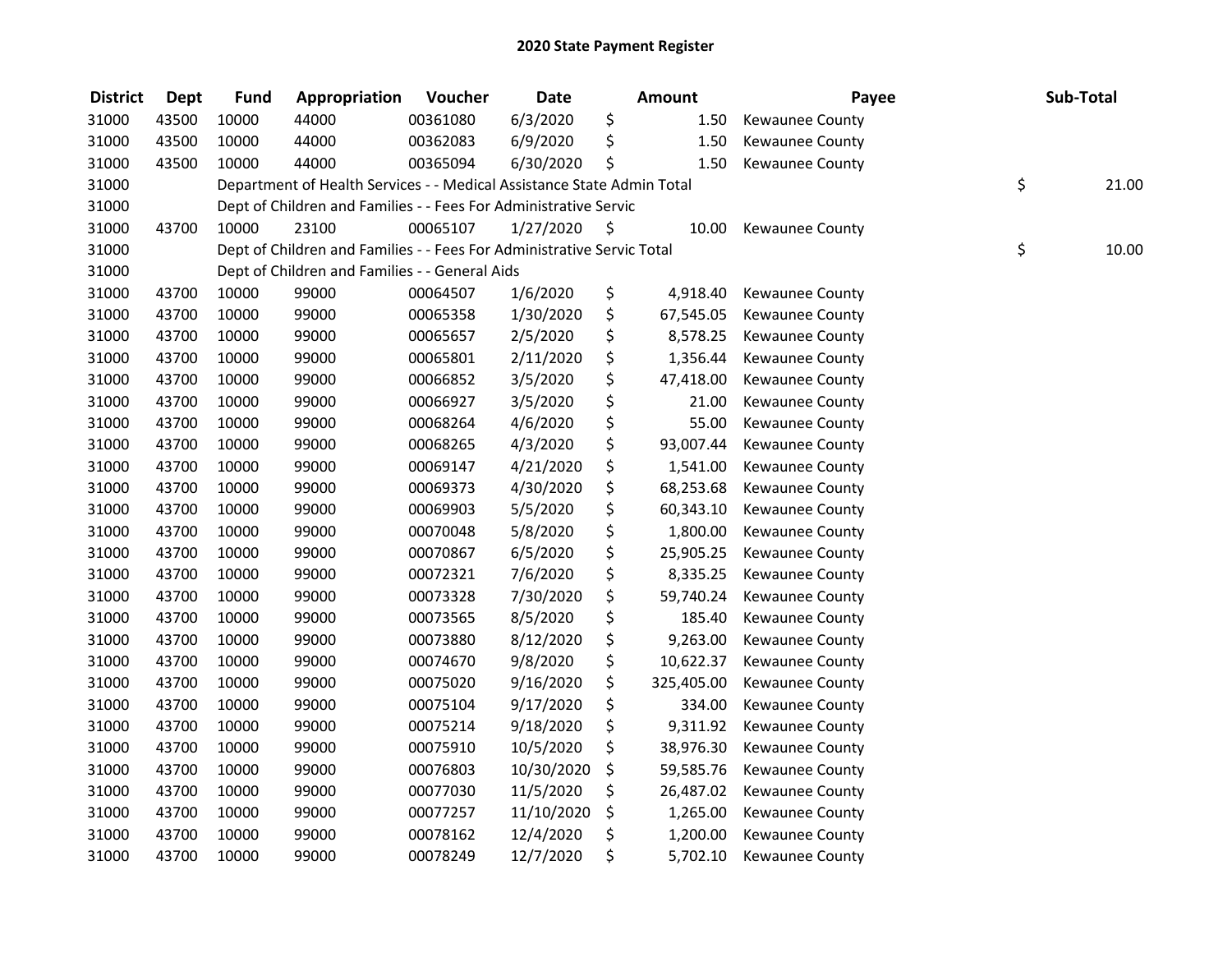| <b>District</b> | Dept  | Fund  | Appropriation                                                         | Voucher  | <b>Date</b> |     | <b>Amount</b> | Payee                  | Sub-Total        |
|-----------------|-------|-------|-----------------------------------------------------------------------|----------|-------------|-----|---------------|------------------------|------------------|
| 31000           |       |       | Dept of Children and Families - - General Aids Total                  |          |             |     |               |                        | \$<br>937,155.97 |
| 31000           |       |       | Dept of Workforce Development - - Auxiliary Services                  |          |             |     |               |                        |                  |
| 31000           | 44500 | 10000 | 13000                                                                 | 00304260 | 11/3/2020   | \$  | 30.00         | Kewaunee County        |                  |
| 31000           | 44500 | 10000 | 13000                                                                 | 00307391 | 12/2/2020   | \$  | 20.00         | Kewaunee County        |                  |
| 31000           |       |       | Dept of Workforce Development - - Auxiliary Services Total            |          |             |     |               |                        | \$<br>50.00      |
| 31000           |       |       | Dept of Workforce Development - - Ui Admin Fed                        |          |             |     |               |                        |                  |
| 31000           | 44500 | 10000 | 15100                                                                 | 00267634 | 1/14/2020   | \$  | 10.00         | Kewaunee County        |                  |
| 31000           | 44500 | 10000 | 15100                                                                 | 00270876 | 2/4/2020    | \$  | 20.00         | <b>Kewaunee County</b> |                  |
| 31000           | 44500 | 10000 | 15100                                                                 | 00275606 | 3/3/2020    | \$  | 10.00         | Kewaunee County        |                  |
| 31000           | 44500 | 10000 | 15100                                                                 | 00280590 | 4/2/2020    | \$  | 5.00          | Kewaunee County        |                  |
| 31000           | 44500 | 10000 | 15100                                                                 | 00284485 | 5/4/2020    | \$  | 10.00         | Kewaunee County        |                  |
| 31000           | 44500 | 10000 | 15100                                                                 | 00290155 | 7/2/2020    | \$  | 20.00         | Kewaunee County        |                  |
| 31000           | 44500 | 10000 | 15100                                                                 | 00293594 | 8/4/2020    | \$  | 5.00          | Kewaunee County        |                  |
| 31000           | 44500 | 10000 | 15100                                                                 | 00296628 | 9/2/2020    | \$  | 35.00         | Kewaunee County        |                  |
| 31000           | 44500 | 10000 | 15100                                                                 | 00300299 | 10/2/2020   | \$  | 15.00         | Kewaunee County        |                  |
| 31000           |       |       | Dept of Workforce Development - - Ui Admin Fed Total                  |          |             |     |               |                        | \$<br>130.00     |
| 31000           |       |       | Dept of Workforce Development - - Title Ib Aids State GPR             |          |             |     |               |                        |                  |
| 31000           | 44500 | 10000 | 50900                                                                 | 00280808 | 4/15/2020   | \$  | 13.40         | Kewaunee County        |                  |
| 31000           | 44500 | 10000 | 50900                                                                 | 00283446 | 5/8/2020    | \$  | 23.32         | Kewaunee County        |                  |
| 31000           |       |       | Dept of Workforce Development - - Title Ib Aids State GPR Total       |          |             |     |               |                        | \$<br>36.72      |
| 31000           |       |       | Dept of Workforce Development - - Title Ib Aids Federal Prf           |          |             |     |               |                        |                  |
| 31000           | 44500 | 10000 | 54400                                                                 | 00280808 | 4/15/2020   | \$  | 49.52         | Kewaunee County        |                  |
| 31000           | 44500 | 10000 | 54400                                                                 | 00283446 | 5/8/2020    | \$  | 86.15         | Kewaunee County        |                  |
| 31000           |       |       | Dept of Workforce Development - - Title Ib Aids Federal Prf Total     |          |             |     |               |                        | \$<br>135.67     |
| 31000           |       |       | Dept of Workforce Development - - Wc Ops Uninsured Emplyr Admin       |          |             |     |               |                        |                  |
| 31000           | 44500 | 22700 | 17700                                                                 | 00282358 | 4/16/2020   | \$. | 5.00          | Kewaunee County        |                  |
| 31000           | 44500 | 22700 | 17700                                                                 | 00282373 | 4/16/2020   | \$  | 5.00          | Kewaunee County        |                  |
| 31000           | 44500 | 22700 | 17700                                                                 | 00282374 | 4/16/2020   | \$  | 5.00          | Kewaunee County        |                  |
| 31000           | 44500 | 22700 | 17700                                                                 | 00282375 | 4/16/2020   | \$  | 5.00          | Kewaunee County        |                  |
| 31000           |       |       | Dept of Workforce Development - - Wc Ops Uninsured Emplyr Admin Total |          |             |     |               |                        | \$<br>20.00      |
| 31000           |       |       | Department of Justice - - Law Enforcement Train, Local                |          |             |     |               |                        |                  |
| 31000           | 45500 | 10000 | 23100                                                                 | 00080971 | 6/8/2020    | \$  | 3,047.40      | Kewaunee County        |                  |
| 31000           | 45500 | 10000 | 23100                                                                 | 00091540 | 12/7/2020   | \$  | 4,960.00      | Kewaunee County        |                  |
| 31000           |       |       | Department of Justice - - Law Enforcement Train, Local Total          |          |             |     |               |                        | \$<br>8,007.40   |
| 31000           |       |       | Department of Justice - - Federal Aid, Local Assistance               |          |             |     |               |                        |                  |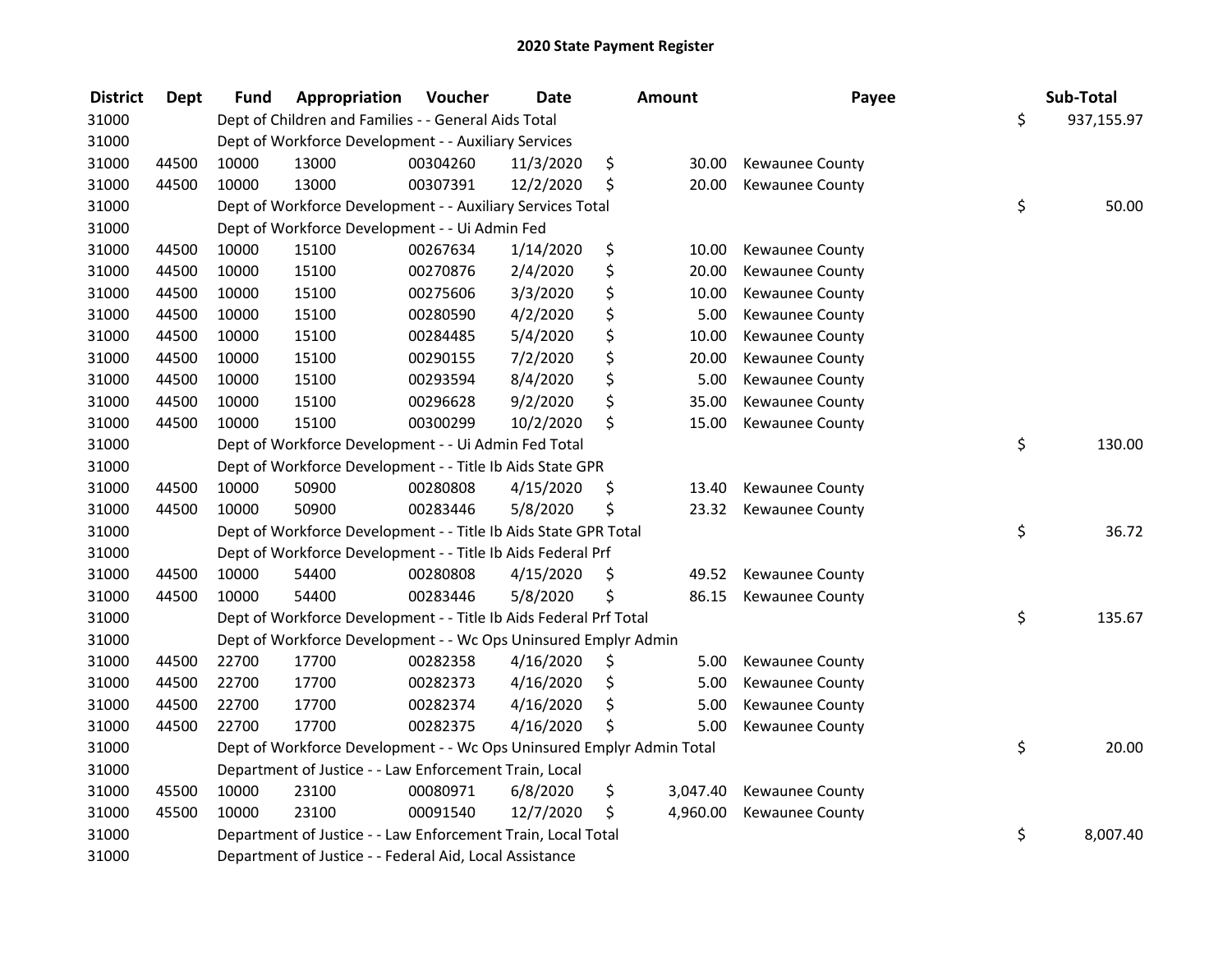| <b>District</b> | <b>Dept</b> | <b>Fund</b> | Appropriation                                                           | Voucher  | <b>Date</b>   | Amount           | Payee                     | Sub-Total        |
|-----------------|-------------|-------------|-------------------------------------------------------------------------|----------|---------------|------------------|---------------------------|------------------|
| 31000           | 45500       | 10000       | 25100                                                                   | 00078807 | 1/24/2020     | \$<br>1,398.92   | Kewaunee County           |                  |
| 31000           | 45500       | 10000       | 25100                                                                   | 00083199 | 5/7/2020      | \$<br>309.99     | Kewaunee County           |                  |
| 31000           | 45500       | 10000       | 25100                                                                   | 00083520 | 5/14/2020     | \$<br>147.39     | Kewaunee County           |                  |
| 31000           | 45500       | 10000       | 25100                                                                   | 00084346 | 6/2/2020      | \$<br>4,390.00   | Kewaunee County           |                  |
| 31000           | 45500       | 10000       | 25100                                                                   | 00086890 | 8/6/2020      | \$<br>467.90     | Kewaunee County           |                  |
| 31000           |             |             | Department of Justice - - Federal Aid, Local Assistance Total           |          |               |                  |                           | \$<br>6,714.20   |
| 31000           |             |             | Department of Justice - - Crime Victim Witness Assist                   |          |               |                  |                           |                  |
| 31000           | 45500       | 10000       | 53200                                                                   | 00080485 | 2/26/2020     | \$<br>13,591.89  | Kewaunee County           |                  |
| 31000           | 45500       | 10000       | 53200                                                                   | 00086032 | 7/16/2020     | \$               | 12,644.31 Kewaunee County |                  |
| 31000           |             |             | Department of Justice - - Crime Victim Witness Assist Total             |          |               |                  |                           | \$<br>26,236.20  |
| 31000           |             |             | Department of Military Affairs - - Emergency Response Equipment         |          |               |                  |                           |                  |
| 31000           | 46500       | 10000       | 30800                                                                   | 00086715 | 12/15/2020 \$ | 5,473.69         | Kewaunee County           |                  |
| 31000           |             |             | Department of Military Affairs - - Emergency Response Equipment Total   |          |               |                  |                           | \$<br>5,473.69   |
| 31000           |             |             | Department of Military Affairs - - Federal Aid, Local Assistance        |          |               |                  |                           |                  |
| 31000           | 46500       | 10000       | 34200                                                                   | 00072406 | 1/21/2020     | \$<br>25,751.49  | Kewaunee County           |                  |
| 31000           | 46500       | 10000       | 34200                                                                   | 00077733 | 5/18/2020     | \$               | 16,592.42 Kewaunee County |                  |
| 31000           | 46500       | 10000       | 34200                                                                   | 00083100 | 9/18/2020     | \$<br>2,137.18   | Kewaunee County           |                  |
| 31000           | 46500       | 10000       | 34200                                                                   | 00086453 | 12/9/2020     | \$<br>25,892.01  | Kewaunee County           |                  |
| 31000           |             |             | Department of Military Affairs - - Federal Aid, Local Assistance Total  |          |               |                  |                           | \$<br>70,373.10  |
| 31000           |             |             | Department of Military Affairs - - St Emerg Response Bd Grant Pif       |          |               |                  |                           |                  |
| 31000           | 46500       | 27200       | 36400                                                                   | 00074528 | 2/25/2020     | \$<br>10,253.44  | Kewaunee County           |                  |
| 31000           |             |             | Department of Military Affairs - - St Emerg Response Bd Grant Pif Total |          |               |                  |                           | \$<br>10,253.44  |
| 31000           |             |             | Department of Veterans Affairs - - County Grants                        |          |               |                  |                           |                  |
| 31000           | 48500       | 58200       | 26700                                                                   | 00077460 | 2/24/2020     | \$<br>10,000.00  | Kewaunee County           |                  |
| 31000           |             |             | Department of Veterans Affairs - - County Grants Total                  |          |               |                  |                           | \$<br>10,000.00  |
| 31000           |             |             | Department of Administration - - Federal Aid                            |          |               |                  |                           |                  |
| 31000           | 50500       | 10000       | 14200                                                                   | 00127798 | 8/28/2020     | \$<br>7,765.83   | Kewaunee County           |                  |
| 31000           | 50500       | 10000       | 14200                                                                   | 00127803 | 8/28/2020     | \$<br>7,158.09   | Kewaunee County           |                  |
| 31000           | 50500       | 10000       | 14200                                                                   | 00132171 | 11/13/2020    | \$<br>80,595.48  | Kewaunee County           |                  |
| 31000           | 50500       | 10000       | 14200                                                                   | 00134633 | 12/9/2020     | \$<br>260,007.82 | Kewaunee County           |                  |
| 31000           | 50500       | 10000       | 14200                                                                   | 00136329 | 12/16/2020    | \$<br>35,858.21  | Kewaunee County           |                  |
| 31000           |             |             | Department of Administration - - Federal Aid Total                      |          |               |                  |                           | \$<br>391,385.43 |
| 31000           |             |             | Department of Administration - - Low-Income Assistance Grants           |          |               |                  |                           |                  |
| 31000           | 50500       | 23500       | 37100                                                                   | 00115846 | 1/15/2020     | \$<br>3,734.90   | Kewaunee County           |                  |
| 31000           | 50500       | 23500       | 37100                                                                   | 00116685 | 1/29/2020     | \$<br>6,247.38   | <b>Kewaunee County</b>    |                  |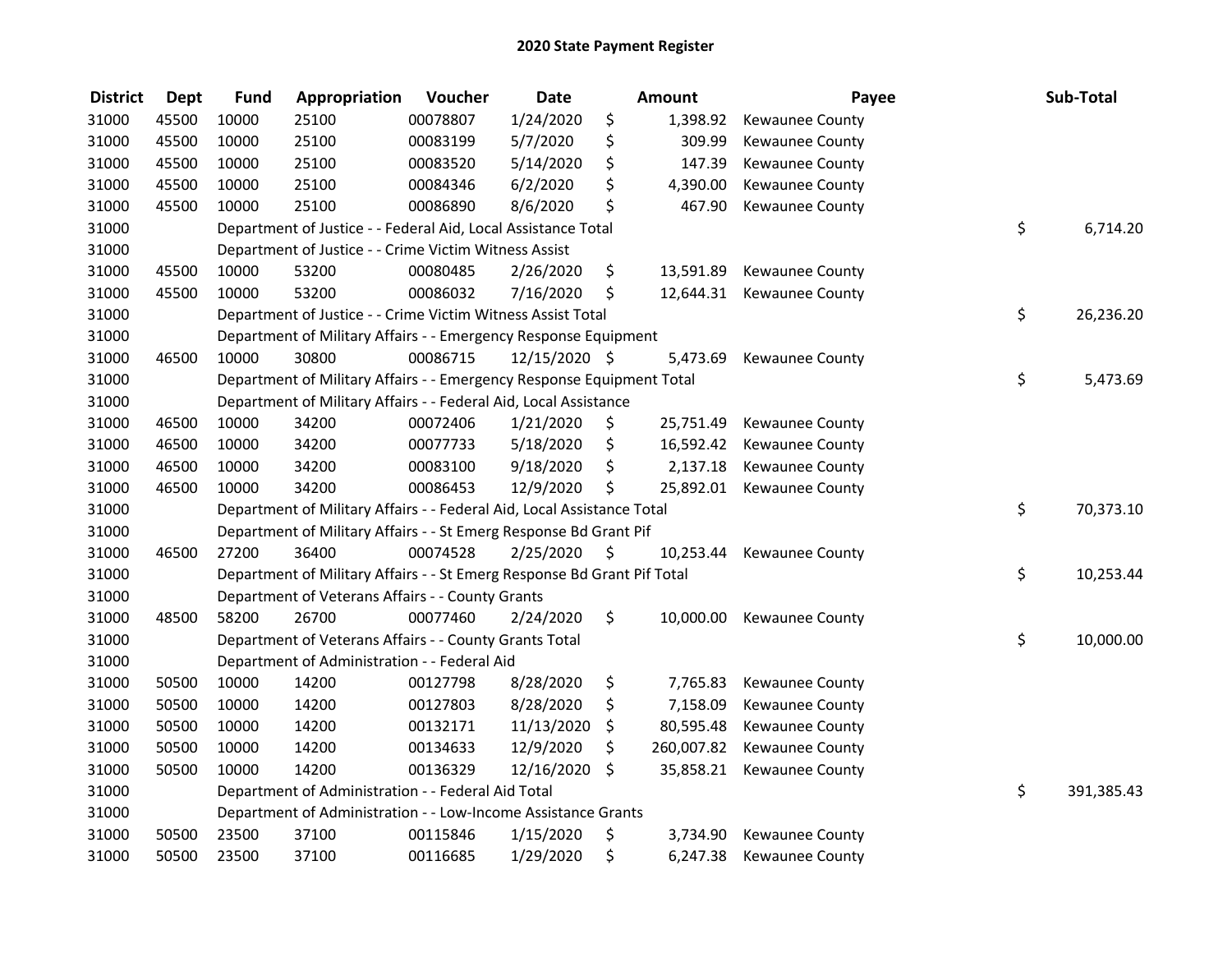| <b>District</b> | <b>Dept</b> | <b>Fund</b> | Appropriation                                                         | Voucher  | <b>Date</b>   | <b>Amount</b>   | Payee                                                                                                   | Sub-Total       |
|-----------------|-------------|-------------|-----------------------------------------------------------------------|----------|---------------|-----------------|---------------------------------------------------------------------------------------------------------|-----------------|
| 31000           | 50500       | 23500       | 37100                                                                 | 00117656 | 2/18/2020     | \$<br>2,274.38  | Kewaunee County                                                                                         |                 |
| 31000           | 50500       | 23500       | 37100                                                                 | 00119385 | 3/17/2020     | \$<br>5,075.97  | <b>Kewaunee County</b>                                                                                  |                 |
| 31000           | 50500       | 23500       | 37100                                                                 | 00121839 | 4/29/2020     | \$<br>2,213.88  | Kewaunee County                                                                                         |                 |
| 31000           | 50500       | 23500       | 37100                                                                 | 00122620 | 5/15/2020     | \$<br>4,025.19  | Kewaunee County                                                                                         |                 |
| 31000           | 50500       | 23500       | 37100                                                                 | 00124738 | 6/30/2020     | \$<br>5,406.21  | Kewaunee County                                                                                         |                 |
| 31000           | 50500       | 23500       | 37100                                                                 | 00126095 | 7/29/2020     | \$<br>3,739.96  | <b>Kewaunee County</b>                                                                                  |                 |
| 31000           | 50500       | 23500       | 37100                                                                 | 00127893 | 8/31/2020     | \$<br>5,210.16  | Kewaunee County                                                                                         |                 |
| 31000           | 50500       | 23500       | 37100                                                                 | 00129591 | 9/29/2020     | \$<br>2,776.68  | Kewaunee County                                                                                         |                 |
| 31000           | 50500       | 23500       | 37100                                                                 | 00132891 | 11/17/2020    | \$<br>2,957.22  | Kewaunee County                                                                                         |                 |
| 31000           | 50500       | 23500       | 37100                                                                 | 00133611 | 12/1/2020     | \$<br>1,641.85  | Kewaunee County                                                                                         |                 |
| 31000           | 50500       | 23500       | 37100                                                                 | 00137232 | 12/22/2020    | \$<br>7,049.15  | Kewaunee County                                                                                         |                 |
| 31000           |             |             | Department of Administration - - Low-Income Assistance Grants Total   |          |               |                 |                                                                                                         | \$<br>52,352.93 |
| 31000           |             |             | Department of Administration - - Land Information Program; Loca       |          |               |                 |                                                                                                         |                 |
| 31000           | 50500       | 26900       | 17300                                                                 | 00117314 | 2/13/2020     | \$<br>1,000.00  | <b>Kewaunee County</b>                                                                                  |                 |
| 31000           | 50500       | 26900       | 17300                                                                 | 00119430 | 4/2/2020      | \$<br>73,688.00 | Kewaunee County                                                                                         |                 |
| 31000           | 50500       | 26900       | 17300                                                                 | 00122442 | 5/14/2020     | \$<br>20,000.00 | Kewaunee County                                                                                         |                 |
| 31000           |             |             | Department of Administration - - Land Information Program; Loca Total |          |               |                 |                                                                                                         | \$<br>94,688.00 |
| 31000           |             |             | Elections Commission - - 2018 Hava Election Security                  |          |               |                 |                                                                                                         |                 |
| 31000           | 51000       | 22000       | 18200                                                                 | 00004226 | 8/17/2020     | \$<br>39,823.10 | Kewaunee County                                                                                         |                 |
| 31000           | 51000       | 22000       | 18200                                                                 | 00004939 | 12/8/2020     | \$<br>7,775.00  | Kewaunee County                                                                                         |                 |
| 31000           |             |             | Elections Commission - - 2018 Hava Election Security Total            |          |               |                 |                                                                                                         | \$<br>47,598.10 |
| 31000           |             |             |                                                                       |          |               |                 | Public Defender Board - - Transcript, Discovery and Records Provided to the Public Defender Board       |                 |
| 31000           | 55000       | 10000       | 10600                                                                 | 00234863 | 2/14/2020     | \$<br>505.80    | Kewaunee County                                                                                         |                 |
| 31000           | 55000       | 10000       | 10600                                                                 | 00234864 | 2/14/2020     | \$<br>19.40     | Kewaunee County                                                                                         |                 |
| 31000           | 55000       | 10000       | 10600                                                                 | 00247401 | 5/13/2020     | \$<br>30.40     | Kewaunee County                                                                                         |                 |
| 31000           | 55000       | 10000       | 10600                                                                 | 00253143 | 6/23/2020     | \$<br>457.20    | Kewaunee County                                                                                         |                 |
| 31000           | 55000       | 10000       | 10600                                                                 | 00255952 | 7/15/2020     | \$<br>332.20    | Kewaunee County                                                                                         |                 |
| 31000           | 55000       | 10000       | 10600                                                                 | 00270662 | 12/11/2020 \$ | 640.80          | <b>Kewaunee County</b>                                                                                  |                 |
| 31000           |             |             |                                                                       |          |               |                 | Public Defender Board - - Transcript, Discovery and Records Provided to the Public Defender Board Total | \$<br>1,985.80  |
| 31000           |             |             | Department of Revenue - - Warrants and Satisfactions                  |          |               |                 |                                                                                                         |                 |
| 31000           | 56600       | 10000       | 10100                                                                 | 00156578 | 2/12/2020     | \$<br>245.00    | Kewaunee County                                                                                         |                 |
| 31000           | 56600       | 10000       | 10100                                                                 | 00179754 | 9/11/2020     | \$<br>140.00    | Kewaunee County                                                                                         |                 |
| 31000           |             |             | Department of Revenue - - Warrants and Satisfactions Total            |          |               |                 |                                                                                                         | \$<br>385.00    |
| 31000           |             |             | Circuit Courts - - Circuit Court Costs                                |          |               |                 |                                                                                                         |                 |
| 31000           | 62500       | 10000       | 10500                                                                 | 00001959 | 7/17/2020     | \$<br>57,895.00 | <b>Kewaunee County</b>                                                                                  |                 |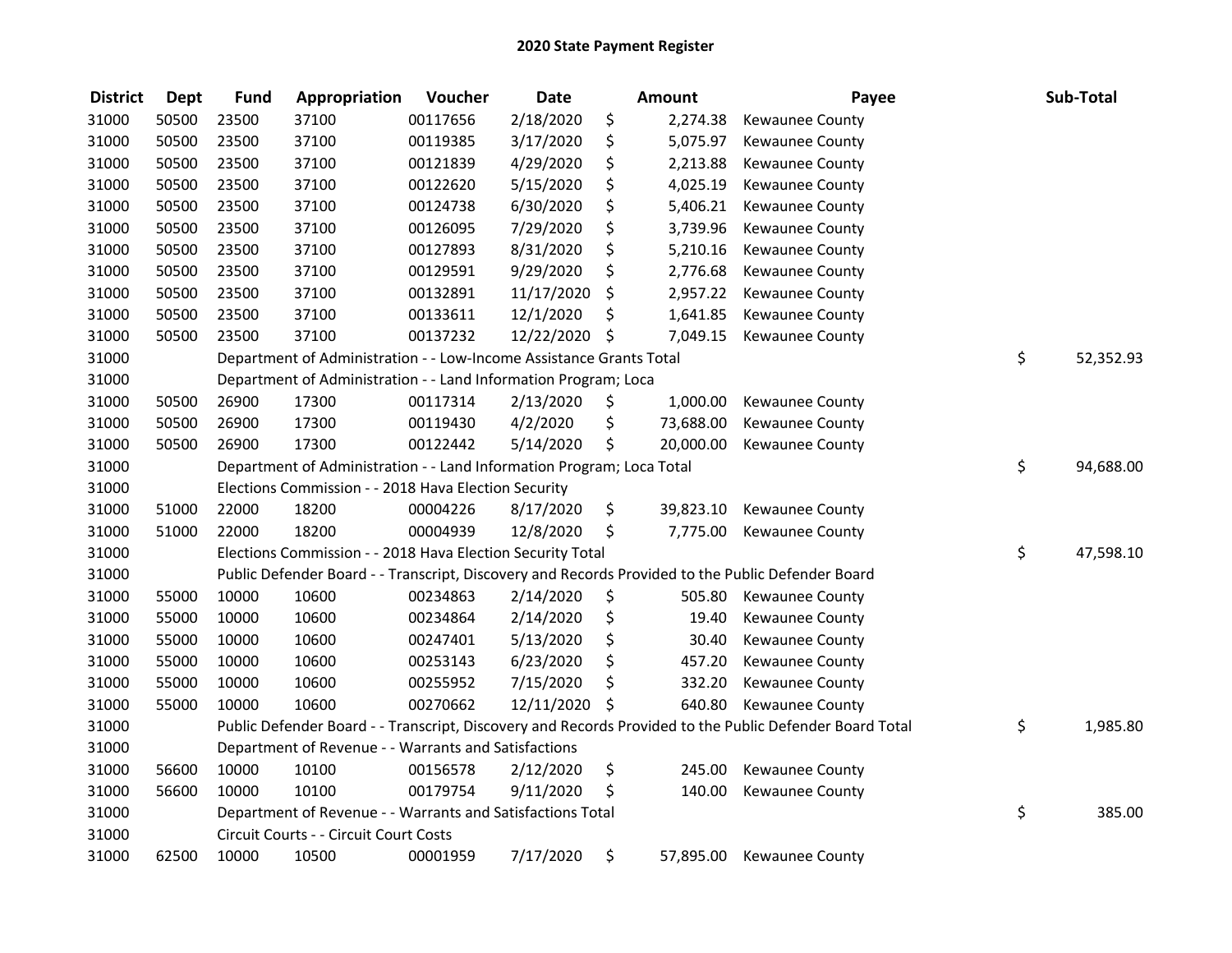| <b>District</b> | Dept  | <b>Fund</b> | Appropriation                                                         | Voucher  | <b>Date</b>   |      | <b>Amount</b> | Payee                  |    | Sub-Total     |
|-----------------|-------|-------------|-----------------------------------------------------------------------|----------|---------------|------|---------------|------------------------|----|---------------|
| 31000           |       |             | Circuit Courts - - Circuit Court Costs Total                          |          |               |      |               |                        | \$ | 57,895.00     |
| 31000           |       |             | Circuit Courts - - Court Interpreters                                 |          |               |      |               |                        |    |               |
| 31000           | 62500 | 10000       | 12100                                                                 | 00001765 | 1/17/2020     | \$   | 26,968.00     | <b>Kewaunee County</b> |    |               |
| 31000           |       |             | Circuit Courts - - Court Interpreters Total                           |          |               |      |               |                        | \$ | 26,968.00     |
| 31000           |       |             | Shared Revenue and Tax Relief - - County And Municipal Aid            |          |               |      |               |                        |    |               |
| 31000           | 83500 | 10000       | 10500                                                                 | 00068258 | 7/27/2020     | \$.  | 96,611.58     | <b>Kewaunee County</b> |    |               |
| 31000           | 83500 | 10000       | 10500                                                                 | 00072225 | 11/16/2020 \$ |      | 547,465.60    | Kewaunee County        |    |               |
| 31000           |       |             | Shared Revenue and Tax Relief - - County And Municipal Aid Total      |          |               |      |               |                        | \$ | 644,077.18    |
| 31000           |       |             | Shared Revenue and Tax Relief - - Exempt Computer Aid                 |          |               |      |               |                        |    |               |
| 31000           | 83500 | 10000       | 10900                                                                 | 00064603 | 7/27/2020     | S.   | 12,322.46     | <b>Kewaunee County</b> |    |               |
| 31000           |       |             | Shared Revenue and Tax Relief - - Exempt Computer Aid Total           |          |               |      |               |                        | \$ | 12,322.46     |
| 31000           |       |             | Shared Revenue and Tax Relief - - Utility Aid                         |          |               |      |               |                        |    |               |
| 31000           | 83500 | 10000       | 11000                                                                 | 00068258 | 7/27/2020     | S    | 40,093.45     | Kewaunee County        |    |               |
| 31000           | 83500 | 10000       | 11000                                                                 | 00072225 | 11/16/2020    | \$   | 205,136.26    | Kewaunee County        |    |               |
| 31000           |       |             | Shared Revenue and Tax Relief - - Utility Aid Total                   |          |               |      |               |                        | \$ | 245,229.71    |
| 31000           |       |             | Shared Revenue and Tax Relief - - Personal Property Aid               |          |               |      |               |                        |    |               |
| 31000           | 83500 | 10000       | 11100                                                                 | 00059966 | 5/4/2020      | S.   | 67,637.63     | <b>Kewaunee County</b> |    |               |
| 31000           |       |             | Shared Revenue and Tax Relief - - Personal Property Aid Total         |          |               |      |               |                        | \$ | 67,637.63     |
| 31000           |       |             | Shared Revenue and Tax Relief - - School Lvy Tx/First Dollar Cr       |          |               |      |               |                        |    |               |
| 31000           | 83500 | 10000       | 30200                                                                 | 00063946 | 7/27/2020     | Ŝ.   | 624,081.30    | <b>Kewaunee County</b> |    |               |
| 31000           | 83500 | 10000       | 30200                                                                 | 00067337 | 7/27/2020     | \$   | 2,886,441.77  | <b>Kewaunee County</b> |    |               |
| 31000           |       |             | Shared Revenue and Tax Relief - - School Lvy Tx/First Dollar Cr Total |          |               |      |               |                        | \$ | 3,510,523.07  |
| 31000           |       |             | Shared Revenue and Tax Relief - - Lottery & Gaming Credit             |          |               |      |               |                        |    |               |
| 31000           | 83500 | 52100       | 36300                                                                 | 00055669 | 3/23/2020     | - \$ | 1,177,840.23  | <b>Kewaunee County</b> |    |               |
| 31000           |       |             | Shared Revenue and Tax Relief - - Lottery & Gaming Credit Total       |          |               |      |               |                        | \$ | 1,177,840.23  |
| 31000 Total     |       |             |                                                                       |          |               |      |               |                        | Ś  | 10,506,728.76 |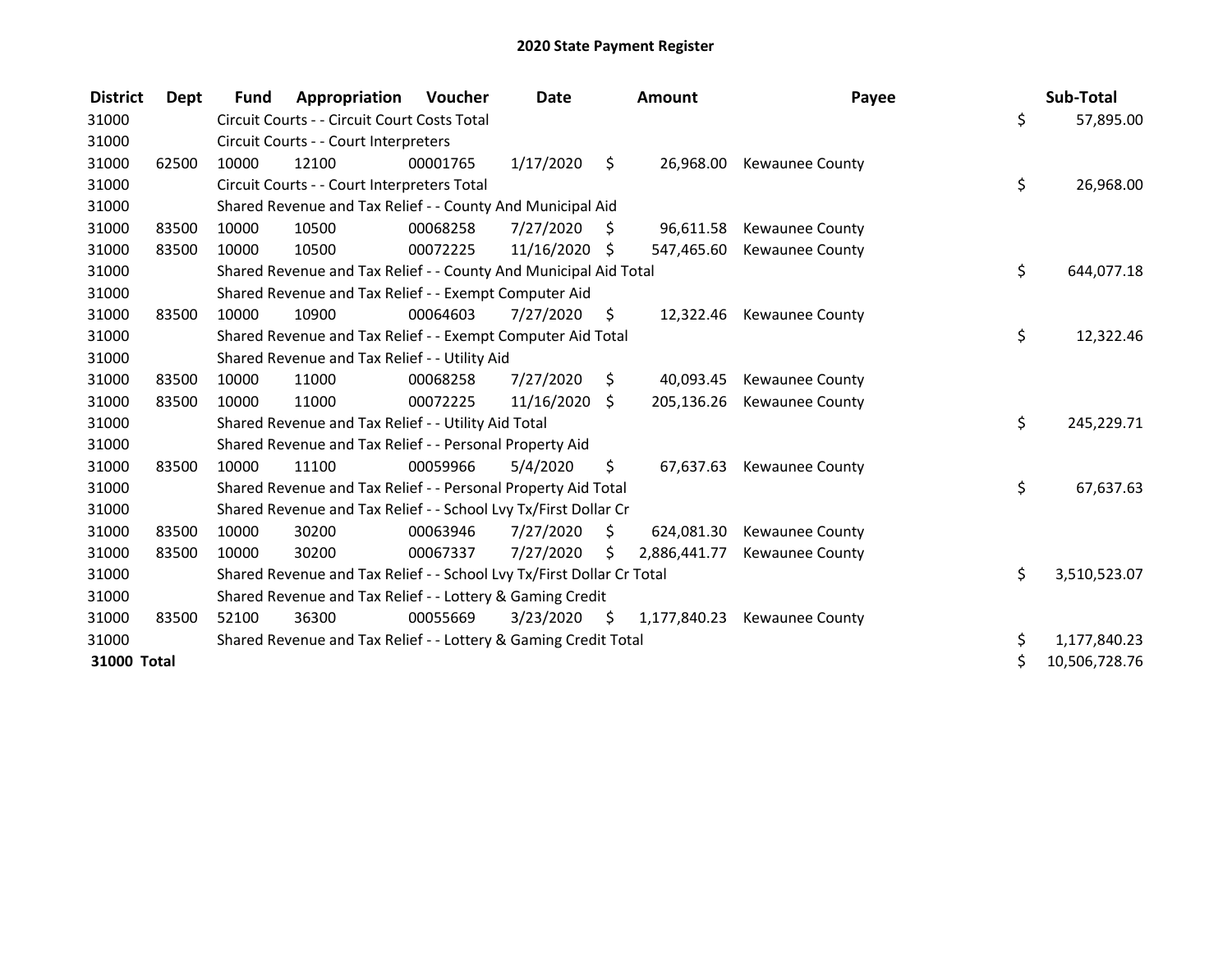| <b>District</b> | <b>Dept</b> | Fund  | Appropriation                                                      | Voucher  | <b>Date</b>   |      | Amount | Payee                     | Sub-Total        |
|-----------------|-------------|-------|--------------------------------------------------------------------|----------|---------------|------|--------|---------------------------|------------------|
| 31002           |             |       | Dept of Safety & Prof Services - - Fire Dues Distribution          |          |               |      |        |                           |                  |
| 31002           | 16500       | 10000 | 22500                                                              | 00036327 | 7/20/2020     | \$   |        | 3,819.97 Town Of Ahnapee  |                  |
| 31002           |             |       | Dept of Safety & Prof Services - - Fire Dues Distribution Total    |          |               |      |        |                           | \$<br>3,819.97   |
| 31002           |             |       | Dept of Natural Resources - - Aids In Lieu Of Taxes - Gener        |          |               |      |        |                           |                  |
| 31002           | 37000       | 10000 | 50300                                                              | 00387106 | 2/3/2020      | \$   |        | 4,106.28 Town Of Ahnapee  |                  |
| 31002           | 37000       | 10000 | 50300                                                              | 00404343 | 4/21/2020     | \$   |        | 24.63 Town Of Ahnapee     |                  |
| 31002           |             |       | Dept of Natural Resources - - Aids In Lieu Of Taxes - Gener Total  |          |               |      |        |                           | \$<br>4,130.91   |
| 31002           |             |       | Dept of Natural Resources - - Resaids - Cnty Forst, CI & Mfl       |          |               |      |        |                           |                  |
| 31002           | 37000       | 21200 | 57100                                                              | 00417245 | 6/18/2020     | - \$ |        | 213.24 Town Of Ahnapee    |                  |
| 31002           |             |       | Dept of Natural Resources - - Resaids - Cnty Forst, Cl & Mfl Total |          |               |      |        |                           | \$<br>213.24     |
| 31002           |             |       | Dept of Natural Resources - - Fin Asst For Responsible Units       |          |               |      |        |                           |                  |
| 31002           | 37000       | 27400 | 67000                                                              | 00412741 | 5/29/2020     | -\$  |        | 1,734.29 Town Of Ahnapee  |                  |
| 31002           |             |       | Dept of Natural Resources - - Fin Asst For Responsible Units Total |          |               |      |        |                           | \$<br>1,734.29   |
| 31002           |             |       | WI Dept of Transportation - - Trns Aids To Mnc.-Sf                 |          |               |      |        |                           |                  |
| 31002           | 39500       | 21100 | 19100                                                              | 00476274 | 1/6/2020      | \$   |        | 31,733.10 Town Of Ahnapee |                  |
| 31002           | 39500       | 21100 | 19100                                                              | 00506129 | 4/6/2020      | \$   |        | 31,733.10 Town Of Ahnapee |                  |
| 31002           | 39500       | 21100 | 19100                                                              | 00543121 | 7/6/2020      | \$   |        | 31,733.10 Town Of Ahnapee |                  |
| 31002           | 39500       | 21100 | 19100                                                              | 00585947 | 10/5/2020     | \$   |        | 31,733.10 Town Of Ahnapee |                  |
| 31002           |             |       | WI Dept of Transportation - - Trns Aids To Mnc.-Sf Total           |          |               |      |        |                           | \$<br>126,932.40 |
| 31002           |             |       | WI Dept of Transportation - - Loc Rd Imp Prg St Fd                 |          |               |      |        |                           |                  |
| 31002           | 39500       | 21100 | 27800                                                              | 00590262 | 9/25/2020     | \$   |        | 15,395.70 Town Of Ahnapee |                  |
| 31002           |             |       | WI Dept of Transportation - - Loc Rd Imp Prg St Fd Total           |          |               |      |        |                           | \$<br>15,395.70  |
| 31002           |             |       | Department of Administration - - Federal Aid                       |          |               |      |        |                           |                  |
| 31002           | 50500       | 10000 | 14200                                                              | 00134634 | 12/10/2020 \$ |      |        | 2,855.00 Town Of Ahnapee  |                  |
| 31002           |             |       | Department of Administration - - Federal Aid Total                 |          |               |      |        |                           | \$<br>2,855.00   |
| 31002           |             |       | Elections Commission - - 2018 Hava Election Security               |          |               |      |        |                           |                  |
| 31002           | 51000       | 22000 | 18200                                                              | 00004069 | 8/4/2020      | \$   |        | 779.70 Town Of Ahnapee    |                  |
| 31002           |             |       | Elections Commission - - 2018 Hava Election Security Total         |          |               |      |        |                           | \$<br>779.70     |
| 31002           |             |       | Shared Revenue and Tax Relief - - County And Municipal Aid         |          |               |      |        |                           |                  |
| 31002           | 83500       | 10000 | 10500                                                              | 00068244 | 7/27/2020     | \$   |        | 6,448.30 Town Of Ahnapee  |                  |
| 31002           | 83500       | 10000 | 10500                                                              | 00072211 | 11/16/2020 \$ |      |        | 36,540.38 Town Of Ahnapee |                  |
| 31002           |             |       | Shared Revenue and Tax Relief - - County And Municipal Aid Total   |          |               |      |        |                           | \$<br>42,988.68  |
| 31002           |             |       | Shared Revenue and Tax Relief - - Exempt Computer Aid              |          |               |      |        |                           |                  |
| 31002           | 83500       | 10000 | 10900                                                              | 00065380 | 7/27/2020     | \$   | 5.19   | Town Of Ahnapee           |                  |
| 31002           |             |       | Shared Revenue and Tax Relief - - Exempt Computer Aid Total        |          |               |      |        |                           | \$<br>5.19       |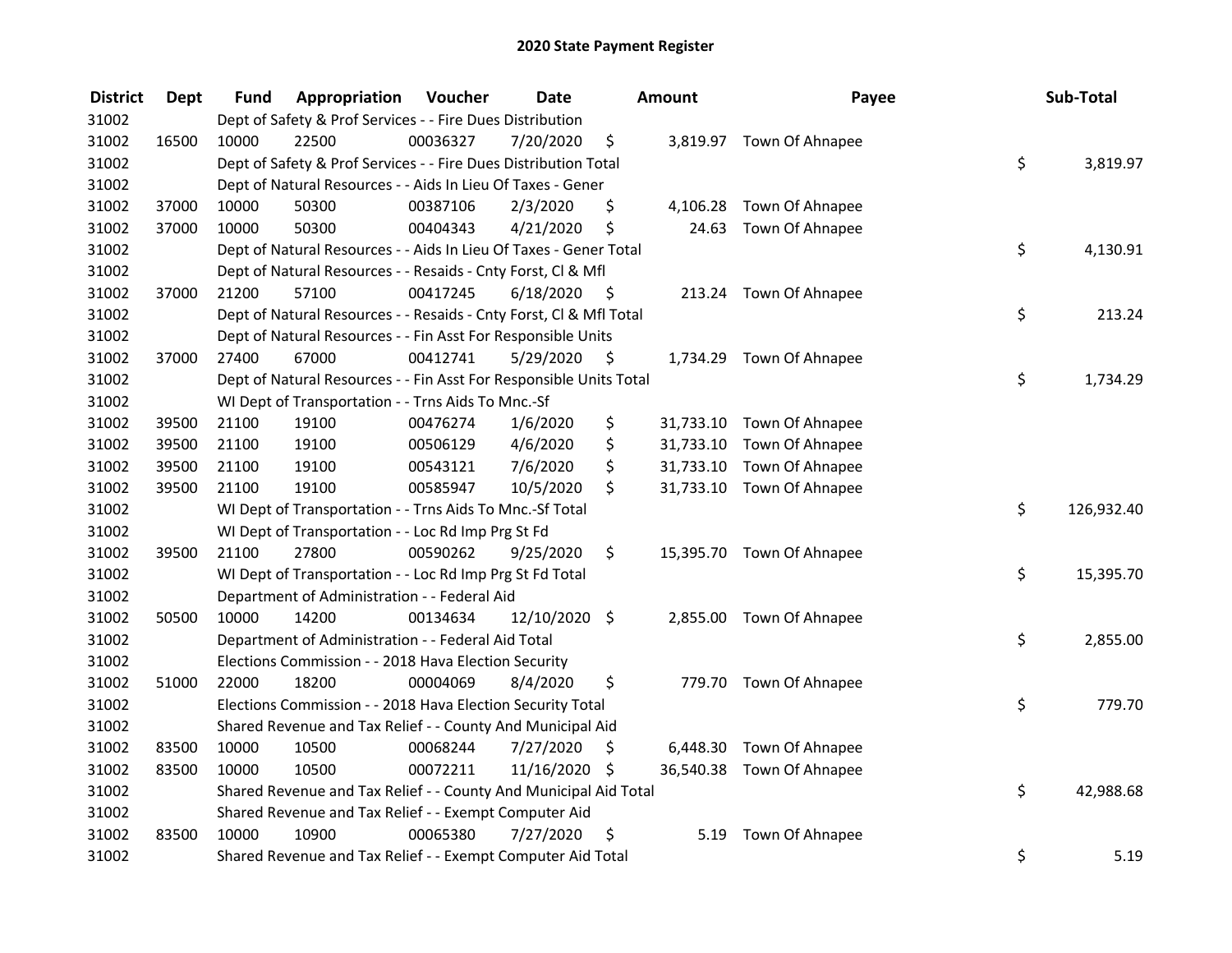| <b>District</b> | Dept  | Fund  | Appropriation                                                 | <b>Voucher</b> | <b>Date</b> | Amount | Pavee           | Sub-Total  |
|-----------------|-------|-------|---------------------------------------------------------------|----------------|-------------|--------|-----------------|------------|
| 31002           |       |       | Shared Revenue and Tax Relief - - Personal Property Aid       |                |             |        |                 |            |
| 31002           | 83500 | 10000 | 11100                                                         | 00060764       | 5/4/2020    | 183.16 | Town Of Ahnapee |            |
| 31002           |       |       | Shared Revenue and Tax Relief - - Personal Property Aid Total |                |             |        |                 | 183.16     |
| 31002 Total     |       |       |                                                               |                |             |        |                 | 199,038.24 |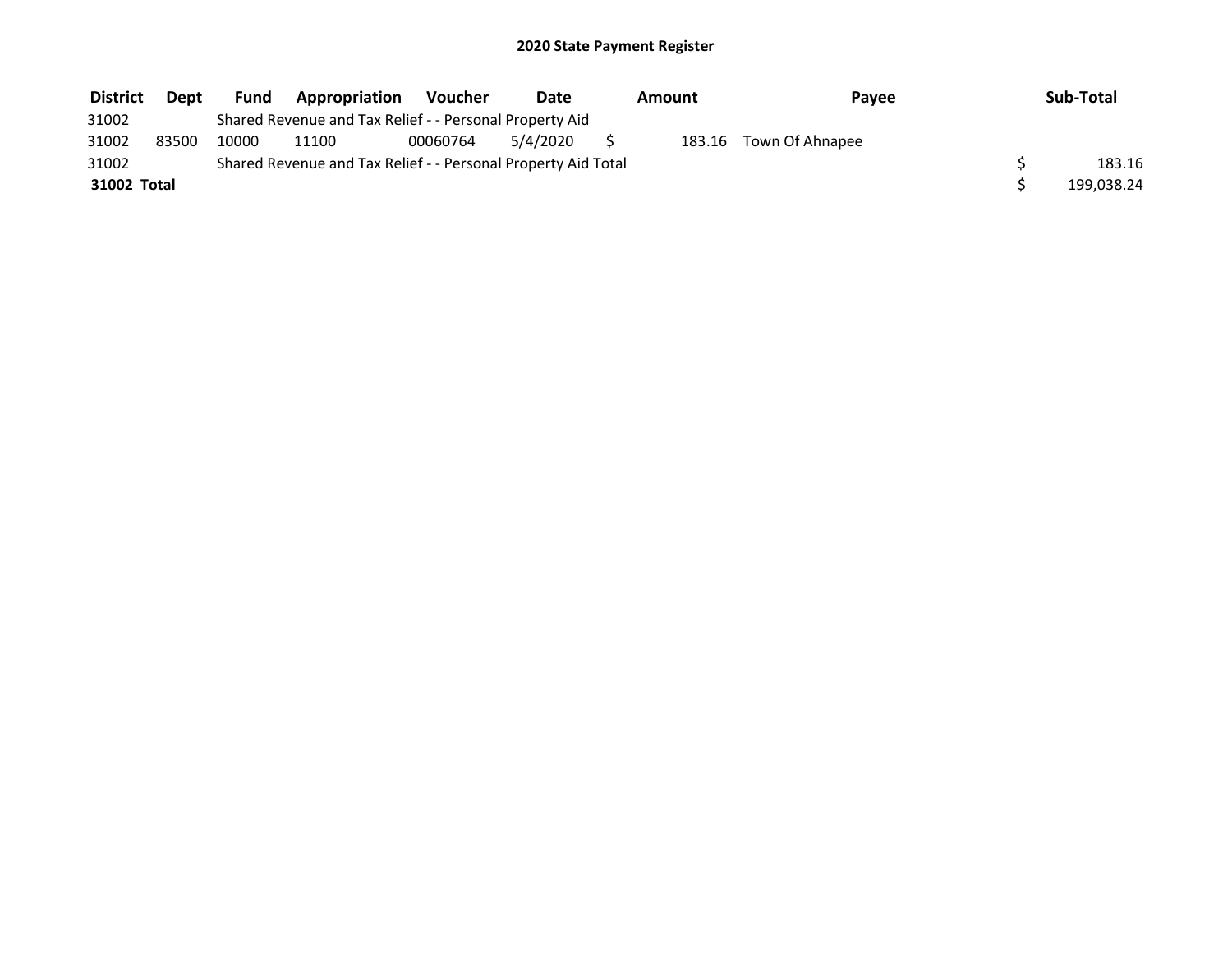| <b>District</b> | <b>Dept</b> | Fund  | Appropriation                                                      | Voucher  | <b>Date</b>   |      | Amount | Payee                     | Sub-Total        |
|-----------------|-------------|-------|--------------------------------------------------------------------|----------|---------------|------|--------|---------------------------|------------------|
| 31004           |             |       | Dept of Safety & Prof Services - - Fire Dues Distribution          |          |               |      |        |                           |                  |
| 31004           | 16500       | 10000 | 22500                                                              | 00036328 | 7/20/2020     | \$   |        | 4,429.01 Town Of Carlton  |                  |
| 31004           |             |       | Dept of Safety & Prof Services - - Fire Dues Distribution Total    |          |               |      |        |                           | \$<br>4,429.01   |
| 31004           |             |       | Dept of Natural Resources - - Aids In Lieu Of Taxes - Gener        |          |               |      |        |                           |                  |
| 31004           | 37000       | 10000 | 50300                                                              | 00387097 | 2/3/2020      | \$   |        | 1,642.81 Town Of Carlton  |                  |
| 31004           |             |       | Dept of Natural Resources - - Aids In Lieu Of Taxes - Gener Total  |          |               |      |        |                           | \$<br>1,642.81   |
| 31004           |             |       | Dept of Natural Resources - - Resaids - Cnty Forst, CI & Mfl       |          |               |      |        |                           |                  |
| 31004           | 37000       | 21200 | 57100                                                              | 00417246 | 6/18/2020     | - \$ |        | 36.42 Town Of Carlton     |                  |
| 31004           |             |       | Dept of Natural Resources - - Resaids - Cnty Forst, Cl & Mfl Total |          |               |      |        |                           | \$<br>36.42      |
| 31004           |             |       | Dept of Natural Resources - - Fin Asst For Responsible Units       |          |               |      |        |                           |                  |
| 31004           | 37000       | 27400 | 67000                                                              | 00412810 | 5/29/2020     | - \$ |        | 1,659.03 Town Of Carlton  |                  |
| 31004           |             |       | Dept of Natural Resources - - Fin Asst For Responsible Units Total |          |               |      |        |                           | \$<br>1,659.03   |
| 31004           |             |       | WI Dept of Transportation - - Trns Aids To Mnc.-Sf                 |          |               |      |        |                           |                  |
| 31004           | 39500       | 21100 | 19100                                                              | 00476275 | 1/6/2020      | \$   |        | 34,223.13 Town Of Carlton |                  |
| 31004           | 39500       | 21100 | 19100                                                              | 00506130 | 4/6/2020      | \$   |        | 34,223.13 Town Of Carlton |                  |
| 31004           | 39500       | 21100 | 19100                                                              | 00543122 | 7/6/2020      | \$   |        | 34,223.13 Town Of Carlton |                  |
| 31004           | 39500       | 21100 | 19100                                                              | 00585948 | 10/5/2020     | \$   |        | 34,223.13 Town Of Carlton |                  |
| 31004           |             |       | WI Dept of Transportation - - Trns Aids To Mnc.-Sf Total           |          |               |      |        |                           | \$<br>136,892.52 |
| 31004           |             |       | Department of Administration - - Federal Aid                       |          |               |      |        |                           |                  |
| 31004           | 50500       | 10000 | 14200                                                              | 00134635 | 12/10/2020 \$ |      |        | 16,810.00 Town Of Carlton |                  |
| 31004           | 50500       | 10000 | 14200                                                              | 00136330 | 12/17/2020 \$ |      | 863.49 | Town Of Carlton           |                  |
| 31004           |             |       | Department of Administration - - Federal Aid Total                 |          |               |      |        |                           | \$<br>17,673.49  |
| 31004           |             |       | Elections Commission - - 2018 Hava Election Security               |          |               |      |        |                           |                  |
| 31004           | 51000       | 22000 | 18200                                                              | 00003699 | 7/6/2020      | \$   |        | 897.40 Town Of Carlton    |                  |
| 31004           |             |       | Elections Commission - - 2018 Hava Election Security Total         |          |               |      |        |                           | \$<br>897.40     |
| 31004           |             |       | Shared Revenue and Tax Relief - - County And Municipal Aid         |          |               |      |        |                           |                  |
| 31004           | 83500       | 10000 | 10500                                                              | 00068245 | 7/27/2020     | \$   |        | 2,494.50 Town Of Carlton  |                  |
| 31004           | 83500       | 10000 | 10500                                                              | 00072212 | 11/16/2020 \$ |      |        | 14,135.51 Town Of Carlton |                  |
| 31004           |             |       | Shared Revenue and Tax Relief - - County And Municipal Aid Total   |          |               |      |        |                           | \$<br>16,630.01  |
| 31004           |             |       | Shared Revenue and Tax Relief - - Exempt Computer Aid              |          |               |      |        |                           |                  |
| 31004           | 83500       | 10000 | 10900                                                              | 00065381 | 7/27/2020     | \$   |        | 47.81 Town Of Carlton     |                  |
| 31004           |             |       | Shared Revenue and Tax Relief - - Exempt Computer Aid Total        |          |               |      |        |                           | \$<br>47.81      |
| 31004           |             |       | Shared Revenue and Tax Relief - - Utility Aid                      |          |               |      |        |                           |                  |
| 31004           | 83500       | 10000 | 11000                                                              | 00068245 | 7/27/2020     | \$   |        | 14,820.18 Town Of Carlton |                  |
| 31004           | 83500       | 10000 | 11000                                                              | 00072212 | 11/16/2020    | \$   |        | 84,161.11 Town Of Carlton |                  |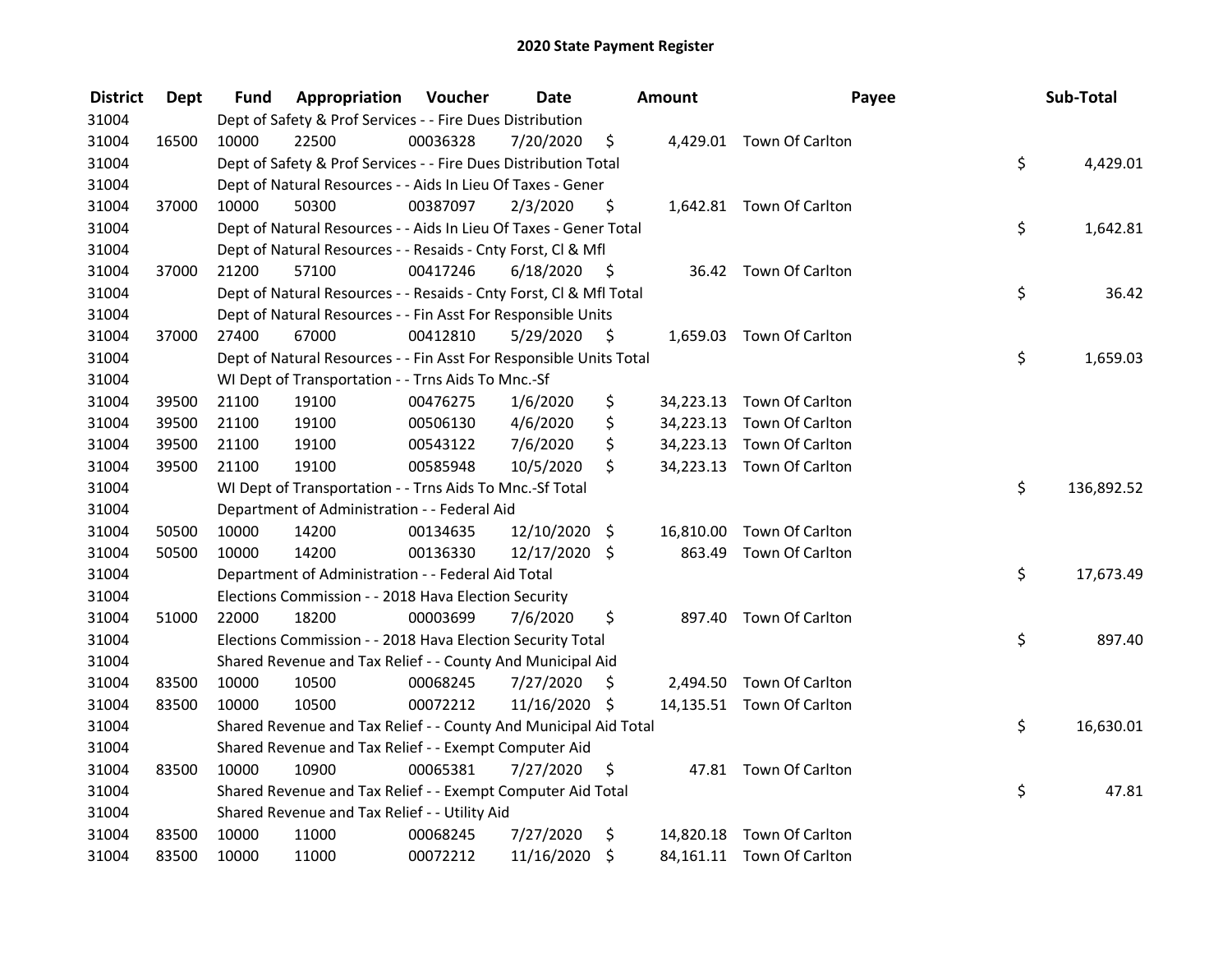| <b>District</b> | <b>Dept</b> | Fund  | Appropriation                                                 | Voucher  | <b>Date</b> | Amount |                          | Payee | Sub-Total  |
|-----------------|-------------|-------|---------------------------------------------------------------|----------|-------------|--------|--------------------------|-------|------------|
| 31004           |             |       | Shared Revenue and Tax Relief - - Utility Aid Total           |          |             |        |                          |       | 98,981.29  |
| 31004           |             |       | Shared Revenue and Tax Relief - - Personal Property Aid       |          |             |        |                          |       |            |
| 31004           | 83500       | 10000 | 11100                                                         | 00060765 | 5/4/2020    |        | 4.197.22 Town Of Carlton |       |            |
| 31004           |             |       | Shared Revenue and Tax Relief - - Personal Property Aid Total |          |             |        |                          |       | 4.197.22   |
| 31004 Total     |             |       |                                                               |          |             |        |                          |       | 283,087.01 |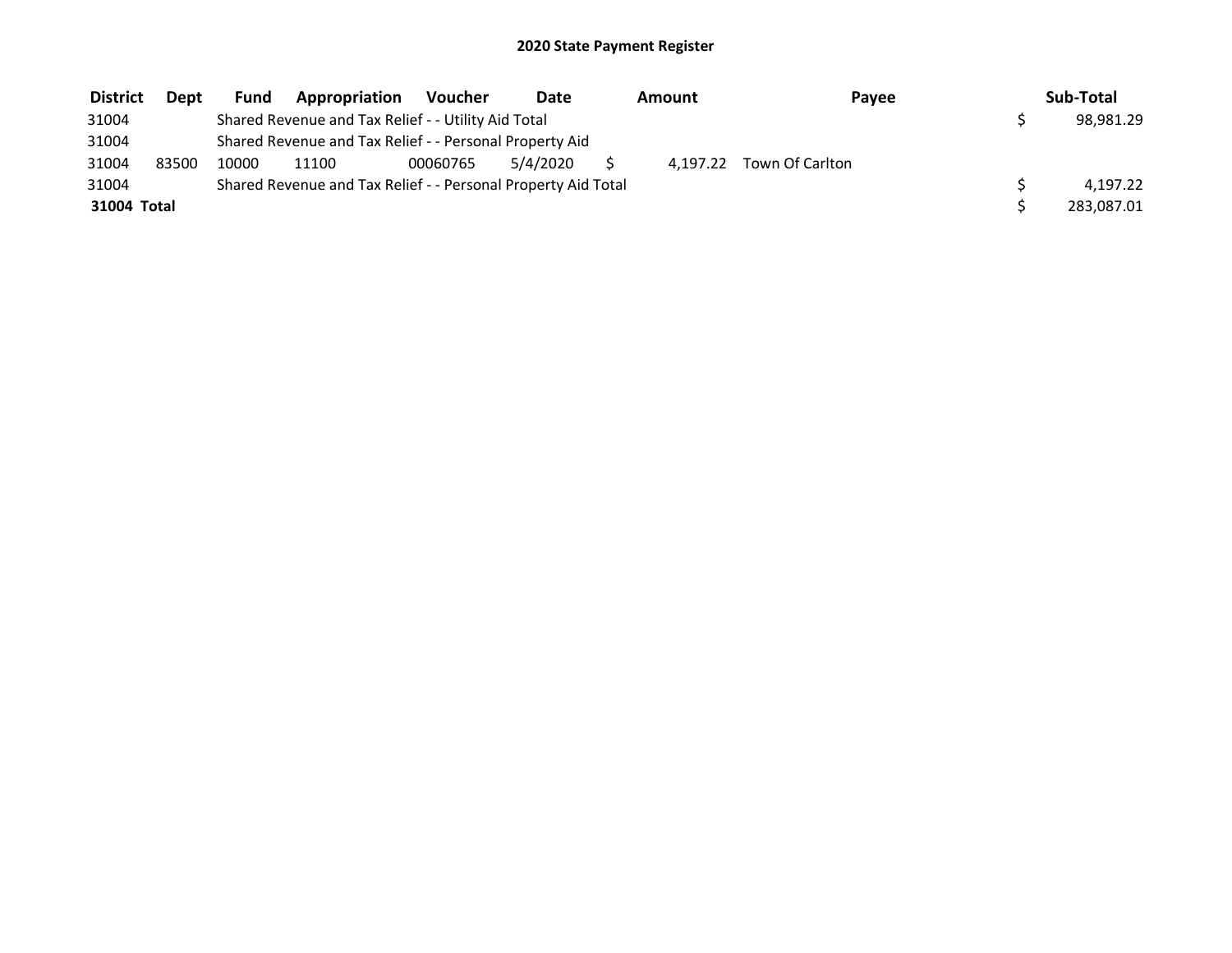| <b>District</b> | <b>Dept</b> | Fund  | Appropriation                                                        | Voucher  | <b>Date</b> |      | <b>Amount</b> |                         | Payee | Sub-Total        |
|-----------------|-------------|-------|----------------------------------------------------------------------|----------|-------------|------|---------------|-------------------------|-------|------------------|
| 31006           |             |       | Dept of Safety & Prof Services - - Fire Dues Distribution            |          |             |      |               |                         |       |                  |
| 31006           | 16500       | 10000 | 22500                                                                | 00036329 | 7/20/2020   | \$   |               | 4,774.24 Town Of Casco  |       |                  |
| 31006           |             |       | Dept of Safety & Prof Services - - Fire Dues Distribution Total      |          |             |      |               |                         |       | \$<br>4,774.24   |
| 31006           |             |       | Dept of Natural Resources - - Aids In Lieu Of Taxes - Gener          |          |             |      |               |                         |       |                  |
| 31006           | 37000       | 10000 | 50300                                                                | 00387092 | 2/3/2020    | \$   | 3,500.89      | Town Of Casco           |       |                  |
| 31006           | 37000       | 10000 | 50300                                                                | 00387093 | 2/3/2020    | \$   | 4,171.25      | Town Of Casco           |       |                  |
| 31006           | 37000       | 10000 | 50300                                                                | 00404139 | 4/21/2020   | \$   | 27.43         | Town Of Casco           |       |                  |
| 31006           | 37000       | 10000 | 50300                                                                | 00404141 | 4/21/2020   | \$   |               | 182.13 Town Of Casco    |       |                  |
| 31006           |             |       | Dept of Natural Resources - - Aids In Lieu Of Taxes - Gener Total    |          |             |      |               |                         |       | \$<br>7,881.70   |
| 31006           |             |       | Dept of Natural Resources - - Resaids - Cnty Forst, Cl & Mfl         |          |             |      |               |                         |       |                  |
| 31006           | 37000       | 21200 | 57100                                                                | 00417247 | 6/18/2020   | - \$ |               | 362.53 Town Of Casco    |       |                  |
| 31006           |             |       | Dept of Natural Resources - - Resaids - Cnty Forst, Cl & Mfl Total   |          |             |      |               |                         |       | \$<br>362.53     |
| 31006           |             |       | Dept of Natural Resources - - Aids In Lieu Of Taxes - Sum S          |          |             |      |               |                         |       |                  |
| 31006           | 37000       | 21200 | 57900                                                                | 00404140 | 4/21/2020   | - \$ |               | 363.70 Town Of Casco    |       |                  |
| 31006           |             |       | Dept of Natural Resources - - Aids In Lieu Of Taxes - Sum S Total    |          |             |      |               |                         |       | \$<br>363.70     |
| 31006           |             |       | Dept of Natural Resources - - Fin Asst For Responsible Units         |          |             |      |               |                         |       |                  |
| 31006           | 37000       | 27400 | 67000                                                                | 00412569 | 5/29/2020   | \$   | 1,964.05      | Town Of Casco           |       |                  |
| 31006           |             |       | Dept of Natural Resources - - Fin Asst For Responsible Units Total   |          |             |      |               |                         |       | \$<br>1,964.05   |
| 31006           |             |       | WI Dept of Transportation - - Trns Aids To Mnc.-Sf                   |          |             |      |               |                         |       |                  |
| 31006           | 39500       | 21100 | 19100                                                                | 00476276 | 1/6/2020    | \$   |               | 28,877.68 Town Of Casco |       |                  |
| 31006           | 39500       | 21100 | 19100                                                                | 00506131 | 4/6/2020    | \$   |               | 28,877.68 Town Of Casco |       |                  |
| 31006           | 39500       | 21100 | 19100                                                                | 00543123 | 7/6/2020    | \$   |               | 28,877.68 Town Of Casco |       |                  |
| 31006           | 39500       | 21100 | 19100                                                                | 00585949 | 10/5/2020   | \$   |               | 28,877.71 Town Of Casco |       |                  |
| 31006           |             |       | WI Dept of Transportation - - Trns Aids To Mnc.-Sf Total             |          |             |      |               |                         |       | \$<br>115,510.75 |
| 31006           |             |       | WI Dept of Transportation - - Supplemental Transportation Aids       |          |             |      |               |                         |       |                  |
| 31006           | 39500       | 21100 | 19600                                                                | 00477515 | 1/6/2020    | \$   |               | 18,265.79 Town Of Casco |       |                  |
| 31006           |             |       | WI Dept of Transportation - - Supplemental Transportation Aids Total |          |             |      |               |                         |       | \$<br>18,265.79  |
| 31006           |             |       | Department of Administration - - Federal Aid                         |          |             |      |               |                         |       |                  |
| 31006           | 50500       | 10000 | 14200                                                                | 00129950 | 10/2/2020   | \$   | 2,403.80      | Town Of Casco           |       |                  |
| 31006           | 50500       | 10000 | 14200                                                                | 00132172 | 11/13/2020  | \$   | 245.38        | Town Of Casco           |       |                  |
| 31006           | 50500       | 10000 | 14200                                                                | 00134636 | 12/10/2020  | -\$  |               | 3,131.73 Town Of Casco  |       |                  |
| 31006           |             |       | Department of Administration - - Federal Aid Total                   |          |             |      |               |                         |       | \$<br>5,780.91   |
| 31006           |             |       | Shared Revenue and Tax Relief - - County And Municipal Aid           |          |             |      |               |                         |       |                  |
| 31006           | 83500       | 10000 | 10500                                                                | 00068246 | 7/27/2020   | \$   | 7,910.04      | Town Of Casco           |       |                  |
| 31006           | 83500       | 10000 | 10500                                                                | 00072213 | 11/16/2020  | \$   | 44,823.53     | Town Of Casco           |       |                  |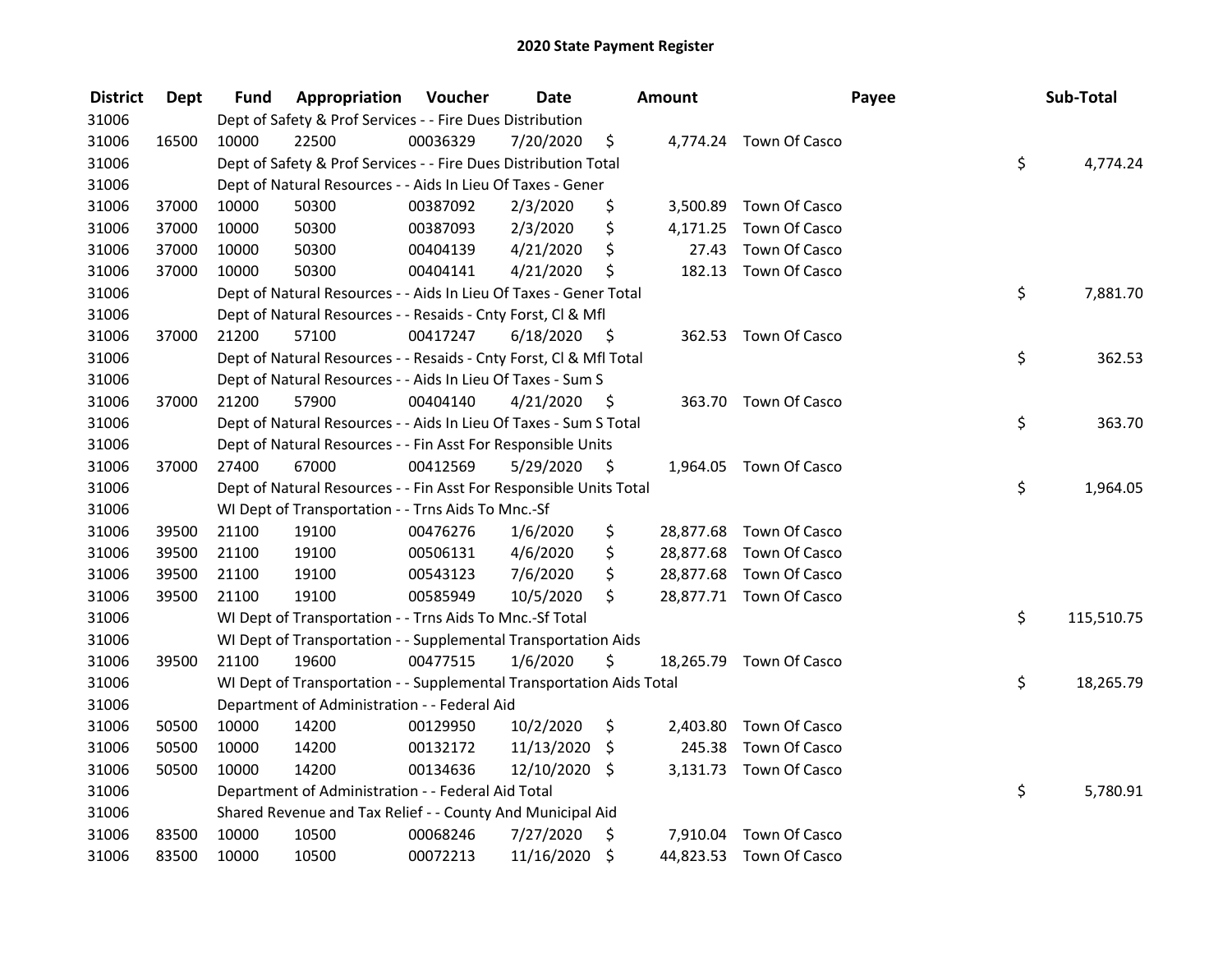| <b>District</b> | Dept  | <b>Fund</b> | Appropriation                                                    | <b>Voucher</b> | Date            |     | Amount   |               | Payee | Sub-Total  |
|-----------------|-------|-------------|------------------------------------------------------------------|----------------|-----------------|-----|----------|---------------|-------|------------|
| 31006           |       |             | Shared Revenue and Tax Relief - - County And Municipal Aid Total |                |                 |     |          |               | \$    | 52,733.57  |
| 31006           |       |             | Shared Revenue and Tax Relief - - Exempt Computer Aid            |                |                 |     |          |               |       |            |
| 31006           | 83500 | 10000       | 10900                                                            | 00065382       | 7/27/2020       | - S | 41.57    | Town Of Casco |       |            |
| 31006           |       |             | Shared Revenue and Tax Relief - - Exempt Computer Aid Total      |                |                 |     |          |               | \$    | 41.57      |
| 31006           |       |             | Shared Revenue and Tax Relief - - Utility Aid                    |                |                 |     |          |               |       |            |
| 31006           | 83500 | 10000       | 11000                                                            | 00068246       | 7/27/2020       | S   | 342.92   | Town Of Casco |       |            |
| 31006           | 83500 | 10000       | 11000                                                            | 00072213       | $11/16/2020$ \$ |     | 1.971.88 | Town Of Casco |       |            |
| 31006           |       |             | Shared Revenue and Tax Relief - - Utility Aid Total              |                |                 |     |          |               | \$    | 2,314.80   |
| 31006           |       |             | Shared Revenue and Tax Relief - - Personal Property Aid          |                |                 |     |          |               |       |            |
| 31006           | 83500 | 10000       | 11100                                                            | 00060766       | 5/4/2020        | Ś   | 368.24   | Town Of Casco |       |            |
| 31006           |       |             | Shared Revenue and Tax Relief - - Personal Property Aid Total    |                |                 |     |          |               |       | 368.24     |
| 31006 Total     |       |             |                                                                  |                |                 |     |          |               |       | 210,361.85 |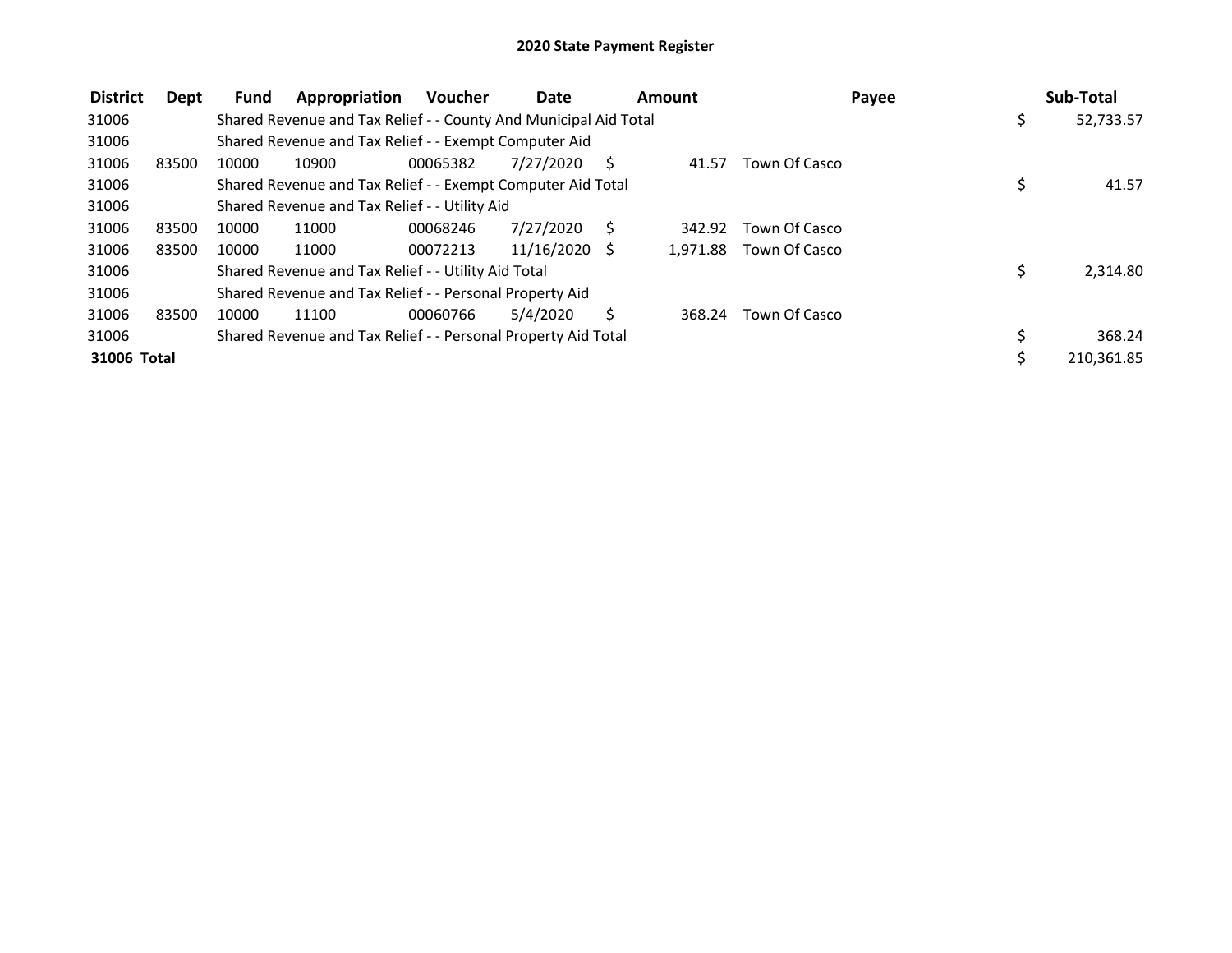| <b>District</b> | Dept  | <b>Fund</b> | Appropriation                                                      | Voucher  | <b>Date</b>   |      | Amount    | Payee                      | Sub-Total        |
|-----------------|-------|-------------|--------------------------------------------------------------------|----------|---------------|------|-----------|----------------------------|------------------|
| 31008           |       |             | Dept of Safety & Prof Services - - Fire Dues Distribution          |          |               |      |           |                            |                  |
| 31008           | 16500 | 10000       | 22500                                                              | 00036330 | 7/20/2020     | \$   |           | 4,214.01 Town Of Franklin  |                  |
| 31008           |       |             | Dept of Safety & Prof Services - - Fire Dues Distribution Total    |          |               |      |           |                            | \$<br>4,214.01   |
| 31008           |       |             | Dept of Natural Resources - - Resaids - Cnty Forst, Cl & Mfl       |          |               |      |           |                            |                  |
| 31008           | 37000 | 21200       | 57100                                                              | 00417248 | 6/18/2020     | - \$ |           | 233.44 Town Of Franklin    |                  |
| 31008           |       |             | Dept of Natural Resources - - Resaids - Cnty Forst, Cl & Mfl Total |          |               |      |           |                            | \$<br>233.44     |
| 31008           |       |             | Dept of Natural Resources - - Fin Asst For Responsible Units       |          |               |      |           |                            |                  |
| 31008           | 37000 | 27400       | 67000                                                              | 00412859 | 5/29/2020     | - \$ |           | 395.00 Town Of Franklin    |                  |
| 31008           |       |             | Dept of Natural Resources - - Fin Asst For Responsible Units Total |          |               |      |           |                            | \$<br>395.00     |
| 31008           |       |             | WI Dept of Transportation - - Trns Aids To Mnc.-Sf                 |          |               |      |           |                            |                  |
| 31008           | 39500 | 21100       | 19100                                                              | 00476277 | 1/6/2020      | \$   | 33,552.99 | Town Of Franklin           |                  |
| 31008           | 39500 | 21100       | 19100                                                              | 00506132 | 4/6/2020      | \$   | 33,552.99 | Town Of Franklin           |                  |
| 31008           | 39500 | 21100       | 19100                                                              | 00543124 | 7/6/2020      | \$   | 33,552.99 | Town Of Franklin           |                  |
| 31008           | 39500 | 21100       | 19100                                                              | 00585950 | 10/5/2020     | \$   |           | 33,552.99 Town Of Franklin |                  |
| 31008           |       |             | WI Dept of Transportation - - Trns Aids To Mnc.-Sf Total           |          |               |      |           |                            | \$<br>134,211.96 |
| 31008           |       |             | Elections Commission - - 2018 Hava Election Security               |          |               |      |           |                            |                  |
| 31008           | 51000 | 22000       | 18200                                                              | 00004205 | 8/17/2020     | \$   | 887.50    | Town Of Franklin           |                  |
| 31008           |       |             | Elections Commission - - 2018 Hava Election Security Total         |          |               |      |           |                            | \$<br>887.50     |
| 31008           |       |             | Shared Revenue and Tax Relief - - County And Municipal Aid         |          |               |      |           |                            |                  |
| 31008           | 83500 | 10000       | 10500                                                              | 00068247 | 7/27/2020     | S    |           | 3,878.74 Town Of Franklin  |                  |
| 31008           | 83500 | 10000       | 10500                                                              | 00072214 | 11/16/2020 \$ |      |           | 21,979.52 Town Of Franklin |                  |
| 31008           |       |             | Shared Revenue and Tax Relief - - County And Municipal Aid Total   |          |               |      |           |                            | \$<br>25,858.26  |
| 31008           |       |             | Shared Revenue and Tax Relief - - Exempt Computer Aid              |          |               |      |           |                            |                  |
| 31008           | 83500 | 10000       | 10900                                                              | 00065383 | 7/27/2020     | \$   |           | 335.68 Town Of Franklin    |                  |
| 31008           |       |             | Shared Revenue and Tax Relief - - Exempt Computer Aid Total        |          |               |      |           |                            | \$<br>335.68     |
| 31008           |       |             | Shared Revenue and Tax Relief - - Utility Aid                      |          |               |      |           |                            |                  |
| 31008           | 83500 | 10000       | 11000                                                              | 00068247 | 7/27/2020     | \$   | 14.32     | Town Of Franklin           |                  |
| 31008           | 83500 | 10000       | 11000                                                              | 00072214 | 11/16/2020    | \$   |           | 85.48 Town Of Franklin     |                  |
| 31008           |       |             | Shared Revenue and Tax Relief - - Utility Aid Total                |          |               |      |           |                            | \$<br>99.80      |
| 31008           |       |             | Shared Revenue and Tax Relief - - Personal Property Aid            |          |               |      |           |                            |                  |
| 31008           | 83500 | 10000       | 11100                                                              | 00060767 | 5/4/2020      | \$   |           | 260.97 Town Of Franklin    |                  |
| 31008           |       |             | Shared Revenue and Tax Relief - - Personal Property Aid Total      |          |               |      |           |                            | \$<br>260.97     |
| 31008 Total     |       |             |                                                                    |          |               |      |           |                            | \$<br>166,496.62 |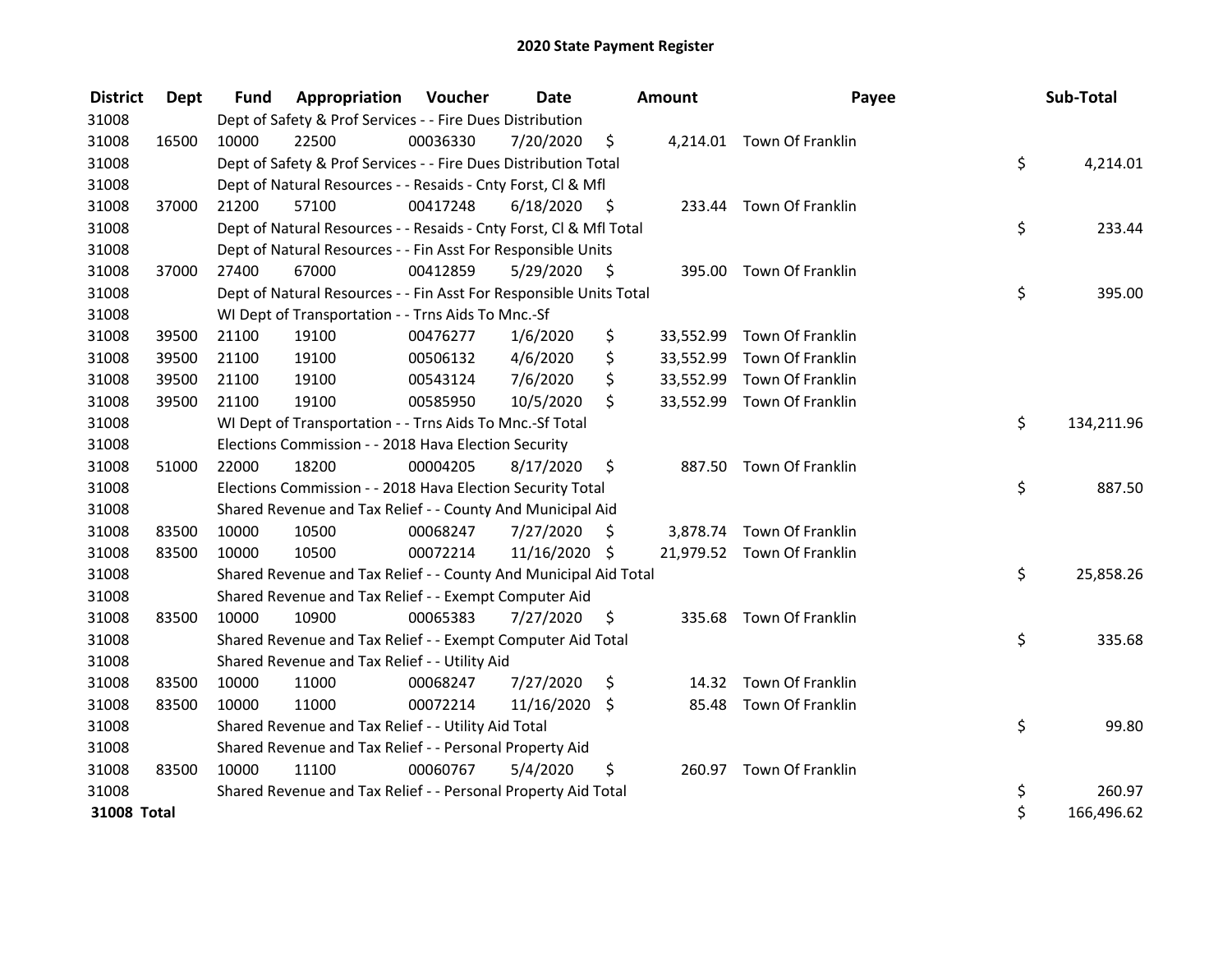| <b>District</b> | Dept  | Fund  | Appropriation                                                      | Voucher  | <b>Date</b>   |      | Amount | Payee                     | Sub-Total        |
|-----------------|-------|-------|--------------------------------------------------------------------|----------|---------------|------|--------|---------------------------|------------------|
| 31010           |       |       | Dept of Safety & Prof Services - - Fire Dues Distribution          |          |               |      |        |                           |                  |
| 31010           | 16500 | 10000 | 22500                                                              | 00036331 | 7/20/2020     | \$   |        | 4,615.70 Town Of Lincoln  |                  |
| 31010           |       |       | Dept of Safety & Prof Services - - Fire Dues Distribution Total    |          |               |      |        |                           | \$<br>4,615.70   |
| 31010           |       |       | Dept of Natural Resources - - Aids In Lieu Of Taxes - Gener        |          |               |      |        |                           |                  |
| 31010           | 37000 | 10000 | 50300                                                              | 00387104 | 2/3/2020      | \$   |        | 484.73 Town Of Lincoln    |                  |
| 31010           |       |       | Dept of Natural Resources - - Aids In Lieu Of Taxes - Gener Total  |          |               |      |        |                           | \$<br>484.73     |
| 31010           |       |       | Dept of Natural Resources - - Resaids - Cnty Forst, Cl & Mfl       |          |               |      |        |                           |                  |
| 31010           | 37000 | 21200 | 57100                                                              | 00417249 | 6/18/2020     | - \$ |        | 479.83 Town Of Lincoln    |                  |
| 31010           |       |       | Dept of Natural Resources - - Resaids - Cnty Forst, Cl & Mfl Total |          |               |      |        |                           | \$<br>479.83     |
| 31010           |       |       | Dept of Natural Resources - - Fin Asst For Responsible Units       |          |               |      |        |                           |                  |
| 31010           | 37000 | 27400 | 67000                                                              | 00413469 | 5/29/2020     | \$   |        | 1,125.03 Town Of Lincoln  |                  |
| 31010           |       |       | Dept of Natural Resources - - Fin Asst For Responsible Units Total |          |               |      |        |                           | \$<br>1,125.03   |
| 31010           |       |       | WI Dept of Transportation - - Trns Aids To Mnc.-Sf                 |          |               |      |        |                           |                  |
| 31010           | 39500 | 21100 | 19100                                                              | 00476278 | 1/6/2020      | \$   |        | 33,211.35 Town Of Lincoln |                  |
| 31010           | 39500 | 21100 | 19100                                                              | 00506133 | 4/6/2020      | \$   |        | 33,211.35 Town Of Lincoln |                  |
| 31010           | 39500 | 21100 | 19100                                                              | 00543125 | 7/6/2020      | \$   |        | 33,211.35 Town Of Lincoln |                  |
| 31010           | 39500 | 21100 | 19100                                                              | 00585951 | 10/5/2020     | \$   |        | 33,211.35 Town Of Lincoln |                  |
| 31010           |       |       | WI Dept of Transportation - - Trns Aids To Mnc.-Sf Total           |          |               |      |        |                           | \$<br>132,845.40 |
| 31010           |       |       | Department of Administration - - Federal Aid                       |          |               |      |        |                           |                  |
| 31010           | 50500 | 10000 | 14200                                                              | 00126656 | 8/12/2020     | \$   | 568.25 | Town Of Lincoln           |                  |
| 31010           | 50500 | 10000 | 14200                                                              | 00134637 | 12/10/2020    | \$   |        | 14,091.11 Town Of Lincoln |                  |
| 31010           |       |       | Department of Administration - - Federal Aid Total                 |          |               |      |        |                           | \$<br>14,659.36  |
| 31010           |       |       | Elections Commission - - 2018 Hava Election Security               |          |               |      |        |                           |                  |
| 31010           | 51000 | 22000 | 18200                                                              | 00003312 | 6/24/2020     | \$   | 810.50 | Town Of Lincoln           |                  |
| 31010           | 51000 | 22000 | 18200                                                              | 00004686 | 9/18/2020     | \$   |        | 1,100.00 Town Of Lincoln  |                  |
| 31010           |       |       | Elections Commission - - 2018 Hava Election Security Total         |          |               |      |        |                           | \$<br>1,910.50   |
| 31010           |       |       | Shared Revenue and Tax Relief - - County And Municipal Aid         |          |               |      |        |                           |                  |
| 31010           | 83500 | 10000 | 10500                                                              | 00068248 | 7/27/2020     | \$   |        | 5,415.38 Town Of Lincoln  |                  |
| 31010           | 83500 | 10000 | 10500                                                              | 00072215 | 11/16/2020 \$ |      |        | 51,359.14 Town Of Lincoln |                  |
| 31010           |       |       | Shared Revenue and Tax Relief - - County And Municipal Aid Total   |          |               |      |        |                           | \$<br>56,774.52  |
| 31010           |       |       | Shared Revenue and Tax Relief - - Exempt Computer Aid              |          |               |      |        |                           |                  |
| 31010           | 83500 | 10000 | 10900                                                              | 00065384 | 7/27/2020     | \$   |        | 1.03 Town Of Lincoln      |                  |
| 31010           |       |       | Shared Revenue and Tax Relief - - Exempt Computer Aid Total        |          |               |      |        |                           | \$<br>1.03       |
| 31010           |       |       | Shared Revenue and Tax Relief - - Utility Aid                      |          |               |      |        |                           |                  |
| 31010           | 83500 | 10000 | 11000                                                              | 00068248 | 7/27/2020     | \$   |        | 4,457.31 Town Of Lincoln  |                  |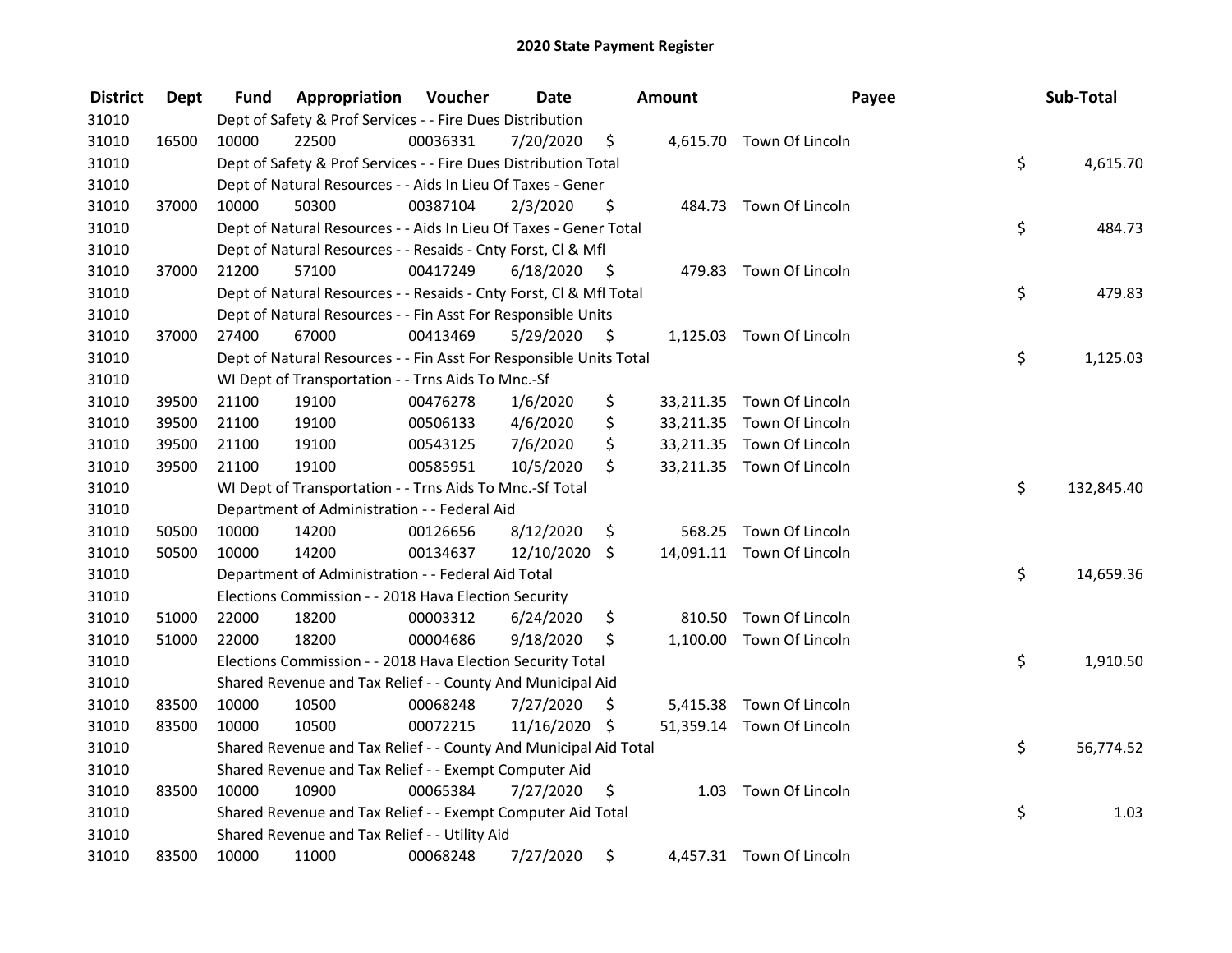| <b>District</b> | <b>Dept</b> | <b>Fund</b> | Appropriation                                                 | <b>Voucher</b> | <b>Date</b> | Amount    | Pavee           | Sub-Total  |
|-----------------|-------------|-------------|---------------------------------------------------------------|----------------|-------------|-----------|-----------------|------------|
| 31010           | 83500       | 10000       | 11000                                                         | 00072215       | 11/16/2020  | 13.844.31 | Town Of Lincoln |            |
| 31010           |             |             | Shared Revenue and Tax Relief - - Utility Aid Total           |                |             |           |                 | 18,301.62  |
| 31010           |             |             | Shared Revenue and Tax Relief - - Personal Property Aid       |                |             |           |                 |            |
| 31010           | 83500       | 10000       | 11100                                                         | 00060768       | 5/4/2020    | 113.53    | Town Of Lincoln |            |
| 31010           |             |             | Shared Revenue and Tax Relief - - Personal Property Aid Total |                |             |           |                 | 113.53     |
| 31010 Total     |             |             |                                                               |                |             |           |                 | 231,311.25 |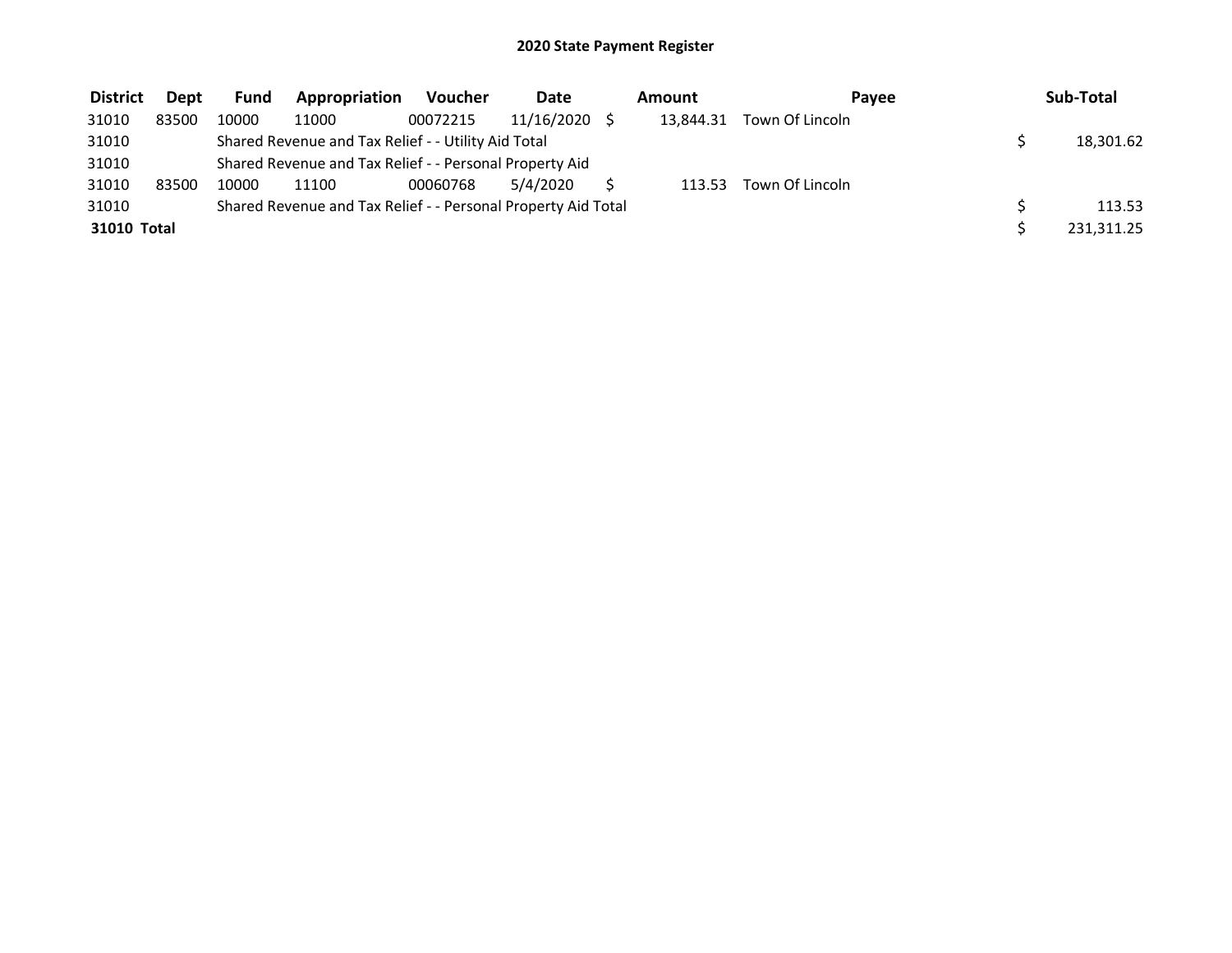| <b>District</b> | <b>Dept</b> | Fund  | Appropriation                                                      | Voucher  | <b>Date</b>   |      | Amount | Payee                       | Sub-Total        |
|-----------------|-------------|-------|--------------------------------------------------------------------|----------|---------------|------|--------|-----------------------------|------------------|
| 31012           |             |       | Dept of Safety & Prof Services - - Fire Dues Distribution          |          |               |      |        |                             |                  |
| 31012           | 16500       | 10000 | 22500                                                              | 00036332 | 7/20/2020     | \$   |        | 6,827.57 Town Of Luxemburg  |                  |
| 31012           |             |       | Dept of Safety & Prof Services - - Fire Dues Distribution Total    |          |               |      |        |                             | \$<br>6,827.57   |
| 31012           |             |       | Dept of Natural Resources - - Aids In Lieu Of Taxes - Gener        |          |               |      |        |                             |                  |
| 31012           | 37000       | 10000 | 50300                                                              | 00387094 | 2/3/2020      | \$   |        | 1,253.14 Town Of Luxemburg  |                  |
| 31012           |             |       | Dept of Natural Resources - - Aids In Lieu Of Taxes - Gener Total  |          |               |      |        |                             | \$<br>1,253.14   |
| 31012           |             |       | Dept of Natural Resources - - Resaids - Cnty Forst, Cl & Mfl       |          |               |      |        |                             |                  |
| 31012           | 37000       | 21200 | 57100                                                              | 00417250 | 6/18/2020     | - \$ |        | 57.78 Town Of Luxemburg     |                  |
| 31012           |             |       | Dept of Natural Resources - - Resaids - Cnty Forst, Cl & Mfl Total |          |               |      |        |                             | \$<br>57.78      |
| 31012           |             |       | Dept of Natural Resources - - Fin Asst For Responsible Units       |          |               |      |        |                             |                  |
| 31012           | 37000       | 27400 | 67000                                                              | 00412623 | 5/29/2020     | - \$ |        | 1,217.73 Town Of Luxemburg  |                  |
| 31012           |             |       | Dept of Natural Resources - - Fin Asst For Responsible Units Total |          |               |      |        |                             | \$<br>1,217.73   |
| 31012           |             |       | WI Dept of Transportation - - Trns Aids To Mnc.-Sf                 |          |               |      |        |                             |                  |
| 31012           | 39500       | 21100 | 19100                                                              | 00476279 | 1/6/2020      | \$   |        | 37,869.48 Town Of Luxemburg |                  |
| 31012           | 39500       | 21100 | 19100                                                              | 00506134 | 4/6/2020      | \$   |        | 37,869.48 Town Of Luxemburg |                  |
| 31012           | 39500       | 21100 | 19100                                                              | 00543126 | 7/6/2020      | \$   |        | 37,869.48 Town Of Luxemburg |                  |
| 31012           | 39500       | 21100 | 19100                                                              | 00585952 | 10/5/2020     | \$   |        | 37,869.48 Town Of Luxemburg |                  |
| 31012           |             |       | WI Dept of Transportation - - Trns Aids To Mnc.-Sf Total           |          |               |      |        |                             | \$<br>151,477.92 |
| 31012           |             |       | Department of Administration - - Federal Aid                       |          |               |      |        |                             |                  |
| 31012           | 50500       | 10000 | 14200                                                              | 00134638 | 12/10/2020 \$ |      |        | 1,215.88 Town Of Luxemburg  |                  |
| 31012           |             |       | Department of Administration - - Federal Aid Total                 |          |               |      |        |                             | \$<br>1,215.88   |
| 31012           |             |       | Elections Commission - - 2018 Hava Election Security               |          |               |      |        |                             |                  |
| 31012           | 51000       | 22000 | 18200                                                              | 00003563 | 6/30/2020     | \$.  |        | 1,238.40 Town Of Luxemburg  |                  |
| 31012           |             |       | Elections Commission - - 2018 Hava Election Security Total         |          |               |      |        |                             | \$<br>1,238.40   |
| 31012           |             |       | Shared Revenue and Tax Relief - - County And Municipal Aid         |          |               |      |        |                             |                  |
| 31012           | 83500       | 10000 | 10500                                                              | 00068249 | 7/27/2020     | S    |        | 5,848.44 Town Of Luxemburg  |                  |
| 31012           | 83500       | 10000 | 10500                                                              | 00072216 | 11/16/2020 \$ |      |        | 33,141.17 Town Of Luxemburg |                  |
| 31012           |             |       | Shared Revenue and Tax Relief - - County And Municipal Aid Total   |          |               |      |        |                             | \$<br>38,989.61  |
| 31012           |             |       | Shared Revenue and Tax Relief - - Exempt Computer Aid              |          |               |      |        |                             |                  |
| 31012           | 83500       | 10000 | 10900                                                              | 00065385 | 7/27/2020     | \$   |        | 15.59 Town Of Luxemburg     |                  |
| 31012           |             |       | Shared Revenue and Tax Relief - - Exempt Computer Aid Total        |          |               |      |        |                             | \$<br>15.59      |
| 31012           |             |       | Shared Revenue and Tax Relief - - Utility Aid                      |          |               |      |        |                             |                  |
| 31012           | 83500       | 10000 | 11000                                                              | 00068249 | 7/27/2020     | \$   |        | 194.99 Town Of Luxemburg    |                  |
| 31012           | 83500       | 10000 | 11000                                                              | 00072216 | 11/16/2020 \$ |      |        | 1,245.26 Town Of Luxemburg  |                  |
| 31012           |             |       | Shared Revenue and Tax Relief - - Utility Aid Total                |          |               |      |        |                             | \$<br>1,440.25   |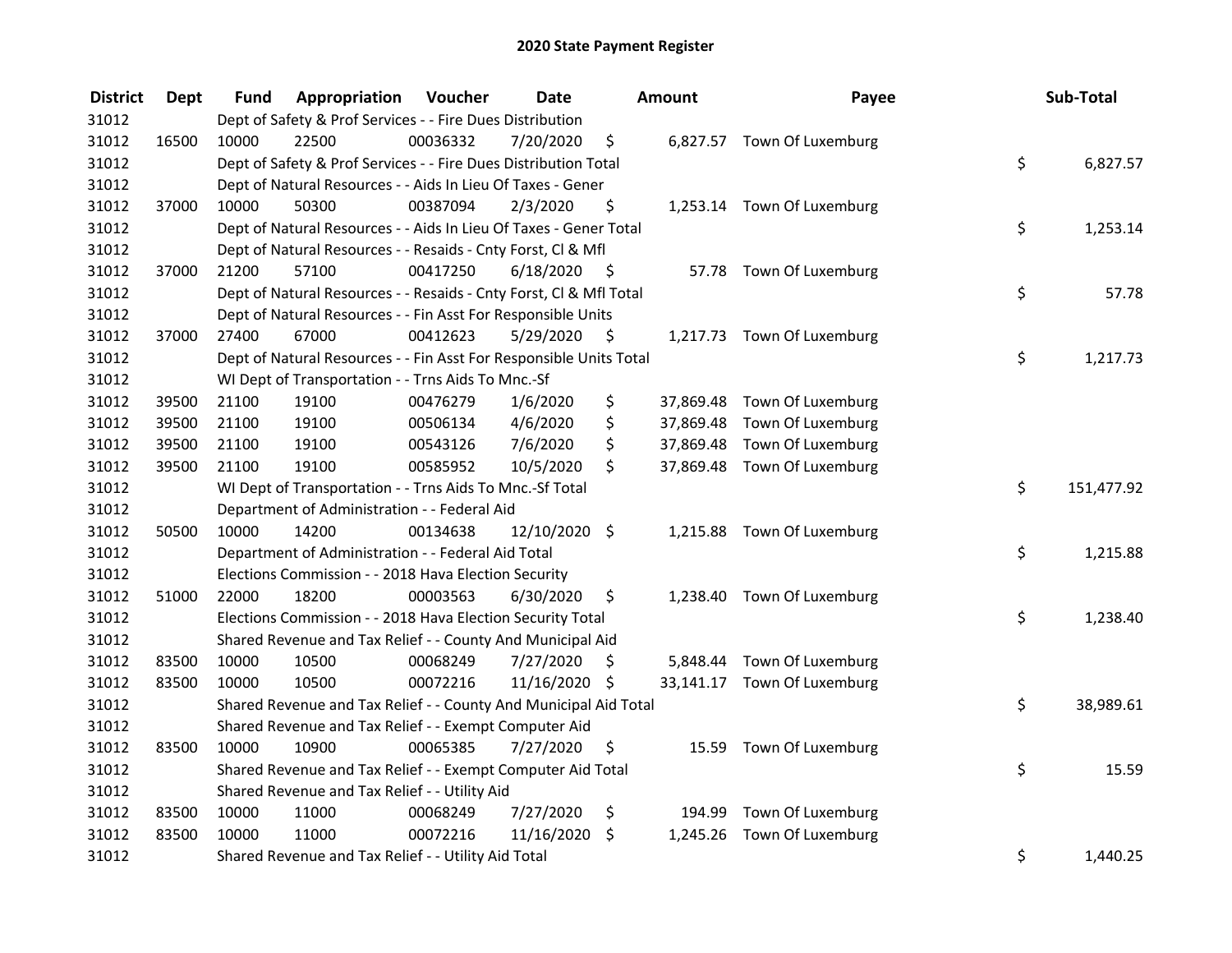| <b>District</b> | Dept  | Fund  | <b>Appropriation</b>                                          | <b>Voucher</b> | Date     | Amount | Payee                      | Sub-Total  |
|-----------------|-------|-------|---------------------------------------------------------------|----------------|----------|--------|----------------------------|------------|
| 31012           |       |       | Shared Revenue and Tax Relief - - Personal Property Aid       |                |          |        |                            |            |
| 31012           | 83500 | 10000 | 11100                                                         | 00060769       | 5/4/2020 |        | 2,334.18 Town Of Luxemburg |            |
| 31012           |       |       | Shared Revenue and Tax Relief - - Personal Property Aid Total |                |          |        |                            | 2.334.18   |
| 31012 Total     |       |       |                                                               |                |          |        |                            | 206,068.05 |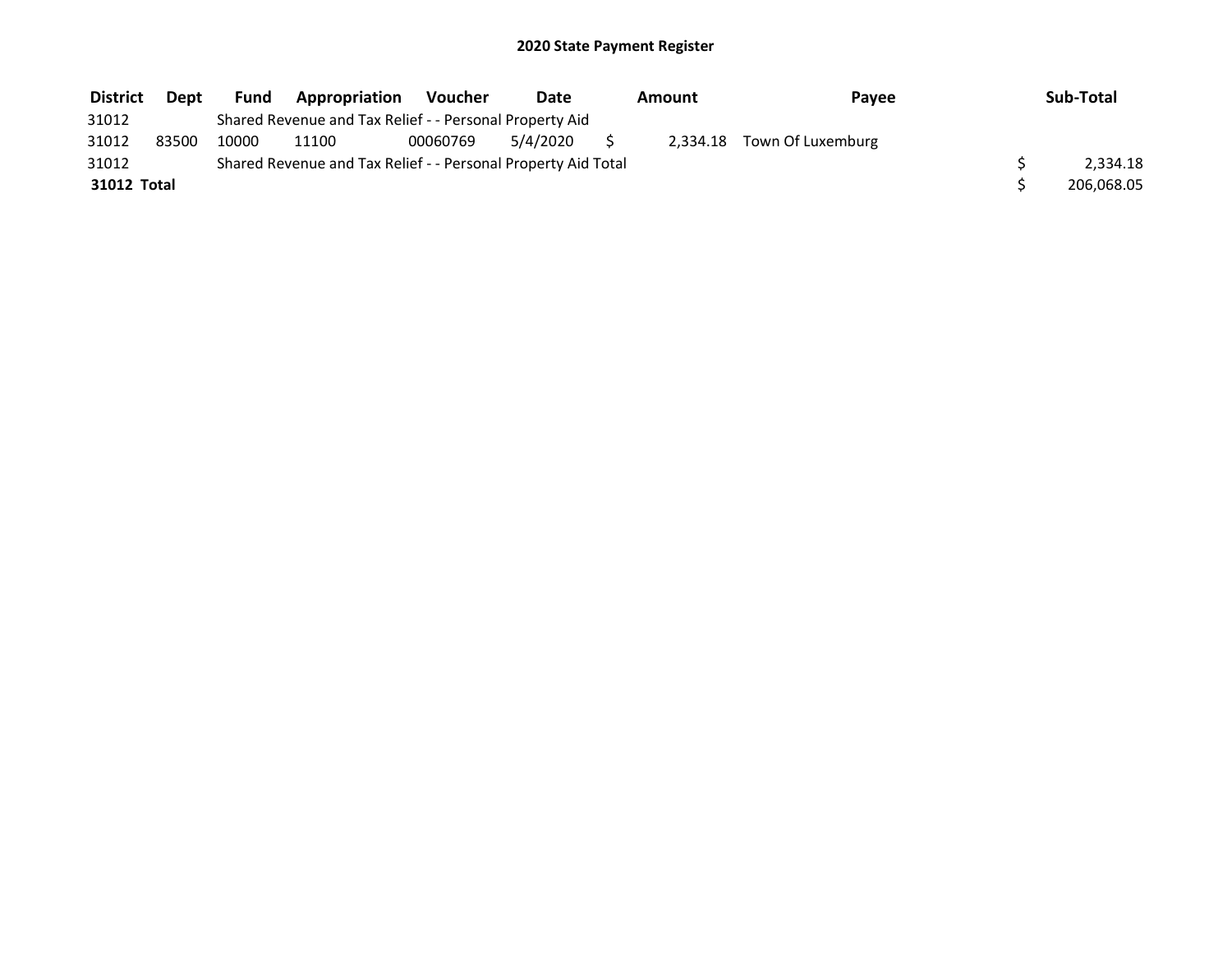| <b>District</b> | <b>Dept</b> | Fund  | Appropriation                                                      | Voucher  | <b>Date</b>     |      | Amount    | Payee                        | Sub-Total        |
|-----------------|-------------|-------|--------------------------------------------------------------------|----------|-----------------|------|-----------|------------------------------|------------------|
| 31014           |             |       | Dept of Safety & Prof Services - - Fire Dues Distribution          |          |                 |      |           |                              |                  |
| 31014           | 16500       | 10000 | 22500                                                              | 00036333 | 7/20/2020       | \$   |           | 6,310.96 Town Of Montpelier  |                  |
| 31014           |             |       | Dept of Safety & Prof Services - - Fire Dues Distribution Total    |          |                 |      |           |                              | \$<br>6,310.96   |
| 31014           |             |       | Dept of Natural Resources - - Aids In Lieu Of Taxes - Gener        |          |                 |      |           |                              |                  |
| 31014           | 37000       | 10000 | 50300                                                              | 00404243 | 4/21/2020       | \$   |           | 36.91 Town Of Montpelier     |                  |
| 31014           |             |       | Dept of Natural Resources - - Aids In Lieu Of Taxes - Gener Total  |          |                 |      |           |                              | \$<br>36.91      |
| 31014           |             |       | Dept of Natural Resources - - Resaids - Cnty Forst, Cl & Mfl       |          |                 |      |           |                              |                  |
| 31014           | 37000       | 21200 | 57100                                                              | 00417251 | 6/18/2020       | - \$ |           | 132.12 Town Of Montpelier    |                  |
| 31014           |             |       | Dept of Natural Resources - - Resaids - Cnty Forst, Cl & Mfl Total |          |                 |      |           |                              | \$<br>132.12     |
| 31014           |             |       | Dept of Natural Resources - - Fin Asst For Responsible Units       |          |                 |      |           |                              |                  |
| 31014           | 37000       | 27400 | 67000                                                              | 00412709 | 5/29/2020       | \$   |           | 1,330.23 Town Of Montpelier  |                  |
| 31014           |             |       | Dept of Natural Resources - - Fin Asst For Responsible Units Total |          |                 |      |           |                              | \$<br>1,330.23   |
| 31014           |             |       | Dept of Natural Resources - - Recycling Consolidation Grants       |          |                 |      |           |                              |                  |
| 31014           | 37000       | 27400 | 67300                                                              | 00412709 | 5/29/2020       | \$.  |           | 335.19 Town Of Montpelier    |                  |
| 31014           |             |       | Dept of Natural Resources - - Recycling Consolidation Grants Total |          |                 |      |           |                              | \$<br>335.19     |
| 31014           |             |       | WI Dept of Transportation - - Trns Aids To Mnc.-Sf                 |          |                 |      |           |                              |                  |
| 31014           | 39500       | 21100 | 19100                                                              | 00476280 | 1/6/2020        | \$   | 31,266.63 | Town Of Montpelier           |                  |
| 31014           | 39500       | 21100 | 19100                                                              | 00506135 | 4/6/2020        | \$   | 31,266.63 | Town Of Montpelier           |                  |
| 31014           | 39500       | 21100 | 19100                                                              | 00543127 | 7/6/2020        | \$   | 31,266.63 | Town Of Montpelier           |                  |
| 31014           | 39500       | 21100 | 19100                                                              | 00585953 | 10/5/2020       | \$   |           | 31,266.63 Town Of Montpelier |                  |
| 31014           |             |       | WI Dept of Transportation - - Trns Aids To Mnc.-Sf Total           |          |                 |      |           |                              | \$<br>125,066.52 |
| 31014           |             |       | WI Dept of Transportation - - Loc Rd Imp Prg St Fd                 |          |                 |      |           |                              |                  |
| 31014           | 39500       | 21100 | 27800                                                              | 00615958 | $11/16/2020$ \$ |      |           | 15,395.70 Town Of Montpelier |                  |
| 31014           |             |       | WI Dept of Transportation - - Loc Rd Imp Prg St Fd Total           |          |                 |      |           |                              | \$<br>15,395.70  |
| 31014           |             |       | Elections Commission - - 2018 Hava Election Security               |          |                 |      |           |                              |                  |
| 31014           | 51000       | 22000 | 18200                                                              | 00003879 | 7/16/2020       | \$   |           | 1,168.00 Town Of Montpelier  |                  |
| 31014           |             |       | Elections Commission - - 2018 Hava Election Security Total         |          |                 |      |           |                              | \$<br>1,168.00   |
| 31014           |             |       | Shared Revenue and Tax Relief - - County And Municipal Aid         |          |                 |      |           |                              |                  |
| 31014           | 83500       | 10000 | 10500                                                              | 00068250 | 7/27/2020       | \$   |           | 5,407.40 Town Of Montpelier  |                  |
| 31014           | 83500       | 10000 | 10500                                                              | 00072217 | 11/16/2020 \$   |      |           | 30,641.95 Town Of Montpelier |                  |
| 31014           |             |       | Shared Revenue and Tax Relief - - County And Municipal Aid Total   |          |                 |      |           |                              | \$<br>36,049.35  |
| 31014           |             |       | Shared Revenue and Tax Relief - - Exempt Computer Aid              |          |                 |      |           |                              |                  |
| 31014           | 83500       | 10000 | 10900                                                              | 00065386 | 7/27/2020       | \$   | 377.25    | Town Of Montpelier           |                  |
| 31014           |             |       | Shared Revenue and Tax Relief - - Exempt Computer Aid Total        |          |                 |      |           |                              | \$<br>377.25     |
| 31014           |             |       | Shared Revenue and Tax Relief - - Utility Aid                      |          |                 |      |           |                              |                  |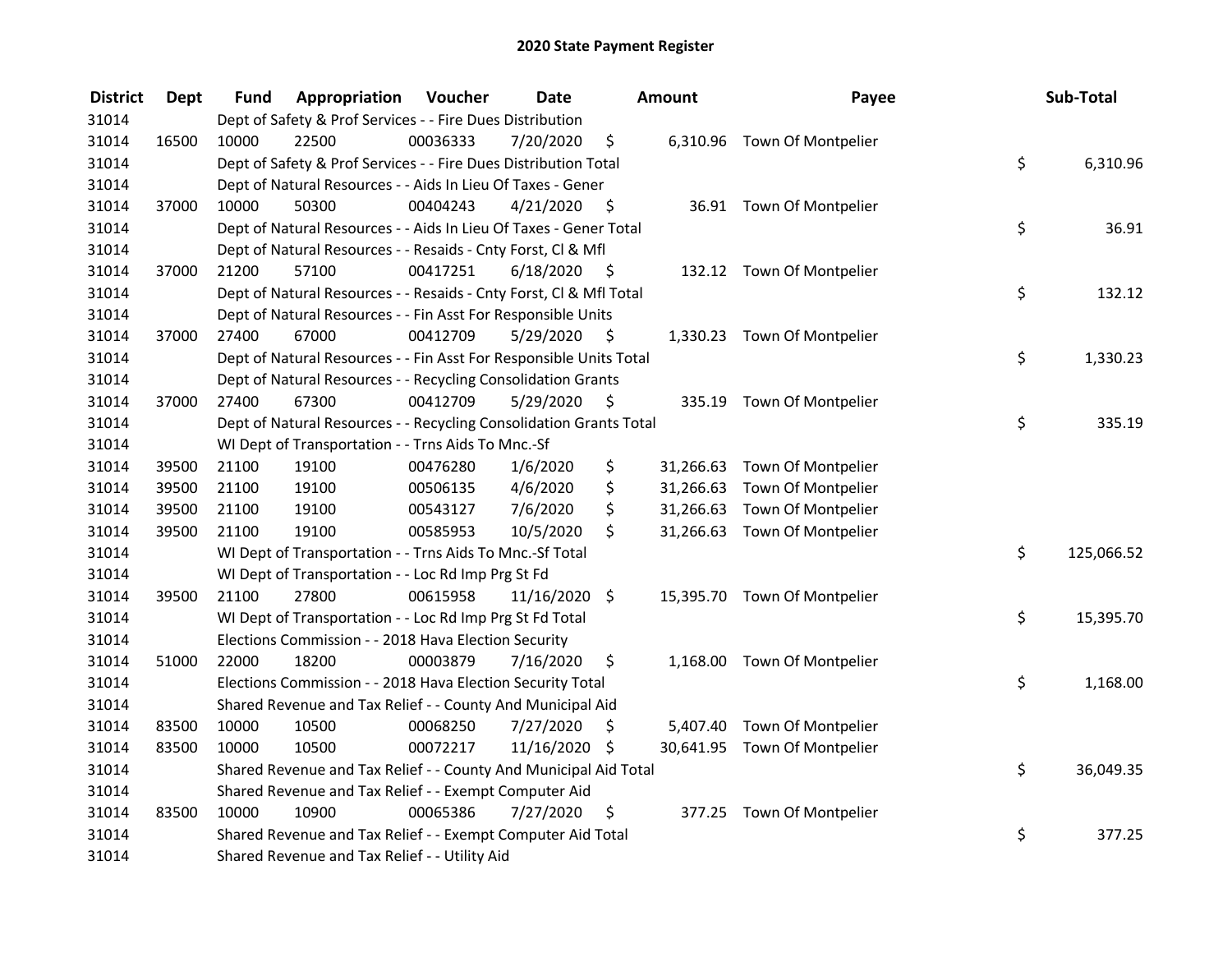| <b>District</b> | <b>Dept</b> | <b>Fund</b> | Appropriation                                                 | Voucher  | Date       | Amount   | Pavee                     | Sub-Total  |
|-----------------|-------------|-------------|---------------------------------------------------------------|----------|------------|----------|---------------------------|------------|
| 31014           | 83500       | 10000       | 11000                                                         | 00068250 | 7/27/2020  | 27.69    | Town Of Montpelier        |            |
| 31014           | 83500       | 10000       | 11000                                                         | 00072217 | 11/16/2020 |          | 161.41 Town Of Montpelier |            |
| 31014           |             |             | Shared Revenue and Tax Relief - - Utility Aid Total           |          |            |          |                           | 189.10     |
| 31014           |             |             | Shared Revenue and Tax Relief - - Personal Property Aid       |          |            |          |                           |            |
| 31014           | 83500       | 10000       | 11100                                                         | 00060770 | 5/4/2020   | 1.064.60 | Town Of Montpelier        |            |
| 31014           |             |             | Shared Revenue and Tax Relief - - Personal Property Aid Total |          |            |          |                           | 1,064.60   |
| 31014 Total     |             |             |                                                               |          |            |          |                           | 187,455.93 |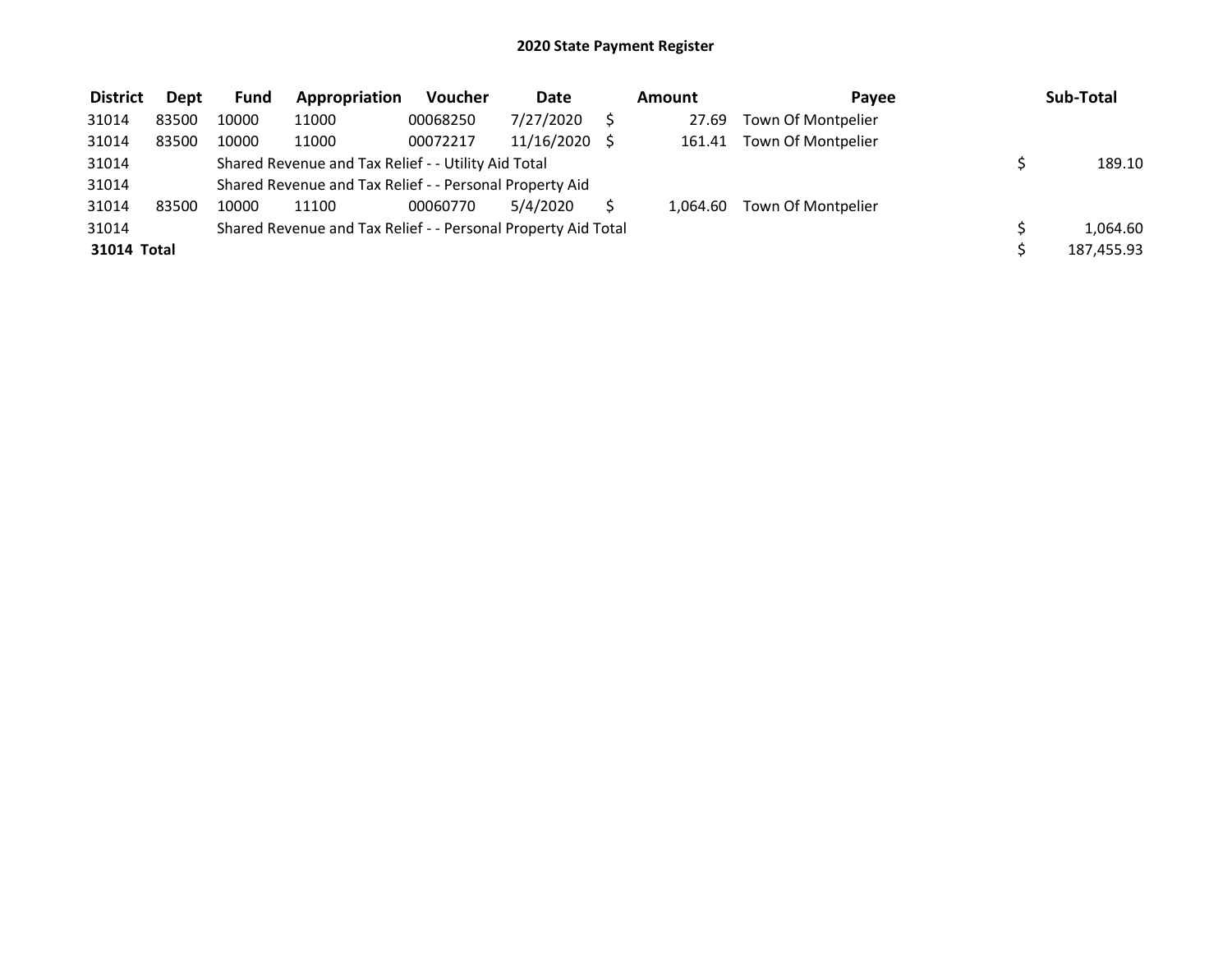| <b>District</b> | <b>Dept</b> | Fund  | Appropriation                                                      | Voucher  | <b>Date</b> |      | <b>Amount</b> |                           | Payee | Sub-Total  |
|-----------------|-------------|-------|--------------------------------------------------------------------|----------|-------------|------|---------------|---------------------------|-------|------------|
| 31016           |             |       | Dept of Safety & Prof Services - - Fire Dues Distribution          |          |             |      |               |                           |       |            |
| 31016           | 16500       | 10000 | 22500                                                              | 00036334 | 7/20/2020   | \$   |               | 3,097.27 Town Of Pierce   |       |            |
| 31016           |             |       | Dept of Safety & Prof Services - - Fire Dues Distribution Total    |          |             |      |               |                           | \$    | 3,097.27   |
| 31016           |             |       | Dept of Natural Resources - - Aids In Lieu Of Taxes - Gener        |          |             |      |               |                           |       |            |
| 31016           | 37000       | 10000 | 50300                                                              | 00387120 | 2/3/2020    | \$   |               | 32,009.78 Town Of Pierce  |       |            |
| 31016           | 37000       | 10000 | 50300                                                              | 00387121 | 2/3/2020    | \$   | 134.51        | Town Of Pierce            |       |            |
| 31016           | 37000       | 10000 | 50300                                                              | 00387122 | 2/3/2020    | \$   |               | 2,450.21 Town Of Pierce   |       |            |
| 31016           |             |       | Dept of Natural Resources - - Aids In Lieu Of Taxes - Gener Total  |          |             |      |               |                           | \$    | 34,594.50  |
| 31016           |             |       | Dept of Natural Resources - - Resaids - Cnty Forst, CI & Mfl       |          |             |      |               |                           |       |            |
| 31016           | 37000       | 21200 | 57100                                                              | 00417252 | 6/18/2020   | - \$ |               | 69.59 Town Of Pierce      |       |            |
| 31016           |             |       | Dept of Natural Resources - - Resaids - Cnty Forst, Cl & Mfl Total |          |             |      |               |                           | \$    | 69.59      |
| 31016           |             |       | Dept of Natural Resources - - Aids In Lieu Of Taxes - Sum S        |          |             |      |               |                           |       |            |
| 31016           | 37000       | 21200 | 57900                                                              | 00404486 | 4/21/2020   | -\$  | 41.80         | Town Of Pierce            |       |            |
| 31016           |             |       | Dept of Natural Resources - - Aids In Lieu Of Taxes - Sum S Total  |          |             |      |               |                           | \$    | 41.80      |
| 31016           |             |       | Dept of Natural Resources - - Fin Asst For Responsible Units       |          |             |      |               |                           |       |            |
| 31016           | 37000       | 27400 | 67000                                                              | 00412765 | 5/29/2020   | \$   |               | 1,270.02 Town Of Pierce   |       |            |
| 31016           |             |       | Dept of Natural Resources - - Fin Asst For Responsible Units Total |          |             |      |               |                           | \$    | 1,270.02   |
| 31016           |             |       | WI Dept of Transportation - - Trns Aids To Mnc.-Sf                 |          |             |      |               |                           |       |            |
| 31016           | 39500       | 21100 | 19100                                                              | 00476281 | 1/6/2020    | \$   |               | 18,842.76 Town Of Pierce  |       |            |
| 31016           | 39500       | 21100 | 19100                                                              | 00506136 | 4/6/2020    | \$   |               | 18,842.76 Town Of Pierce  |       |            |
| 31016           | 39500       | 21100 | 19100                                                              | 00543128 | 7/6/2020    | \$   |               | 18,842.76 Town Of Pierce  |       |            |
| 31016           | 39500       | 21100 | 19100                                                              | 00585954 | 10/5/2020   | \$   |               | 18,842.76 Town Of Pierce  |       |            |
| 31016           |             |       | WI Dept of Transportation - - Trns Aids To Mnc.-Sf Total           |          |             |      |               |                           | \$    | 75,371.04  |
| 31016           |             |       | WI Dept of Transportation - - Loc Trns FacI Implfd                 |          |             |      |               |                           |       |            |
| 31016           | 39500       | 21100 | 27600                                                              | 00612086 | 11/6/2020   | \$   |               | 106,108.00 Town Of Pierce |       |            |
| 31016           |             |       | WI Dept of Transportation - - Loc Trns Facl Implfd Total           |          |             |      |               |                           | \$    | 106,108.00 |
| 31016           |             |       | Department of Administration - - Federal Aid                       |          |             |      |               |                           |       |            |
| 31016           | 50500       | 10000 | 14200                                                              | 00126657 | 8/12/2020   | \$   |               | 687.92 Town Of Pierce     |       |            |
| 31016           | 50500       | 10000 | 14200                                                              | 00134639 | 12/10/2020  | \$   |               | 14,683.18 Town Of Pierce  |       |            |
| 31016           |             |       | Department of Administration - - Federal Aid Total                 |          |             |      |               |                           | \$    | 15,371.10  |
| 31016           |             |       | Elections Commission - - 2018 Hava Election Security               |          |             |      |               |                           |       |            |
| 31016           | 51000       | 22000 | 18200                                                              | 00003567 | 6/30/2020   | \$   | 730.20        | Town Of Pierce            |       |            |
| 31016           |             |       | Elections Commission - - 2018 Hava Election Security Total         |          |             |      |               |                           | \$    | 730.20     |
| 31016           |             |       | Shared Revenue and Tax Relief - - County And Municipal Aid         |          |             |      |               |                           |       |            |
| 31016           | 83500       | 10000 | 10500                                                              | 00068251 | 7/27/2020   | \$   |               | 2,360.70 Town Of Pierce   |       |            |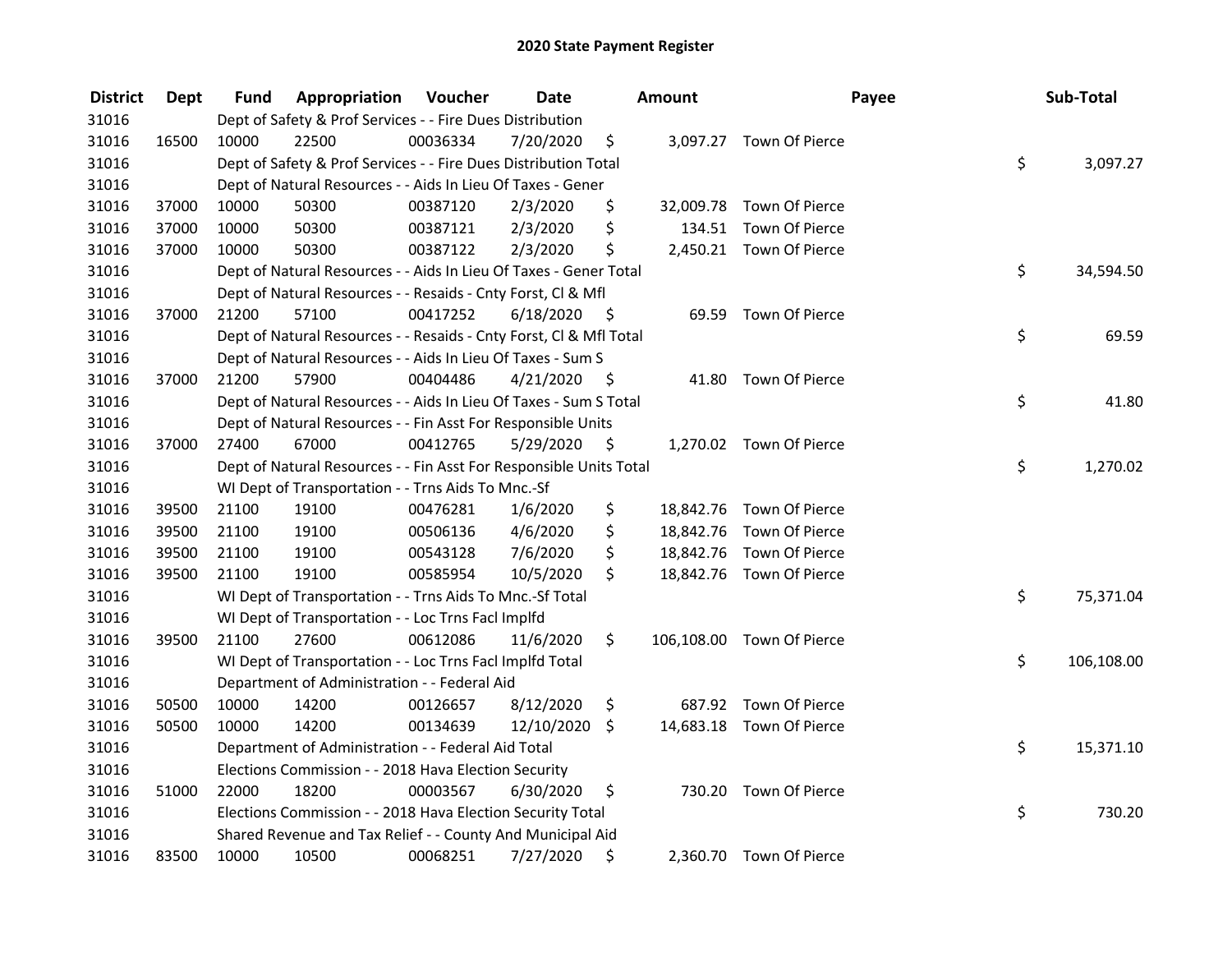| <b>District</b> | <b>Dept</b> | <b>Fund</b> | Appropriation                                                    | Voucher  | Date            |     | <b>Amount</b> |                | Payee | Sub-Total  |
|-----------------|-------------|-------------|------------------------------------------------------------------|----------|-----------------|-----|---------------|----------------|-------|------------|
| 31016           | 83500       | 10000       | 10500                                                            | 00072218 | $11/16/2020$ \$ |     | 13,377.33     | Town Of Pierce |       |            |
| 31016           |             |             | Shared Revenue and Tax Relief - - County And Municipal Aid Total |          |                 |     |               |                | \$.   | 15,738.03  |
| 31016           |             |             | Shared Revenue and Tax Relief - - Exempt Computer Aid            |          |                 |     |               |                |       |            |
| 31016           | 83500       | 10000       | 10900                                                            | 00065387 | 7/27/2020       | - S | 7.27          | Town Of Pierce |       |            |
| 31016           |             |             | Shared Revenue and Tax Relief - - Exempt Computer Aid Total      |          |                 |     |               |                | \$    | 7.27       |
| 31016           |             |             | Shared Revenue and Tax Relief - - Utility Aid                    |          |                 |     |               |                |       |            |
| 31016           | 83500       | 10000       | 11000                                                            | 00068251 | 7/27/2020       | S.  | 424.67        | Town Of Pierce |       |            |
| 31016           | 83500       | 10000       | 11000                                                            | 00072218 | $11/16/2020$ \$ |     | 2,509.59      | Town Of Pierce |       |            |
| 31016           |             |             | Shared Revenue and Tax Relief - - Utility Aid Total              |          |                 |     |               |                | \$    | 2,934.26   |
| 31016           |             |             | Shared Revenue and Tax Relief - - Personal Property Aid          |          |                 |     |               |                |       |            |
| 31016           | 83500       | 10000       | 11100                                                            | 00060771 | 5/4/2020        | S.  | 215.44        | Town Of Pierce |       |            |
| 31016           |             |             | Shared Revenue and Tax Relief - - Personal Property Aid Total    |          |                 |     |               |                | \$    | 215.44     |
| 31016           |             |             | Shared Revenue and Tax Relief - - Lottery & Gaming Credit        |          |                 |     |               |                |       |            |
| 31016           | 83500       | 52100       | 36300                                                            | 00055363 | 3/23/2020       | - S | 1,425.54      | Town Of Pierce |       |            |
| 31016           |             |             | Shared Revenue and Tax Relief - - Lottery & Gaming Credit Total  |          |                 |     |               |                | \$    | 1,425.54   |
| 31016 Total     |             |             |                                                                  |          |                 |     |               |                |       | 256,974.06 |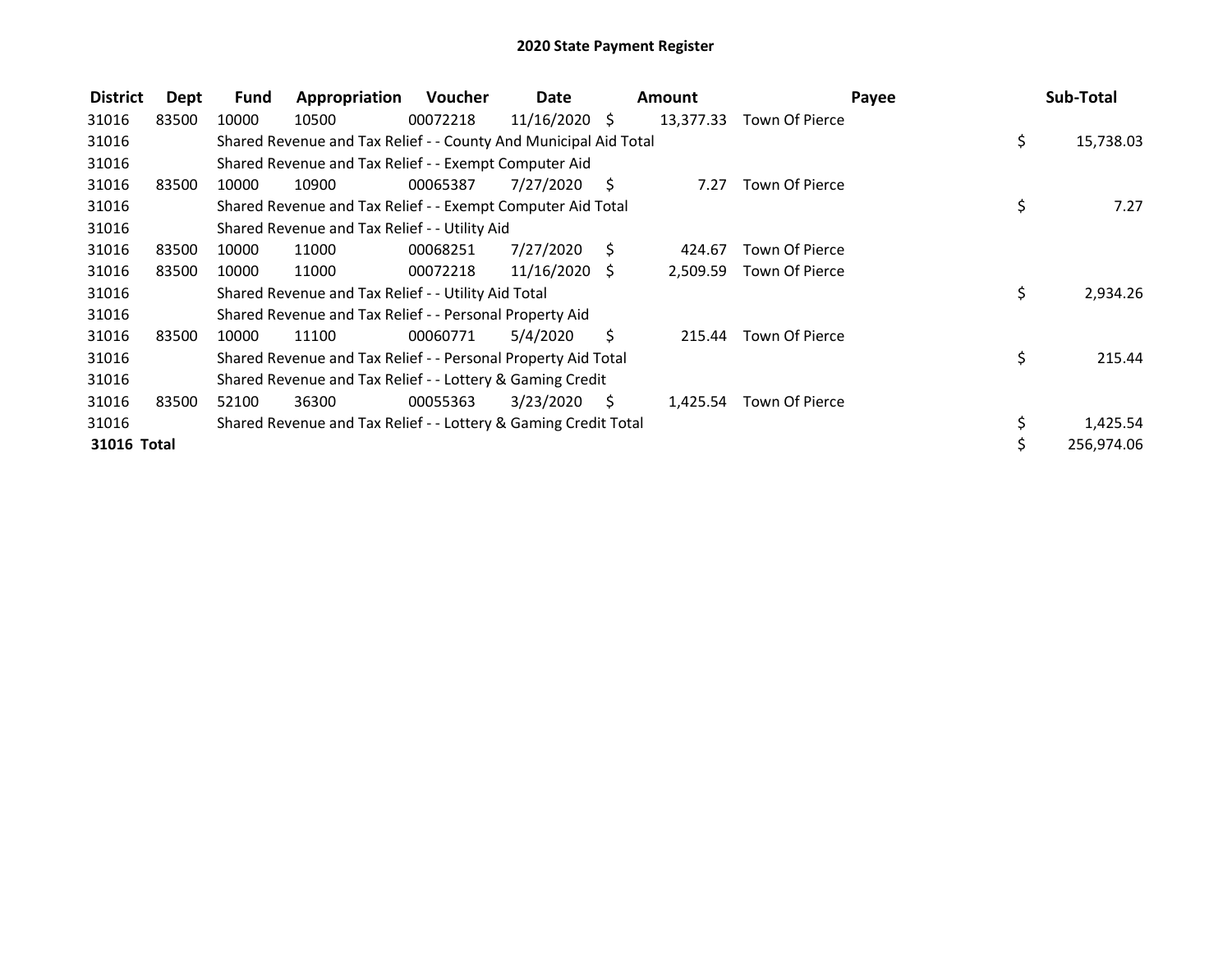| <b>District</b> | <b>Dept</b> | Fund  | Appropriation                                                      | Voucher  | <b>Date</b>   |      | <b>Amount</b> | Payee                       | Sub-Total        |
|-----------------|-------------|-------|--------------------------------------------------------------------|----------|---------------|------|---------------|-----------------------------|------------------|
| 31018           |             |       | Dept of Safety & Prof Services - - Fire Dues Distribution          |          |               |      |               |                             |                  |
| 31018           | 16500       | 10000 | 22500                                                              | 00036335 | 7/20/2020     | \$   |               | 6,851.89 Town Of Red River  |                  |
| 31018           |             |       | Dept of Safety & Prof Services - - Fire Dues Distribution Total    |          |               |      |               |                             | \$<br>6,851.89   |
| 31018           |             |       | Dept of Natural Resources - - Resaids - Cnty Forst, Cl & Mfl       |          |               |      |               |                             |                  |
| 31018           | 37000       | 21200 | 57100                                                              | 00417253 | 6/18/2020     | - \$ |               | 270.92 Town Of Red River    |                  |
| 31018           |             |       | Dept of Natural Resources - - Resaids - Cnty Forst, Cl & Mfl Total |          |               |      |               |                             | \$<br>270.92     |
| 31018           |             |       | Dept of Natural Resources - - Fin Asst For Responsible Units       |          |               |      |               |                             |                  |
| 31018           | 37000       | 27400 | 67000                                                              | 00412875 | 5/29/2020     | - \$ |               | 1,894.33 Town Of Red River  |                  |
| 31018           |             |       | Dept of Natural Resources - - Fin Asst For Responsible Units Total |          |               |      |               |                             | \$<br>1,894.33   |
| 31018           |             |       | Dept of Natural Resources - - Recycling Consolidation Grants       |          |               |      |               |                             |                  |
| 31018           | 37000       | 27400 | 67300                                                              | 00412875 | 5/29/2020     | \$   |               | 358.92 Town Of Red River    |                  |
| 31018           |             |       | Dept of Natural Resources - - Recycling Consolidation Grants Total |          |               |      |               |                             | \$<br>358.92     |
| 31018           |             |       | WI Dept of Transportation - - Trns Aids To Mnc.-Sf                 |          |               |      |               |                             |                  |
| 31018           | 39500       | 21100 | 19100                                                              | 00476282 | 1/6/2020      | \$   |               | 39,045.51 Town Of Red River |                  |
| 31018           | 39500       | 21100 | 19100                                                              | 00506137 | 4/6/2020      | \$   |               | 39,045.51 Town Of Red River |                  |
| 31018           | 39500       | 21100 | 19100                                                              | 00543129 | 7/6/2020      | \$   |               | 39,045.51 Town Of Red River |                  |
| 31018           | 39500       | 21100 | 19100                                                              | 00585955 | 10/5/2020     | \$.  |               | 39,045.51 Town Of Red River |                  |
| 31018           |             |       | WI Dept of Transportation - - Trns Aids To Mnc.-Sf Total           |          |               |      |               |                             | \$<br>156,182.04 |
| 31018           |             |       | Department of Administration - - Federal Aid                       |          |               |      |               |                             |                  |
| 31018           | 50500       | 10000 | 14200                                                              | 00134640 | 12/10/2020 \$ |      |               | 11,500.88 Town Of Red River |                  |
| 31018           |             |       | Department of Administration - - Federal Aid Total                 |          |               |      |               |                             | \$<br>11,500.88  |
| 31018           |             |       | Elections Commission - - 2018 Hava Election Security               |          |               |      |               |                             |                  |
| 31018           | 51000       | 22000 | 18200                                                              | 00004107 | 8/6/2020      | \$   |               | 1,197.70 Town Of Red River  |                  |
| 31018           |             |       | Elections Commission - - 2018 Hava Election Security Total         |          |               |      |               |                             | \$<br>1,197.70   |
| 31018           |             |       | Shared Revenue and Tax Relief - - County And Municipal Aid         |          |               |      |               |                             |                  |
| 31018           | 83500       | 10000 | 10500                                                              | 00068252 | 7/27/2020     | S    |               | 6,123.26 Town Of Red River  |                  |
| 31018           | 83500       | 10000 | 10500                                                              | 00072219 | 11/16/2020 \$ |      |               | 34,698.50 Town Of Red River |                  |
| 31018           |             |       | Shared Revenue and Tax Relief - - County And Municipal Aid Total   |          |               |      |               |                             | \$<br>40,821.76  |
| 31018           |             |       | Shared Revenue and Tax Relief - - Exempt Computer Aid              |          |               |      |               |                             |                  |
| 31018           | 83500       | 10000 | 10900                                                              | 00065388 | 7/27/2020     | -\$  |               | 96.65 Town Of Red River     |                  |
| 31018           |             |       | Shared Revenue and Tax Relief - - Exempt Computer Aid Total        |          |               |      |               |                             | \$<br>96.65      |
| 31018           |             |       | Shared Revenue and Tax Relief - - Utility Aid                      |          |               |      |               |                             |                  |
| 31018           | 83500       | 10000 | 11000                                                              | 00068252 | 7/27/2020     | \$   |               | 1,116.71 Town Of Red River  |                  |
| 31018           | 83500       | 10000 | 11000                                                              | 00072219 | 11/16/2020    | \$   | 5,322.90      | Town Of Red River           |                  |
| 31018           |             |       | Shared Revenue and Tax Relief - - Utility Aid Total                |          |               |      |               |                             | \$<br>6,439.61   |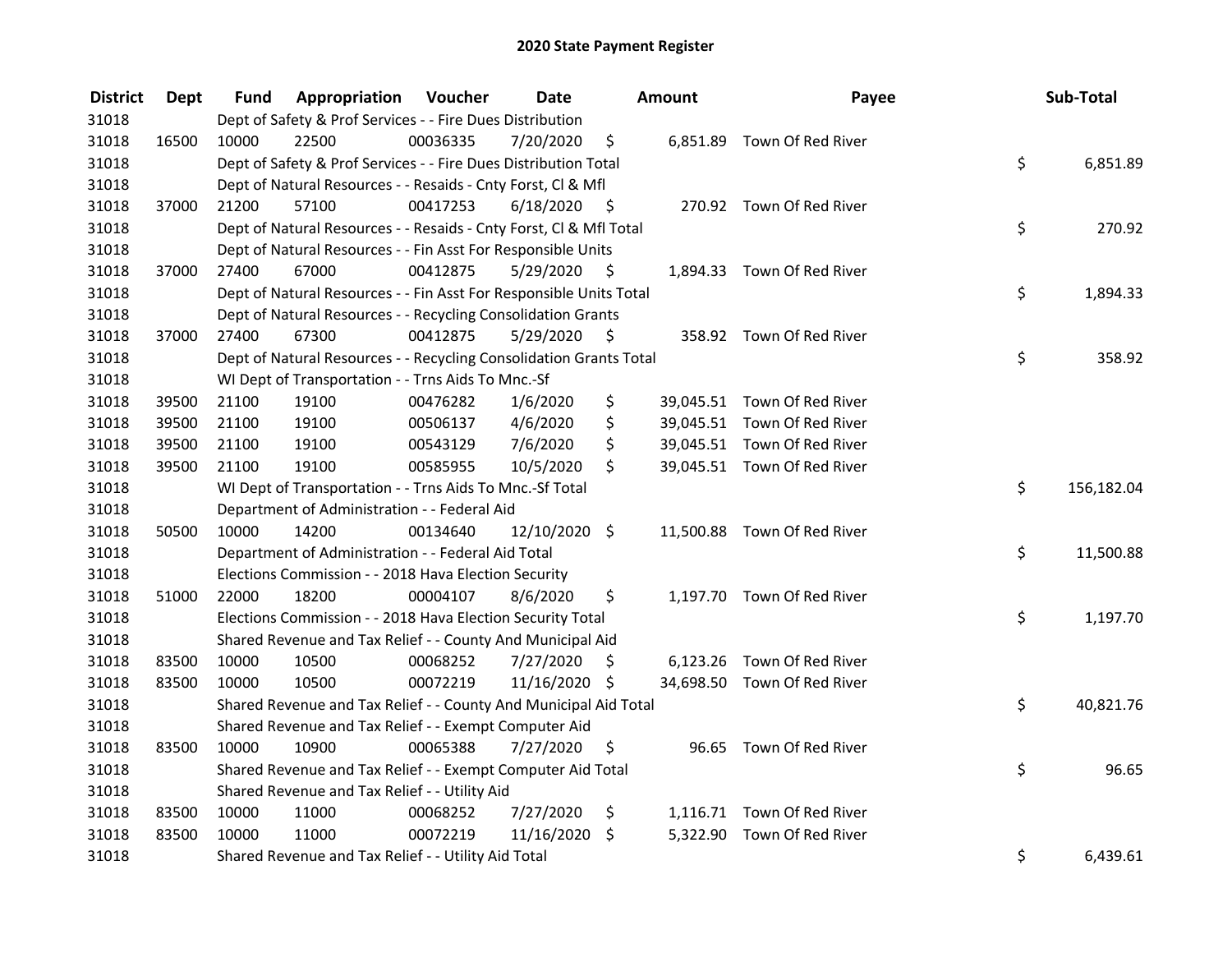| <b>District</b> | Dept  | <b>Fund</b> | Appropriation                                                                 | Voucher  | Date         | Amount |        | Payee             | Sub-Total  |
|-----------------|-------|-------------|-------------------------------------------------------------------------------|----------|--------------|--------|--------|-------------------|------------|
| 31018           |       |             | Shared Revenue and Tax Relief - - Personal Property Aid                       |          |              |        |        |                   |            |
| 31018           | 83500 | 10000       | 11100                                                                         | 00060772 | 5/4/2020     |        | 459.73 | Town Of Red River |            |
| 31018           |       |             | Shared Revenue and Tax Relief - - Personal Property Aid Total                 |          |              |        |        |                   | 459.73     |
| 31018           |       |             | Shared Revenue and Tax Relief - - State Aid; Video Service Provider Fee       |          |              |        |        |                   |            |
| 31018           | 83500 | 10000       | 11200                                                                         | 00064252 | 7/27/2020 \$ |        | 163.57 | Town Of Red River |            |
| 31018           |       |             | Shared Revenue and Tax Relief - - State Aid; Video Service Provider Fee Total |          |              |        |        |                   | 163.57     |
| 31018 Total     |       |             |                                                                               |          |              |        |        |                   | 226.238.00 |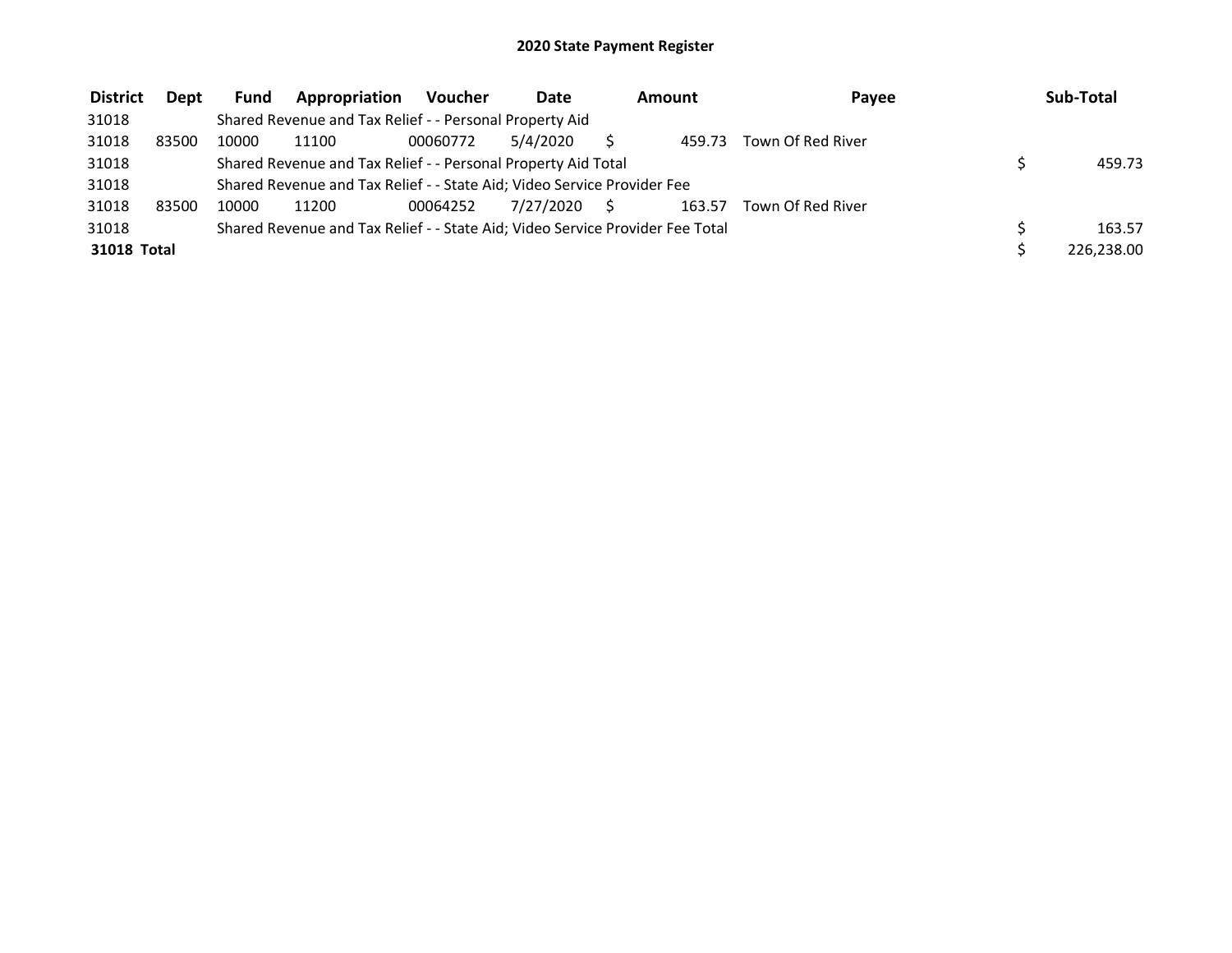| <b>District</b> | Dept  | Fund  | Appropriation                                                      | Voucher  | <b>Date</b>   |      | Amount    | Payee                            | Sub-Total        |
|-----------------|-------|-------|--------------------------------------------------------------------|----------|---------------|------|-----------|----------------------------------|------------------|
| 31020           |       |       | Dept of Safety & Prof Services - - Fire Dues Distribution          |          |               |      |           |                                  |                  |
| 31020           | 16500 | 10000 | 22500                                                              | 00036336 | 7/20/2020     | \$   |           | 4,779.45 West Kewaunee, Town of  |                  |
| 31020           |       |       | Dept of Safety & Prof Services - - Fire Dues Distribution Total    |          |               |      |           |                                  | \$<br>4,779.45   |
| 31020           |       |       | Dept of Natural Resources - - Aids In Lieu Of Taxes - Gener        |          |               |      |           |                                  |                  |
| 31020           | 37000 | 10000 | 50300                                                              | 00387117 | 2/3/2020      | \$   | 10,856.20 | West Kewaunee, Town of           |                  |
| 31020           | 37000 | 10000 | 50300                                                              | 00387118 | 2/3/2020      | \$   | 1,851.62  | West Kewaunee, Town of           |                  |
| 31020           | 37000 | 10000 | 50300                                                              | 00387119 | 2/3/2020      | \$   | 11,973.34 | West Kewaunee, Town of           |                  |
| 31020           | 37000 | 10000 | 50300                                                              | 00404467 | 4/21/2020     | \$   | 686.94    | West Kewaunee, Town of           |                  |
| 31020           | 37000 | 10000 | 50300                                                              | 00404469 | 4/21/2020     | \$   |           | 83.02 West Kewaunee, Town of     |                  |
| 31020           |       |       | Dept of Natural Resources - - Aids In Lieu Of Taxes - Gener Total  |          |               |      |           |                                  | \$<br>25,451.12  |
| 31020           |       |       | Dept of Natural Resources - - Taxes & Assessmts-Conserv Fund       |          |               |      |           |                                  |                  |
| 31020           | 37000 | 21200 | 16900                                                              | 00383437 | 1/21/2020     | \$   | 10.00     | West Kewaunee, Town of           |                  |
| 31020           | 37000 | 21200 | 16900                                                              | 00383438 | 1/21/2020     | \$   | 10.00     | West Kewaunee, Town of           |                  |
| 31020           |       |       | Dept of Natural Resources - - Taxes & Assessmts-Conserv Fund Total |          |               |      |           |                                  | \$<br>20.00      |
| 31020           |       |       | Dept of Natural Resources - - Resaids - Cnty Forst, Cl & Mfl       |          |               |      |           |                                  |                  |
| 31020           | 37000 | 21200 | 57100                                                              | 00417254 | 6/18/2020     | - \$ | 180.18    | West Kewaunee, Town of           |                  |
| 31020           |       |       | Dept of Natural Resources - - Resaids - Cnty Forst, CI & Mfl Total |          |               |      |           |                                  | \$<br>180.18     |
| 31020           |       |       | Dept of Natural Resources - - Aids In Lieu Of Taxes - Sum S        |          |               |      |           |                                  |                  |
| 31020           | 37000 | 21200 | 57900                                                              | 00404468 | 4/21/2020     | \$   | 139.66    | West Kewaunee, Town of           |                  |
| 31020           | 37000 | 21200 | 57900                                                              | 00404470 | 4/21/2020     | \$   | 191.36    | West Kewaunee, Town of           |                  |
| 31020           |       |       | Dept of Natural Resources - - Aids In Lieu Of Taxes - Sum S Total  |          |               |      |           |                                  | \$<br>331.02     |
| 31020           |       |       | Dept of Natural Resources - - Fin Asst For Responsible Units       |          |               |      |           |                                  |                  |
| 31020           | 37000 | 27400 | 67000                                                              | 00412827 | 5/29/2020     | - \$ |           | 2,208.86 West Kewaunee, Town of  |                  |
| 31020           |       |       | Dept of Natural Resources - - Fin Asst For Responsible Units Total |          |               |      |           |                                  | \$<br>2,208.86   |
| 31020           |       |       | WI Dept of Transportation - - Trns Aids To Mnc.-Sf                 |          |               |      |           |                                  |                  |
| 31020           | 39500 | 21100 | 19100                                                              | 00476283 | 1/6/2020      | \$   | 27,646.56 | West Kewaunee, Town of           |                  |
| 31020           | 39500 | 21100 | 19100                                                              | 00506138 | 4/6/2020      | \$   | 27,646.56 | West Kewaunee, Town of           |                  |
| 31020           | 39500 | 21100 | 19100                                                              | 00543130 | 7/6/2020      | \$   | 27,646.56 | West Kewaunee, Town of           |                  |
| 31020           | 39500 | 21100 | 19100                                                              | 00585956 | 10/5/2020     | \$   | 27,646.56 | West Kewaunee, Town of           |                  |
| 31020           |       |       | WI Dept of Transportation - - Trns Aids To Mnc.-Sf Total           |          |               |      |           |                                  | \$<br>110,586.24 |
| 31020           |       |       | WI Dept of Transportation - - Loc Rd Imp Prg St Fd                 |          |               |      |           |                                  |                  |
| 31020           | 39500 | 21100 | 27800                                                              | 00616493 | 11/18/2020 \$ |      |           | 15,250.12 West Kewaunee, Town of |                  |
| 31020           |       |       | WI Dept of Transportation - - Loc Rd Imp Prg St Fd Total           |          |               |      |           |                                  | \$<br>15,250.12  |
| 31020           |       |       | Department of Administration - - Federal Aid                       |          |               |      |           |                                  |                  |
| 31020           | 50500 | 10000 | 14200                                                              | 00126658 | 8/12/2020     | \$   |           | 1,261.73 West Kewaunee, Town of  |                  |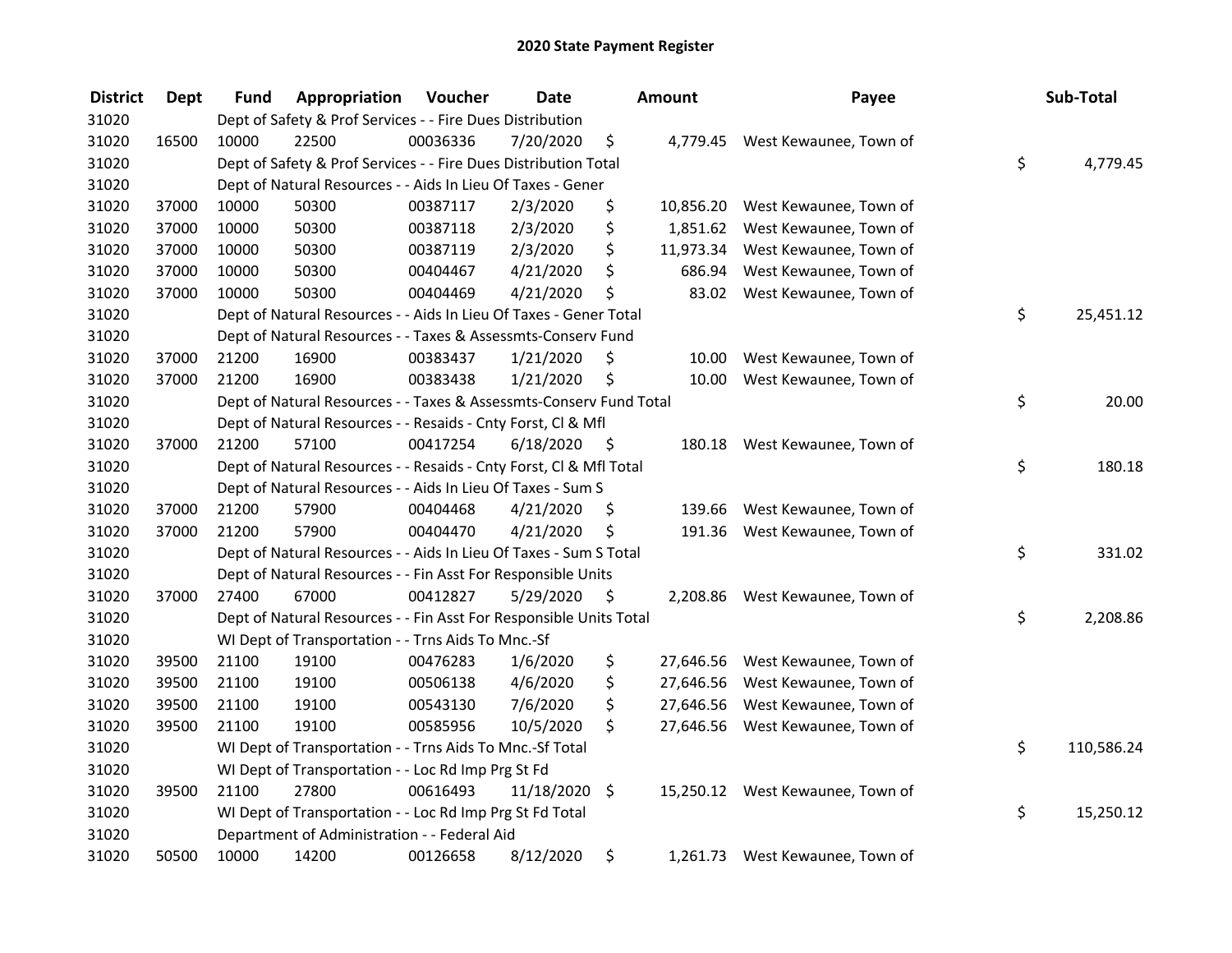| <b>District</b> | <b>Dept</b> | <b>Fund</b> | Appropriation                                                       | <b>Voucher</b> | <b>Date</b>   |      | <b>Amount</b> | Payee                            | Sub-Total        |
|-----------------|-------------|-------------|---------------------------------------------------------------------|----------------|---------------|------|---------------|----------------------------------|------------------|
| 31020           | 50500       | 10000       | 14200                                                               | 00129951       | 10/2/2020     | \$   | 6,916.05      | West Kewaunee, Town of           |                  |
| 31020           | 50500       | 10000       | 14200                                                               | 00134641       | 12/10/2020    | \$   |               | 15,124.38 West Kewaunee, Town of |                  |
| 31020           |             |             | Department of Administration - - Federal Aid Total                  |                |               |      |               |                                  | \$<br>23,302.16  |
| 31020           |             |             | Elections Commission - - 2018 Hava Election Security                |                |               |      |               |                                  |                  |
| 31020           | 51000       | 22000       | 18200                                                               | 00003414       | 6/26/2020     | \$   | 1.094.30      | West Kewaunee, Town of           |                  |
| 31020           |             |             | Elections Commission - - 2018 Hava Election Security Total          |                |               |      |               |                                  | \$<br>1,094.30   |
| 31020           |             |             | Shared Revenue and Tax Relief - - County And Municipal Aid          |                |               |      |               |                                  |                  |
| 31020           | 83500       | 10000       | 10500                                                               | 00068253       | 7/27/2020     | \$   | 5,693.05      | West Kewaunee, Town of           |                  |
| 31020           | 83500       | 10000       | 10500                                                               | 00072220       | 11/16/2020 \$ |      | 32,260.64     | West Kewaunee, Town of           |                  |
| 31020           |             |             | Shared Revenue and Tax Relief - - County And Municipal Aid Total    |                |               |      |               |                                  | \$<br>37,953.69  |
| 31020           |             |             | Shared Revenue and Tax Relief - - Exempt Computer Aid               |                |               |      |               |                                  |                  |
| 31020           | 83500       | 10000       | 10900                                                               | 00065389       | 7/27/2020     | \$   | 11.43         | West Kewaunee, Town of           |                  |
| 31020           |             |             | Shared Revenue and Tax Relief - - Exempt Computer Aid Total         |                |               |      |               |                                  | \$<br>11.43      |
| 31020           |             |             | Shared Revenue and Tax Relief - - Utility Aid                       |                |               |      |               |                                  |                  |
| 31020           | 83500       | 10000       | 11000                                                               | 00068253       | 7/27/2020     | \$   | 1,417.80      | West Kewaunee, Town of           |                  |
| 31020           | 83500       | 10000       | 11000                                                               | 00072220       | 11/16/2020    | \$   | 8,219.75      | West Kewaunee, Town of           |                  |
| 31020           |             |             | Shared Revenue and Tax Relief - - Utility Aid Total                 |                |               |      |               |                                  | \$<br>9,637.55   |
| 31020           |             |             | Shared Revenue and Tax Relief - - Personal Property Aid             |                |               |      |               |                                  |                  |
| 31020           | 83500       | 10000       | 11100                                                               | 00060773       | 5/4/2020      | \$   | 672.51        | West Kewaunee, Town of           |                  |
| 31020           |             |             | Shared Revenue and Tax Relief - - Personal Property Aid Total       |                |               |      |               |                                  | \$<br>672.51     |
| 31020           |             |             | Shared Revenue and Tax Relief - - Payments For Municipal Svcs       |                |               |      |               |                                  |                  |
| 31020           | 83500       | 10000       | 50100                                                               | 00054730       | 2/3/2020      | \$   | 119.73        | West Kewaunee, Town of           |                  |
| 31020           |             |             | Shared Revenue and Tax Relief - - Payments For Municipal Svcs Total |                |               |      |               |                                  | \$<br>119.73     |
| 31020           |             |             | Shared Revenue and Tax Relief - - Lottery & Gaming Credit           |                |               |      |               |                                  |                  |
| 31020           | 83500       | 52100       | 36300                                                               | 00055364       | 3/23/2020     | - \$ |               | 277.68 West Kewaunee, Town of    |                  |
| 31020           |             |             | Shared Revenue and Tax Relief - - Lottery & Gaming Credit Total     |                |               |      |               |                                  | \$<br>277.68     |
| 31020 Total     |             |             |                                                                     |                |               |      |               |                                  | \$<br>231,876.04 |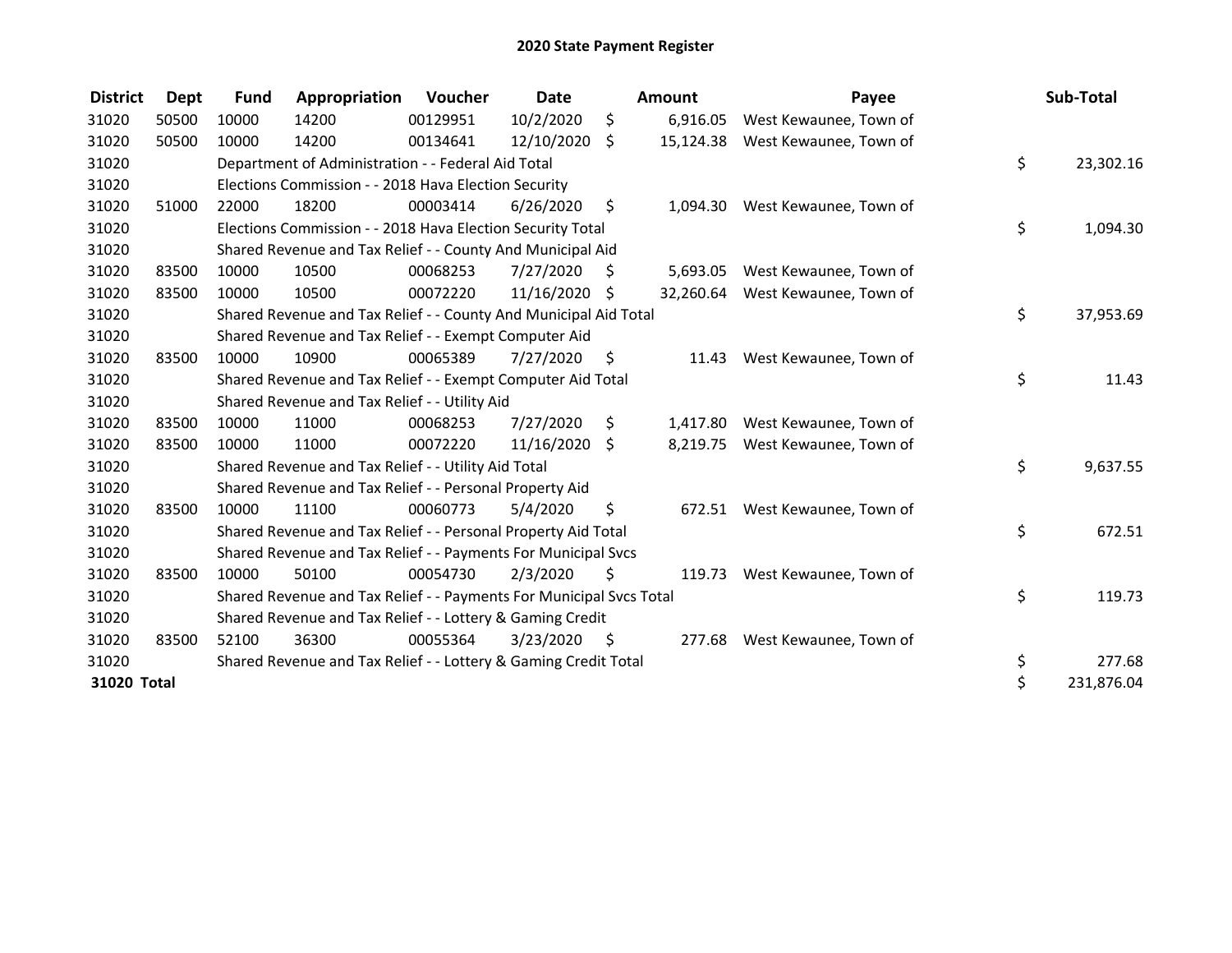| <b>District</b> | <b>Dept</b> | Fund  | Appropriation                                                      | Voucher  | <b>Date</b>   |      | Amount   | Payee                      | Sub-Total       |
|-----------------|-------------|-------|--------------------------------------------------------------------|----------|---------------|------|----------|----------------------------|-----------------|
| 31111           |             |       | Dept of Safety & Prof Services - - Fire Dues Distribution          |          |               |      |          |                            |                 |
| 31111           | 16500       | 10000 | 22500                                                              | 00036337 | 7/20/2020     | \$   |          | 1,612.41 Village Of Casco  |                 |
| 31111           |             |       | Dept of Safety & Prof Services - - Fire Dues Distribution Total    |          |               |      |          |                            | \$<br>1,612.41  |
| 31111           |             |       | Dept of Natural Resources - - Aids In Lieu Of Taxes - Gener        |          |               |      |          |                            |                 |
| 31111           | 37000       | 10000 | 50300                                                              | 00387112 | 2/3/2020      | \$   |          | 233.21 Village Of Casco    |                 |
| 31111           |             |       | Dept of Natural Resources - - Aids In Lieu Of Taxes - Gener Total  |          |               |      |          |                            | \$<br>233.21    |
| 31111           |             |       | Dept of Natural Resources - - Resaids - Cnty Forst, Cl & Mfl       |          |               |      |          |                            |                 |
| 31111           | 37000       | 21200 | 57100                                                              | 00417255 | 6/18/2020     | - \$ |          | 5.60 Village Of Casco      |                 |
| 31111           |             |       | Dept of Natural Resources - - Resaids - Cnty Forst, CI & Mfl Total |          |               |      |          |                            | \$<br>5.60      |
| 31111           |             |       | Dept of Natural Resources - - Fin Asst For Responsible Units       |          |               |      |          |                            |                 |
| 31111           | 37000       | 27400 | 67000                                                              | 00412747 | 5/29/2020     | -\$  |          | 3,550.93 Village Of Casco  |                 |
| 31111           |             |       | Dept of Natural Resources - - Fin Asst For Responsible Units Total |          |               |      |          |                            | \$<br>3,550.93  |
| 31111           |             |       | WI Dept of Transportation - - Trns Aids To Mnc.-Sf                 |          |               |      |          |                            |                 |
| 31111           | 39500       | 21100 | 19100                                                              | 00476284 | 1/6/2020      | \$   | 5,304.49 | Village Of Casco           |                 |
| 31111           | 39500       | 21100 | 19100                                                              | 00506139 | 4/6/2020      | \$   | 5,304.49 | Village Of Casco           |                 |
| 31111           | 39500       | 21100 | 19100                                                              | 00543131 | 7/6/2020      | \$   | 5,304.49 | Village Of Casco           |                 |
| 31111           | 39500       | 21100 | 19100                                                              | 00585957 | 10/5/2020     | \$   |          | 5,304.51 Village Of Casco  |                 |
| 31111           |             |       | WI Dept of Transportation - - Trns Aids To Mnc.-Sf Total           |          |               |      |          |                            | \$<br>21,217.98 |
| 31111           |             |       | Department of Administration - - Federal Aid                       |          |               |      |          |                            |                 |
| 31111           | 50500       | 10000 | 14200                                                              | 00134642 | 12/10/2020 \$ |      | 9,738.00 | Village Of Casco           |                 |
| 31111           | 50500       | 10000 | 14200                                                              | 00136331 | 12/17/2020 \$ |      | 285.10   | Village Of Casco           |                 |
| 31111           |             |       | Department of Administration - - Federal Aid Total                 |          |               |      |          |                            | \$<br>10,023.10 |
| 31111           |             |       | Elections Commission - - 2018 Hava Election Security               |          |               |      |          |                            |                 |
| 31111           | 51000       | 22000 | 18200                                                              | 00004425 | 9/9/2020      | \$.  |          | 554.20 Village Of Casco    |                 |
| 31111           |             |       | Elections Commission - - 2018 Hava Election Security Total         |          |               |      |          |                            | \$<br>554.20    |
| 31111           |             |       | Shared Revenue and Tax Relief - - County And Municipal Aid         |          |               |      |          |                            |                 |
| 31111           | 83500       | 10000 | 10500                                                              | 00068254 | 7/27/2020     | \$   |          | 11,491.09 Village Of Casco |                 |
| 31111           | 83500       | 10000 | 10500                                                              | 00072221 | 11/16/2020 \$ |      |          | 65,116.17 Village Of Casco |                 |
| 31111           |             |       | Shared Revenue and Tax Relief - - County And Municipal Aid Total   |          |               |      |          |                            | \$<br>76,607.26 |
| 31111           |             |       | Shared Revenue and Tax Relief - - Exempt Computer Aid              |          |               |      |          |                            |                 |
| 31111           | 83500       | 10000 | 10900                                                              | 00065390 | 7/27/2020     | \$   |          | 171.48 Village Of Casco    |                 |
| 31111           |             |       | Shared Revenue and Tax Relief - - Exempt Computer Aid Total        |          |               |      |          |                            | \$<br>171.48    |
| 31111           |             |       | Shared Revenue and Tax Relief - - Personal Property Aid            |          |               |      |          |                            |                 |
| 31111           | 83500       | 10000 | 11100                                                              | 00060774 | 5/4/2020      | \$   |          | 716.84 Village Of Casco    |                 |
| 31111           |             |       | Shared Revenue and Tax Relief - - Personal Property Aid Total      |          |               |      |          |                            | \$<br>716.84    |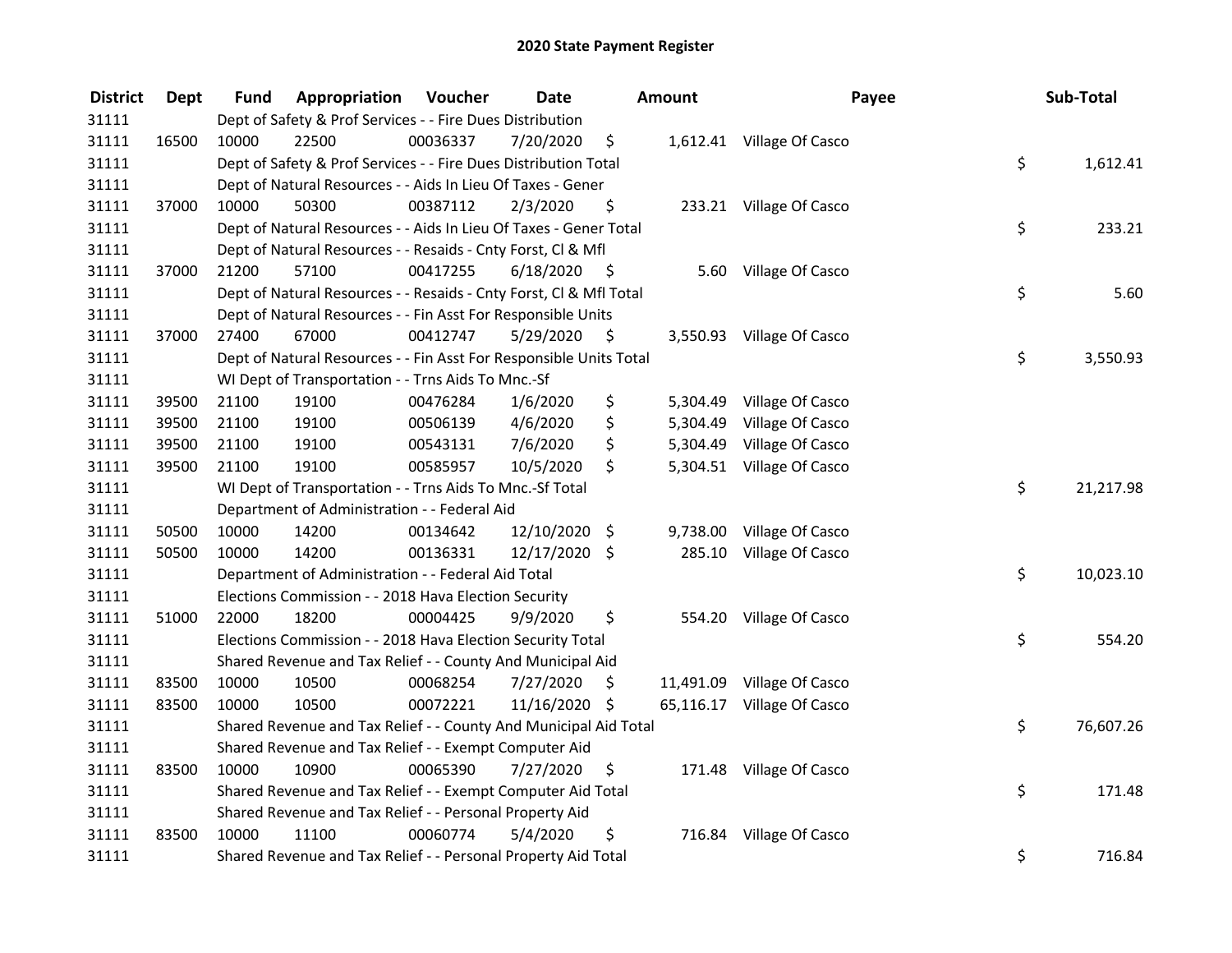|             |  | District Dept Fund Appropriation Voucher | Date | Amount | Payee | Sub-Total  |
|-------------|--|------------------------------------------|------|--------|-------|------------|
| 31111 Total |  |                                          |      |        |       | 114,693.01 |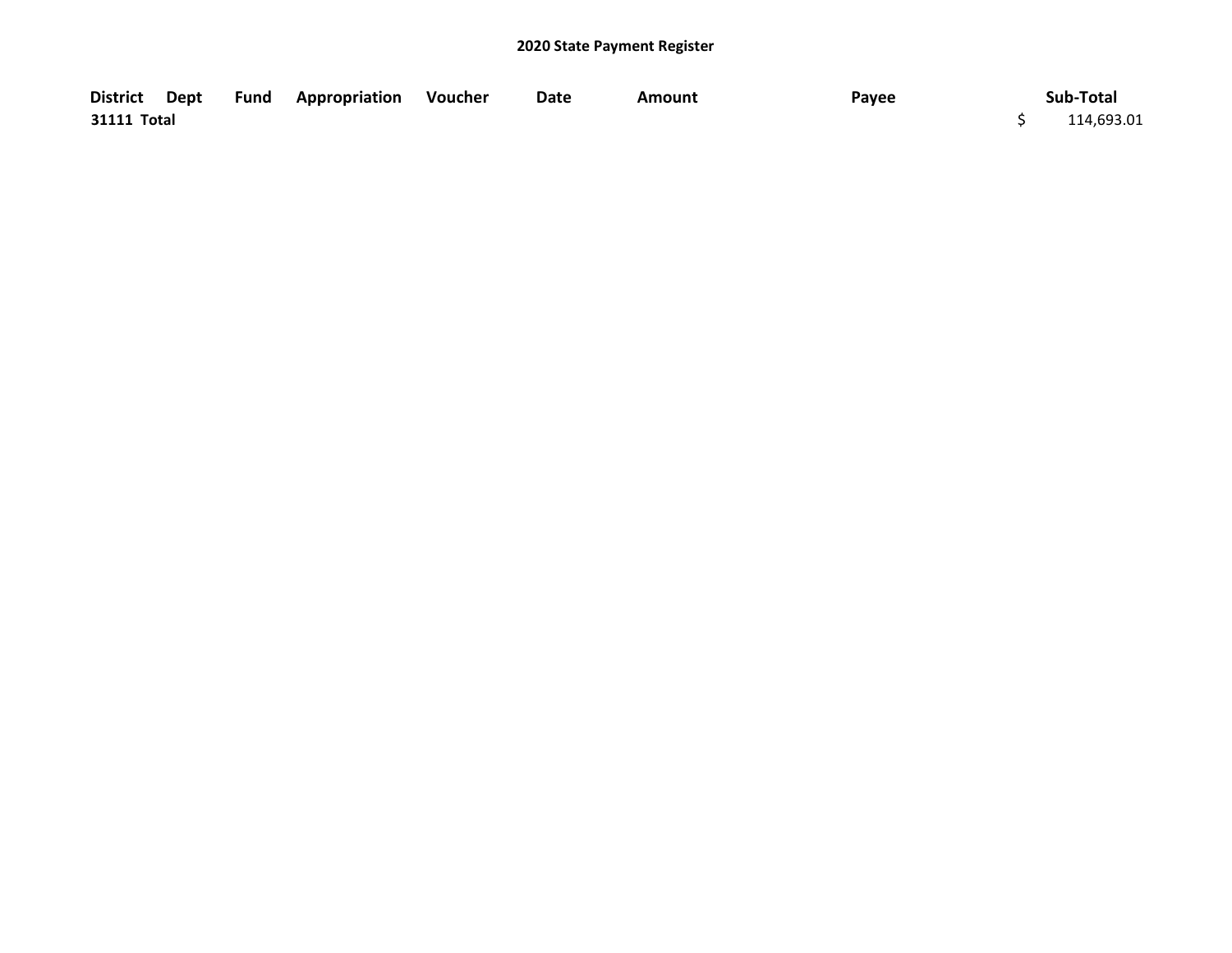| <b>District</b> | <b>Dept</b> | Fund  | Appropriation                                                                   | Voucher  | <b>Date</b>             | <b>Amount</b>   | Payee                          | Sub-Total        |
|-----------------|-------------|-------|---------------------------------------------------------------------------------|----------|-------------------------|-----------------|--------------------------------|------------------|
| 31146           |             |       | Dept of Safety & Prof Services - - Fire Dues Distribution                       |          |                         |                 |                                |                  |
| 31146           | 16500       | 10000 | 22500                                                                           | 00036338 | 7/20/2020               | \$              | 8,932.60 Village Of Luxemburg  |                  |
| 31146           |             |       | Dept of Safety & Prof Services - - Fire Dues Distribution Total                 |          |                         |                 |                                | \$<br>8,932.60   |
| 31146           |             |       | Dept of Natural Resources - - Fin Asst For Responsible Units                    |          |                         |                 |                                |                  |
| 31146           | 37000       | 27400 | 67000                                                                           | 00412736 | 5/29/2020               | \$              | 8,994.65 Village Of Luxemburg  |                  |
| 31146           |             |       | Dept of Natural Resources - - Fin Asst For Responsible Units Total              |          |                         |                 |                                | \$<br>8,994.65   |
| 31146           |             |       | WI Dept of Transportation - - Hwy Sfty Loc Aid Ffd                              |          |                         |                 |                                |                  |
| 31146           | 39500       | 21100 | 18500                                                                           | 00558574 | 7/31/2020               | \$              | 3,977.00 Village Of Luxemburg  |                  |
| 31146           |             |       | WI Dept of Transportation - - Hwy Sfty Loc Aid Ffd Total                        |          |                         |                 |                                | \$<br>3,977.00   |
| 31146           |             |       | WI Dept of Transportation - - Trns Aids To Mnc.-Sf                              |          |                         |                 |                                |                  |
| 31146           | 39500       | 21100 | 19100                                                                           | 00476285 | 1/6/2020                | \$              | 28,167.16 Village Of Luxemburg |                  |
| 31146           | 39500       | 21100 | 19100                                                                           | 00506140 | 4/6/2020                | \$<br>28,167.16 | Village Of Luxemburg           |                  |
| 31146           | 39500       | 21100 | 19100                                                                           | 00543132 | 7/6/2020                | \$<br>28,167.16 | Village Of Luxemburg           |                  |
| 31146           | 39500       | 21100 | 19100                                                                           | 00585958 | 10/5/2020               | \$              | 28,167.16 Village Of Luxemburg |                  |
| 31146           |             |       | WI Dept of Transportation - - Trns Aids To Mnc.-Sf Total                        |          |                         |                 |                                | \$<br>112,668.64 |
| 31146           |             |       | Department of Health Services - - Prepaid Medical Transport Reimbursement       |          |                         |                 |                                |                  |
| 31146           | 43500       | 10000 | 16300                                                                           |          | AMBULANCE 11/16/2020 \$ |                 | 3,954.56 Village Of Luxemburg  |                  |
| 31146           |             |       | Department of Health Services - - Prepaid Medical Transport Reimbursement Total |          |                         |                 |                                | \$<br>3,954.56   |
| 31146           |             |       | Department of Justice - - Law Enforcement Train, Local                          |          |                         |                 |                                |                  |
| 31146           | 45500       | 10000 | 23100                                                                           | 00091577 | 12/8/2020               | \$              | 480.00 Village Of Luxemburg    |                  |
| 31146           |             |       | Department of Justice - - Law Enforcement Train, Local Total                    |          |                         |                 |                                | \$<br>480.00     |
| 31146           |             |       | Department of Administration - - Federal Aid                                    |          |                         |                 |                                |                  |
| 31146           | 50500       | 10000 | 14200                                                                           | 00134643 | 12/10/2020 \$           |                 | 25,695.86 Village Of Luxemburg |                  |
| 31146           |             |       | Department of Administration - - Federal Aid Total                              |          |                         |                 |                                | \$<br>25,695.86  |
| 31146           |             |       | Elections Commission - - 2018 Hava Election Security                            |          |                         |                 |                                |                  |
| 31146           | 51000       | 22000 | 18200                                                                           | 00004477 | 9/9/2020                | \$              | 1,789.50 Village Of Luxemburg  |                  |
| 31146           |             |       | Elections Commission - - 2018 Hava Election Security Total                      |          |                         |                 |                                | \$<br>1,789.50   |
| 31146           |             |       | Shared Revenue and Tax Relief - - County And Municipal Aid                      |          |                         |                 |                                |                  |
| 31146           | 83500       | 10000 | 10500                                                                           | 00068255 | 7/27/2020               | \$              | 11,619.99 Village Of Luxemburg |                  |
| 31146           | 83500       | 10000 | 10500                                                                           | 00072222 | 11/16/2020 \$           |                 | 61,892.07 Village Of Luxemburg |                  |
| 31146           |             |       | Shared Revenue and Tax Relief - - County And Municipal Aid Total                |          |                         |                 |                                | \$<br>73,512.06  |
| 31146           |             |       | Shared Revenue and Tax Relief - - Exempt Computer Aid                           |          |                         |                 |                                |                  |
| 31146           | 83500       | 10000 | 10900                                                                           | 00065391 | 7/27/2020               | \$              | 2,667.76 Village Of Luxemburg  |                  |
| 31146           | 83500       | 10000 | 10900                                                                           | 00067063 | 7/27/2020               | \$              | 3,596.24 Village Of Luxemburg  |                  |
| 31146           |             |       | Shared Revenue and Tax Relief - - Exempt Computer Aid Total                     |          |                         |                 |                                | \$<br>6,264.00   |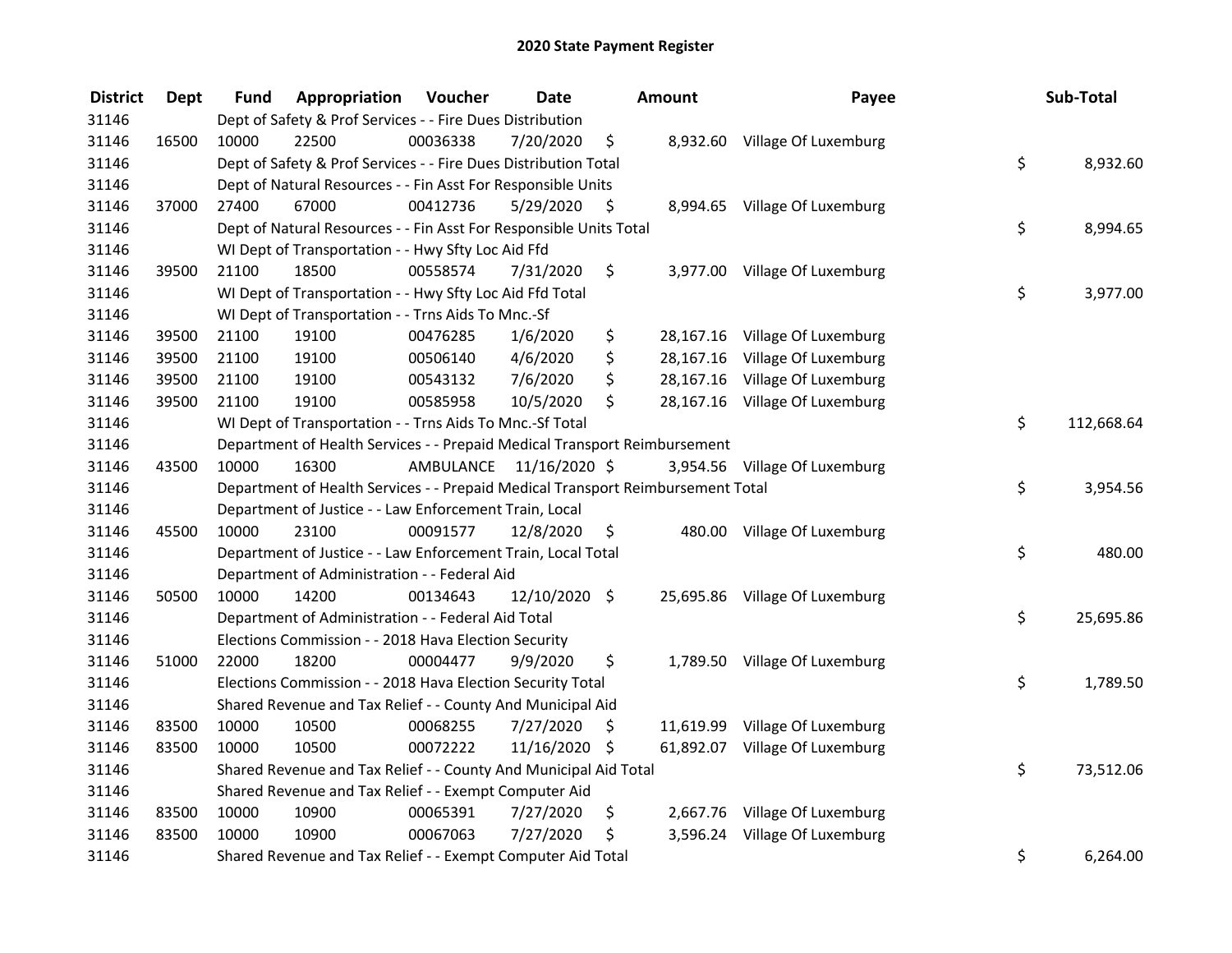| <b>District</b> | <b>Dept</b> | Fund  | Appropriation                                                   | <b>Voucher</b> | Date      | Amount |           | Payee                | Sub-Total  |
|-----------------|-------------|-------|-----------------------------------------------------------------|----------------|-----------|--------|-----------|----------------------|------------|
| 31146           |             |       | Shared Revenue and Tax Relief - - Personal Property Aid         |                |           |        |           |                      |            |
| 31146           | 83500       | 10000 | 11100                                                           | 00060775       | 5/4/2020  |        | 4.582.76  | Village Of Luxemburg |            |
| 31146           | 83500       | 10000 | 11100                                                           | 00062504       | 5/4/2020  |        | 11.559.22 | Village Of Luxemburg |            |
| 31146           |             |       | Shared Revenue and Tax Relief - - Personal Property Aid Total   |                |           |        |           |                      | 16.141.98  |
| 31146           |             |       | Shared Revenue and Tax Relief - - Lottery & Gaming Credit       |                |           |        |           |                      |            |
| 31146           | 83500       | 52100 | 36300                                                           | 00055365       | 3/23/2020 |        | 7.663.92  | Village Of Luxemburg |            |
| 31146           |             |       | Shared Revenue and Tax Relief - - Lottery & Gaming Credit Total |                |           |        |           |                      | 7.663.92   |
| 31146 Total     |             |       |                                                                 |                |           |        |           |                      | 270,074.77 |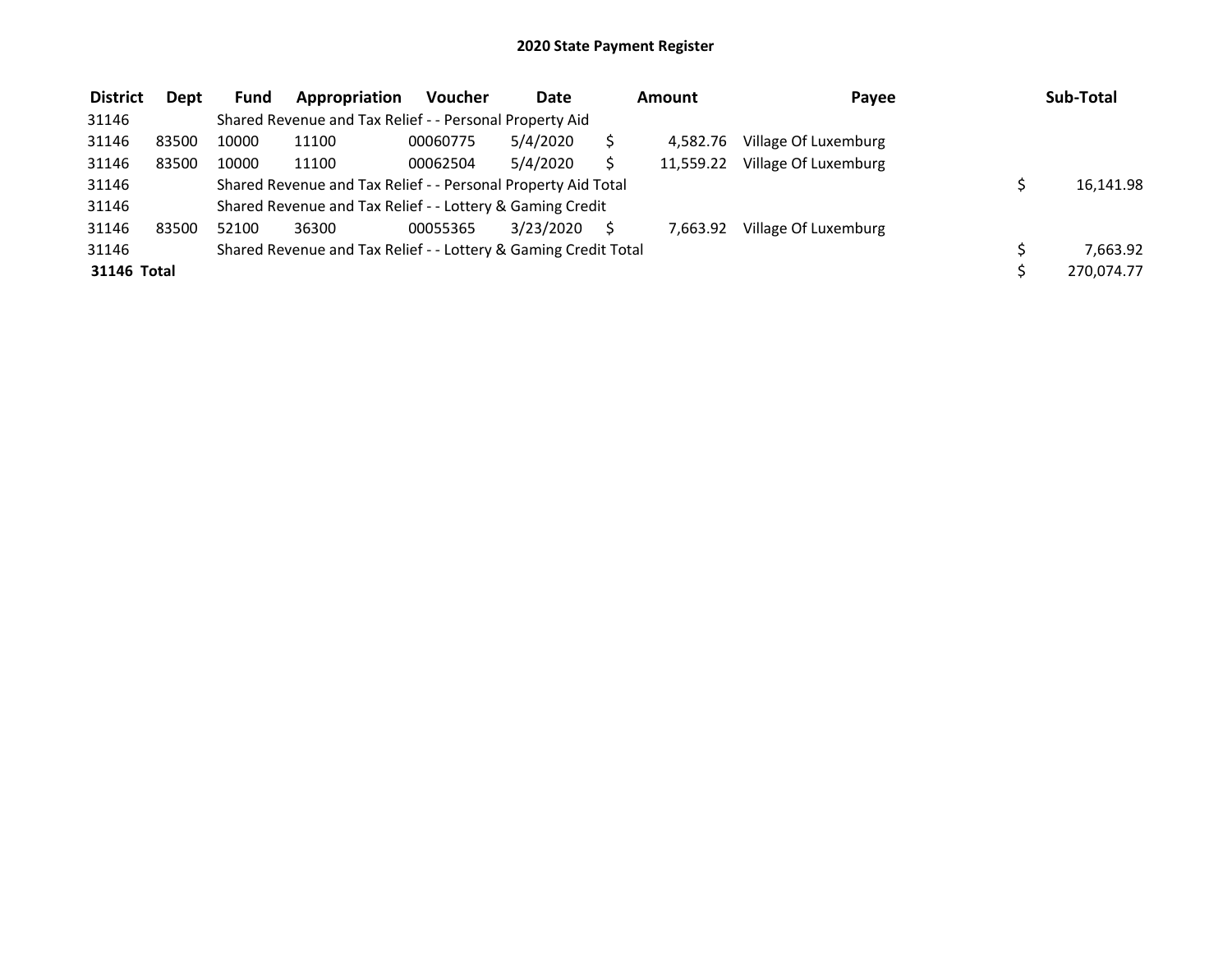| <b>District</b> | <b>Dept</b> | <b>Fund</b> | Appropriation                                                                   | Voucher  | <b>Date</b>             |      | Amount    | Payee                     | Sub-Total        |
|-----------------|-------------|-------------|---------------------------------------------------------------------------------|----------|-------------------------|------|-----------|---------------------------|------------------|
| 31201           |             |             | Dept of Safety & Prof Services - - Fire Dues Distribution                       |          |                         |      |           |                           |                  |
| 31201           | 16500       | 10000       | 22500                                                                           | 00036339 | 7/20/2020               | \$   |           | 8,075.54 Algoma, City of  |                  |
| 31201           |             |             | Dept of Safety & Prof Services - - Fire Dues Distribution Total                 |          |                         |      |           |                           | \$<br>8,075.54   |
| 31201           |             |             | Dept of Natural Resources - - Aids In Lieu Of Taxes - Gener                     |          |                         |      |           |                           |                  |
| 31201           | 37000       | 10000       | 50300                                                                           | 00387129 | 2/3/2020                | \$   |           | 4,548.65 Algoma, City of  |                  |
| 31201           |             |             | Dept of Natural Resources - - Aids In Lieu Of Taxes - Gener Total               |          |                         |      |           |                           | \$<br>4,548.65   |
| 31201           |             |             | Dept of Natural Resources - - Fin Asst For Responsible Units                    |          |                         |      |           |                           |                  |
| 31201           | 37000       | 27400       | 67000                                                                           | 00412529 | 5/29/2020               | - \$ |           | 24,439.14 Algoma, City of |                  |
| 31201           |             |             | Dept of Natural Resources - - Fin Asst For Responsible Units Total              |          |                         |      |           |                           | \$<br>24,439.14  |
| 31201           |             |             | WI Dept of Transportation - - Conn Hwy Aids St Fds                              |          |                         |      |           |                           |                  |
| 31201           | 39500       | 21100       | 16200                                                                           | 00477386 | 1/6/2020                | \$   | 7,067.97  | Algoma, City of           |                  |
| 31201           | 39500       | 21100       | 16200                                                                           | 00507241 | 4/6/2020                | \$   | 7,067.97  | Algoma, City of           |                  |
| 31201           | 39500       | 21100       | 16200                                                                           | 00544233 | 7/6/2020                | \$   | 7,067.97  | Algoma, City of           |                  |
| 31201           | 39500       | 21100       | 16200                                                                           | 00587059 | 10/5/2020               | \$   | 7,068.00  | Algoma, City of           |                  |
| 31201           |             |             | WI Dept of Transportation - - Conn Hwy Aids St Fds Total                        |          |                         |      |           |                           | \$<br>28,271.91  |
| 31201           |             |             | WI Dept of Transportation - - Trns Aids To Mnc.-Sf                              |          |                         |      |           |                           |                  |
| 31201           | 39500       | 21100       | 19100                                                                           | 00476286 | 1/6/2020                | \$   | 53,663.34 | Algoma, City of           |                  |
| 31201           | 39500       | 21100       | 19100                                                                           | 00506141 | 4/6/2020                | \$   | 53,663.34 | Algoma, City of           |                  |
| 31201           | 39500       | 21100       | 19100                                                                           | 00543133 | 7/6/2020                | \$   |           | 53,663.34 Algoma, City of |                  |
| 31201           | 39500       | 21100       | 19100                                                                           | 00585959 | 10/5/2020               | \$   | 53,663.35 | Algoma, City of           |                  |
| 31201           |             |             | WI Dept of Transportation - - Trns Aids To Mnc.-Sf Total                        |          |                         |      |           |                           | \$<br>214,653.37 |
| 31201           |             |             | Department of Health Services - - Prepaid Medical Transport Reimbursement       |          |                         |      |           |                           |                  |
| 31201           | 43500       | 10000       | 16300                                                                           |          | AMBULANCE 11/16/2020 \$ |      |           | 9,335.37 Algoma, City of  |                  |
| 31201           |             |             | Department of Health Services - - Prepaid Medical Transport Reimbursement Total |          |                         |      |           |                           | \$<br>9,335.37   |
| 31201           |             |             | Department of Justice - - Law Enforcement Train, Local                          |          |                         |      |           |                           |                  |
| 31201           | 45500       | 10000       | 23100                                                                           | 00090817 | 11/25/2020 \$           |      | 640.00    | Algoma, City of           |                  |
| 31201           |             |             | Department of Justice - - Law Enforcement Train, Local Total                    |          |                         |      |           |                           | \$<br>640.00     |
| 31201           |             |             | Department of Administration - - Federal Aid                                    |          |                         |      |           |                           |                  |
| 31201           | 50500       | 10000       | 14200                                                                           | 00126655 | 8/12/2020               | \$   | 6,724.00  | Algoma, City of           |                  |
| 31201           | 50500       | 10000       | 14200                                                                           | 00129948 | 10/2/2020               | \$   | 1,139.94  | Algoma, City of           |                  |
| 31201           | 50500       | 10000       | 14200                                                                           | 00132170 | 11/13/2020              | \$   | 29,279.80 | Algoma, City of           |                  |
| 31201           | 50500       | 10000       | 14200                                                                           | 00134631 | 12/10/2020              | \$   | 13,466.26 | Algoma, City of           |                  |
| 31201           | 50500       | 10000       | 14200                                                                           | 00136327 | 12/17/2020 \$           |      | 960.61    | Algoma, City of           |                  |
| 31201           |             |             | Department of Administration - - Federal Aid Total                              |          |                         |      |           |                           | \$<br>51,570.61  |
| 31201           |             |             | Elections Commission - - 2018 Hava Election Security                            |          |                         |      |           |                           |                  |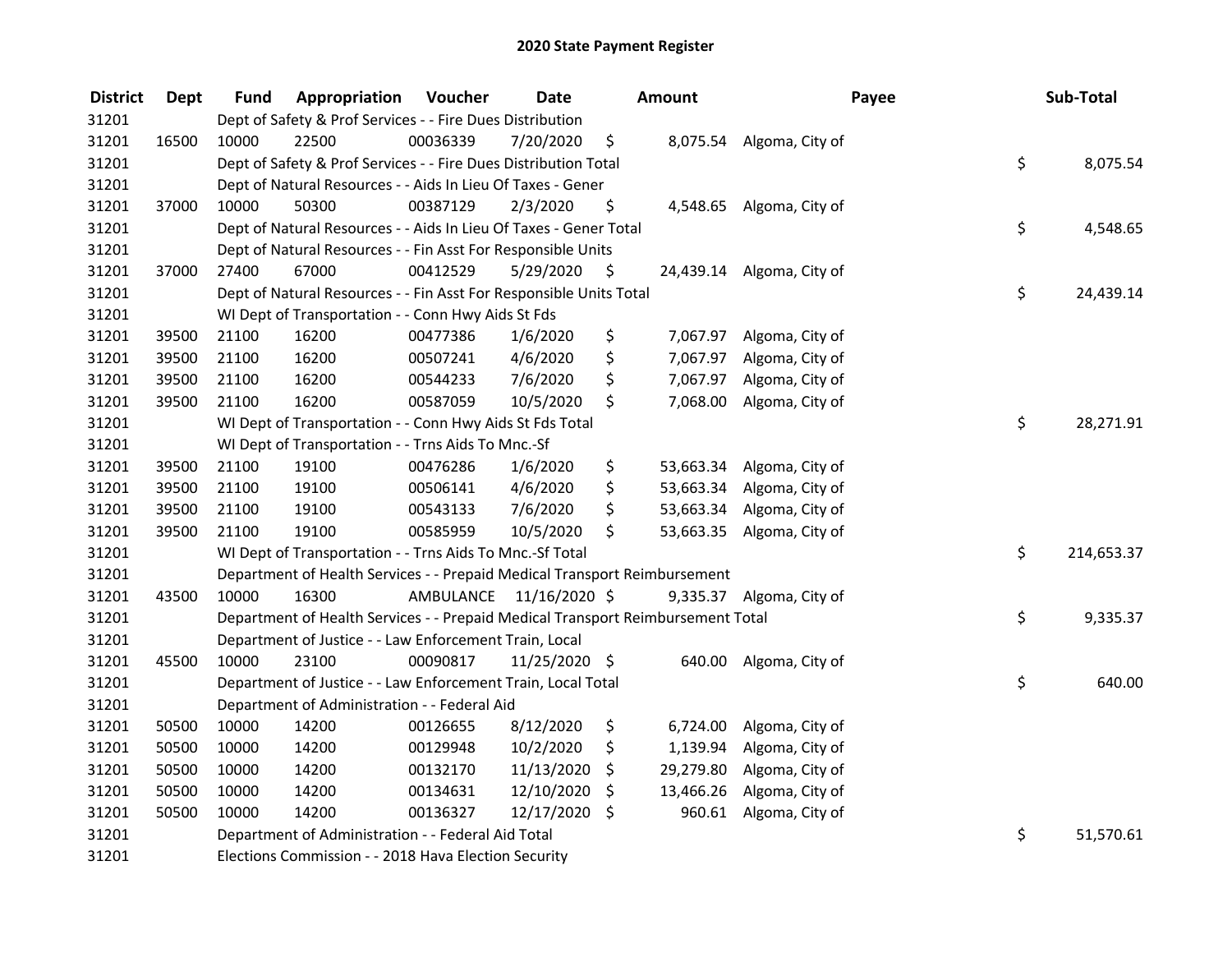| <b>District</b> | <b>Dept</b> | <b>Fund</b> | Appropriation                                                                 | Voucher  | <b>Date</b> |      | Amount    |                            | Payee | Sub-Total    |
|-----------------|-------------|-------------|-------------------------------------------------------------------------------|----------|-------------|------|-----------|----------------------------|-------|--------------|
| 31201           | 51000       | 22000       | 18200                                                                         | 00004632 | 9/18/2020   | \$   | 2,081.00  | Algoma, City of            |       |              |
| 31201           |             |             | Elections Commission - - 2018 Hava Election Security Total                    |          |             |      |           |                            | \$    | 2,081.00     |
| 31201           |             |             | Shared Revenue and Tax Relief - - Expenditure Restraint Program               |          |             |      |           |                            |       |              |
| 31201           | 83500       | 10000       | 10100                                                                         | 00068256 | 7/27/2020   | - \$ | 70,133.48 | Algoma, City of            |       |              |
| 31201           |             |             | Shared Revenue and Tax Relief - - Expenditure Restraint Program Total         |          |             |      |           |                            | \$    | 70,133.48    |
| 31201           |             |             | Shared Revenue and Tax Relief - - County And Municipal Aid                    |          |             |      |           |                            |       |              |
| 31201           | 83500       | 10000       | 10500                                                                         | 00068256 | 7/27/2020   | \$   |           | 141,087.69 Algoma, City of |       |              |
| 31201           | 83500       | 10000       | 10500                                                                         | 00072223 | 11/16/2020  | \$   |           | 790,161.55 Algoma, City of |       |              |
| 31201           |             |             | Shared Revenue and Tax Relief - - County And Municipal Aid Total              |          |             |      |           |                            | \$    | 931,249.24   |
| 31201           |             |             | Shared Revenue and Tax Relief - - Exempt Computer Aid                         |          |             |      |           |                            |       |              |
| 31201           | 83500       | 10000       | 10900                                                                         | 00065392 | 7/27/2020   | \$   | 8,374.32  | Algoma, City of            |       |              |
| 31201           | 83500       | 10000       | 10900                                                                         | 00067064 | 7/27/2020   | \$   | 295.10    | Algoma, City of            |       |              |
| 31201           |             |             | Shared Revenue and Tax Relief - - Exempt Computer Aid Total                   |          |             |      |           |                            | \$    | 8,669.42     |
| 31201           |             |             | Shared Revenue and Tax Relief - - Utility Aid                                 |          |             |      |           |                            |       |              |
| 31201           | 83500       | 10000       | 11000                                                                         | 00068256 | 7/27/2020   | \$   | 655.25    | Algoma, City of            |       |              |
| 31201           | 83500       | 10000       | 11000                                                                         | 00072223 | 11/16/2020  | \$   | 6,508.62  | Algoma, City of            |       |              |
| 31201           |             |             | Shared Revenue and Tax Relief - - Utility Aid Total                           |          |             |      |           |                            | \$    | 7,163.87     |
| 31201           |             |             | Shared Revenue and Tax Relief - - Personal Property Aid                       |          |             |      |           |                            |       |              |
| 31201           | 83500       | 10000       | 11100                                                                         | 00060776 | 5/4/2020    | \$   | 7,244.99  | Algoma, City of            |       |              |
| 31201           | 83500       | 10000       | 11100                                                                         | 00062505 | 5/4/2020    | \$   | 962.01    | Algoma, City of            |       |              |
| 31201           |             |             | Shared Revenue and Tax Relief - - Personal Property Aid Total                 |          |             |      |           |                            | \$    | 8,207.00     |
| 31201           |             |             | Shared Revenue and Tax Relief - - State Aid; Video Service Provider Fee       |          |             |      |           |                            |       |              |
| 31201           | 83500       | 10000       | 11200                                                                         | 00064253 | 7/27/2020   | -\$  | 4,249.82  | Algoma, City of            |       |              |
| 31201           |             |             | Shared Revenue and Tax Relief - - State Aid; Video Service Provider Fee Total |          |             |      |           |                            | \$    | 4,249.82     |
| 31201           |             |             | Shared Revenue and Tax Relief - - Lottery & Gaming Credit                     |          |             |      |           |                            |       |              |
| 31201           | 83500       | 52100       | 36300                                                                         | 00055366 | 3/23/2020   | - \$ | 2,185.08  | Algoma, City of            |       |              |
| 31201           |             |             | Shared Revenue and Tax Relief - - Lottery & Gaming Credit Total               |          |             |      |           |                            | \$    | 2,185.08     |
| 31201 Total     |             |             |                                                                               |          |             |      |           |                            | \$    | 1,375,473.50 |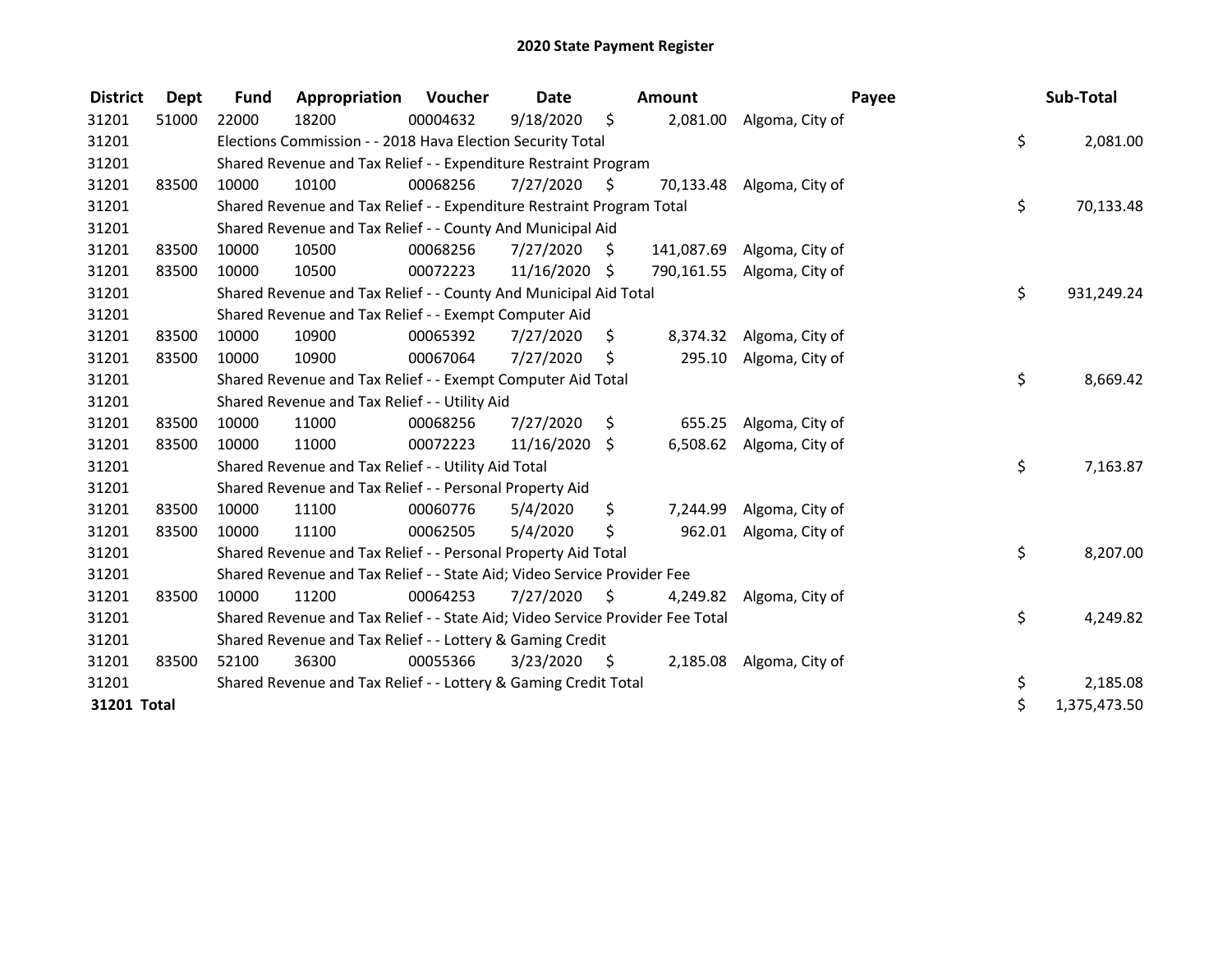| <b>District</b> | Dept  | Fund                                                                     | Appropriation                                                           | Voucher  | <b>Date</b>   |    | <b>Amount</b> | Payee             |           | Sub-Total |
|-----------------|-------|--------------------------------------------------------------------------|-------------------------------------------------------------------------|----------|---------------|----|---------------|-------------------|-----------|-----------|
| 31241           |       | Dept of Safety & Prof Services - - Fire Dues Distribution                |                                                                         |          |               |    |               |                   |           |           |
| 31241           | 16500 | 10000                                                                    | 22500                                                                   | 00036340 | 7/20/2020     | \$ | 7,408.11      | Kewaunee, City of |           |           |
| 31241           |       | \$<br>Dept of Safety & Prof Services - - Fire Dues Distribution Total    |                                                                         |          |               |    |               |                   |           | 7,408.11  |
| 31241           |       | Environmental Improvement Prog - - Clean Water Fund Program Finan        |                                                                         |          |               |    |               |                   |           |           |
| 31241           | 32000 | 57300                                                                    | 16300                                                                   | 00000272 | 2/20/2020     | \$ | 892.72        | Kewaunee, City of |           |           |
| 31241           |       |                                                                          | Environmental Improvement Prog - - Clean Water Fund Program Finan Total |          |               |    |               |                   |           |           |
| 31241           |       |                                                                          | Dept of Natural Resources - - Aids In Lieu Of Taxes - Gener             |          |               |    |               |                   |           |           |
| 31241           | 37000 | 10000                                                                    | 50300                                                                   | 00387134 | 2/3/2020      | \$ | 538.88        | Kewaunee, City of |           |           |
| 31241           | 37000 | 10000                                                                    | 50300                                                                   | 00404577 | 4/21/2020     | \$ | 10.08         | Kewaunee, City of |           |           |
| 31241           |       |                                                                          | Dept of Natural Resources - - Aids In Lieu Of Taxes - Gener Total       |          |               |    |               |                   | \$        | 548.96    |
| 31241           |       |                                                                          | Dept of Natural Resources - - GPO - Federal Funds                       |          |               |    |               |                   |           |           |
| 31241           | 37000 | 10000                                                                    | 94100                                                                   | 00452047 | 12/15/2020 \$ |    | 45,000.00     | Kewaunee, City of |           |           |
| 31241           |       |                                                                          | Dept of Natural Resources - - GPO - Federal Funds Total                 |          |               |    |               |                   | \$        | 45,000.00 |
| 31241           |       |                                                                          | Dept of Natural Resources - - Aids In Lieu Of Taxes - Sum S             |          |               |    |               |                   |           |           |
| 31241           | 37000 | 21200                                                                    | 57900                                                                   | 00404576 | 4/21/2020     | \$ | 61.84         | Kewaunee, City of |           |           |
| 31241           |       |                                                                          | Dept of Natural Resources - - Aids In Lieu Of Taxes - Sum S Total       |          |               |    |               |                   |           | 61.84     |
| 31241           |       |                                                                          | Dept of Natural Resources - - Rec & Resource Aids, Fed                  |          |               |    |               |                   |           |           |
| 31241           | 37000 | 21200                                                                    | 58300                                                                   | 00408375 | 5/13/2020     | \$ | 1,018.63      | Kewaunee, City of |           |           |
| 31241           |       | Dept of Natural Resources - - Rec & Resource Aids, Fed Total             |                                                                         |          |               |    |               |                   | \$        | 1,018.63  |
| 31241           |       |                                                                          | Dept of Natural Resources - - Fin Asst For Responsible Units            |          |               |    |               |                   |           |           |
| 31241           | 37000 | 27400                                                                    | 67000                                                                   | 00413285 | 5/29/2020     | \$ | 19,383.45     | Kewaunee, City of |           |           |
| 31241           |       | \$<br>Dept of Natural Resources - - Fin Asst For Responsible Units Total |                                                                         |          |               |    |               |                   |           | 19,383.45 |
| 31241           |       | Dept of Natural Resources - - Land Acquisition                           |                                                                         |          |               |    |               |                   |           |           |
| 31241           | 37000 | 36300                                                                    | TA100                                                                   | 00452053 | 12/15/2020 \$ |    | 15,716.00     | Kewaunee, City of |           |           |
| 31241           |       | \$<br>Dept of Natural Resources - - Land Acquisition Total               |                                                                         |          |               |    |               |                   | 15,716.00 |           |
| 31241           |       | WI Dept of Transportation - - Conn Hwy Aids St Fds                       |                                                                         |          |               |    |               |                   |           |           |
| 31241           | 39500 | 21100                                                                    | 16200                                                                   | 00477387 | 1/6/2020      | \$ | 8,455.75      | Kewaunee, City of |           |           |
| 31241           | 39500 | 21100                                                                    | 16200                                                                   | 00507242 | 4/6/2020      | \$ | 8,455.75      | Kewaunee, City of |           |           |
| 31241           | 39500 | 21100                                                                    | 16200                                                                   | 00544234 | 7/6/2020      | \$ | 8,455.75      | Kewaunee, City of |           |           |
| 31241           | 39500 | 21100                                                                    | 16200                                                                   | 00587060 | 10/5/2020     | \$ | 8,455.76      | Kewaunee, City of |           |           |
| 31241           |       | WI Dept of Transportation - - Conn Hwy Aids St Fds Total                 |                                                                         |          |               |    |               |                   | \$        | 33,823.01 |
| 31241           |       | WI Dept of Transportation - - Hwy Sfty Loc Aid Ffd                       |                                                                         |          |               |    |               |                   |           |           |
| 31241           | 39500 | 21100                                                                    | 18500                                                                   | 00590252 | 9/25/2020     | \$ | 4,000.00      | Kewaunee, City of |           |           |
| 31241           |       | \$<br>WI Dept of Transportation - - Hwy Sfty Loc Aid Ffd Total           |                                                                         |          |               |    |               |                   |           | 4,000.00  |
| 31241           |       | WI Dept of Transportation - - Trns Aids To Mnc.-Sf                       |                                                                         |          |               |    |               |                   |           |           |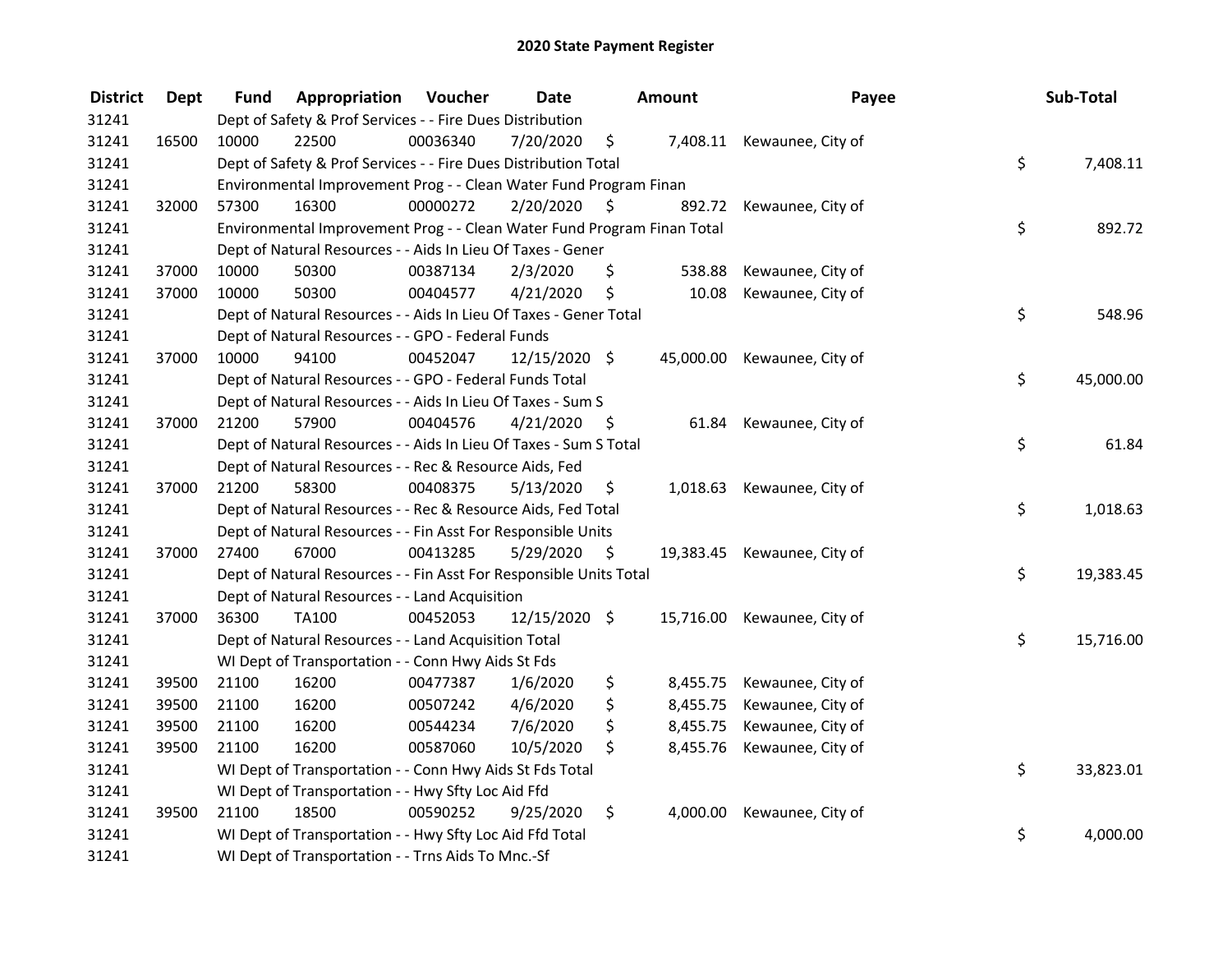| <b>District</b> | <b>Dept</b> | <b>Fund</b>                                                                 | Appropriation                                                                   | Voucher                 | <b>Date</b>   |                     | Amount     | Payee                      |            | Sub-Total  |
|-----------------|-------------|-----------------------------------------------------------------------------|---------------------------------------------------------------------------------|-------------------------|---------------|---------------------|------------|----------------------------|------------|------------|
| 31241           | 39500       | 21100                                                                       | 19100                                                                           | 00476287                | 1/6/2020      | \$                  | 60,020.41  | Kewaunee, City of          |            |            |
| 31241           | 39500       | 21100                                                                       | 19100                                                                           | 00506142                | 4/6/2020      | \$                  | 60,020.41  | Kewaunee, City of          |            |            |
| 31241           | 39500       | 21100                                                                       | 19100                                                                           | 00543134                | 7/6/2020      | \$                  | 60,020.41  | Kewaunee, City of          |            |            |
| 31241           | 39500       | 21100                                                                       | 19100                                                                           | 00585960                | 10/5/2020     | \$                  | 60,020.44  | Kewaunee, City of          |            |            |
| 31241           |             |                                                                             | WI Dept of Transportation - - Trns Aids To Mnc.-Sf Total                        |                         |               |                     |            |                            | \$         | 240,081.67 |
| 31241           |             |                                                                             | Department of Health Services - - Emergency Medical Services, Ai                |                         |               |                     |            |                            |            |            |
| 31241           | 43500       | 10000                                                                       | 11900                                                                           | 00379058                | 9/15/2020     | -S                  | 5,622.19   | Kewaunee, City of          |            |            |
| 31241           |             |                                                                             | Department of Health Services - - Emergency Medical Services, Ai Total          |                         |               |                     |            |                            | \$         | 5,622.19   |
| 31241           |             |                                                                             | Department of Health Services - - Prepaid Medical Transport Reimbursement       |                         |               |                     |            |                            |            |            |
| 31241           | 43500       | 10000                                                                       | 16300                                                                           | AMBULANCE 11/16/2020 \$ |               |                     |            | 7,001.52 Kewaunee, City of |            |            |
| 31241           |             |                                                                             | Department of Health Services - - Prepaid Medical Transport Reimbursement Total |                         |               |                     |            |                            | \$         | 7,001.52   |
| 31241           |             |                                                                             | Department of Justice - - Law Enforcement Train, Local                          |                         |               |                     |            |                            |            |            |
| 31241           | 45500       | 10000                                                                       | 23100                                                                           | 00091541                | 12/7/2020     | \$                  | 800.00     | Kewaunee, City of          |            |            |
| 31241           |             |                                                                             | Department of Justice - - Law Enforcement Train, Local Total                    |                         |               |                     |            |                            | \$         | 800.00     |
| 31241           |             |                                                                             | Department of Administration - - Federal Aid                                    |                         |               |                     |            |                            |            |            |
| 31241           | 50500       | 10000                                                                       | 14200                                                                           | 00117455                | 2/13/2020     | \$                  | 25,000.00  | Kewaunee, City of          |            |            |
| 31241           | 50500       | 10000                                                                       | 14200                                                                           | 00129949                | 10/2/2020     | \$                  | 46,952.00  | Kewaunee, City of          |            |            |
| 31241           | 50500       | 10000                                                                       | 14200                                                                           | 00134632                | 12/10/2020    | \$                  | 43,038.54  | Kewaunee, City of          |            |            |
| 31241           | 50500       | 10000                                                                       | 14200                                                                           | 00136328                | 12/17/2020 \$ |                     | 4,983.12   | Kewaunee, City of          |            |            |
| 31241           |             | Department of Administration - - Federal Aid Total                          |                                                                                 |                         |               |                     |            |                            | \$         | 119,973.66 |
| 31241           |             |                                                                             | Department of Administration - - Federal Aid, Local Assistance                  |                         |               |                     |            |                            |            |            |
| 31241           | 50500       | 10000                                                                       | 74300                                                                           | 00117193                | 2/12/2020     | $\ddot{\mathsf{S}}$ | 243,775.56 | Kewaunee, City of          |            |            |
| 31241           |             | \$<br>Department of Administration - - Federal Aid, Local Assistance Total  |                                                                                 |                         |               |                     |            |                            | 243,775.56 |            |
| 31241           |             | Elections Commission - - 2018 Hava Election Security                        |                                                                                 |                         |               |                     |            |                            |            |            |
| 31241           | 51000       | 22000                                                                       | 18200                                                                           | 00003390                | 6/26/2020     | \$                  | 1,929.20   | Kewaunee, City of          |            |            |
| 31241           |             |                                                                             | Elections Commission - - 2018 Hava Election Security Total                      |                         |               |                     |            |                            | \$         | 1,929.20   |
| 31241           |             | Shared Revenue and Tax Relief - - Expenditure Restraint Program             |                                                                                 |                         |               |                     |            |                            |            |            |
| 31241           | 83500       | 10000                                                                       | 10100                                                                           | 00068257                | 7/27/2020     | S                   | 44,769.39  | Kewaunee, City of          |            |            |
| 31241           |             | \$<br>Shared Revenue and Tax Relief - - Expenditure Restraint Program Total |                                                                                 |                         |               |                     |            |                            | 44,769.39  |            |
| 31241           |             | Shared Revenue and Tax Relief - - County And Municipal Aid                  |                                                                                 |                         |               |                     |            |                            |            |            |
| 31241           | 83500       | 10000                                                                       | 10500                                                                           | 00068257                | 7/27/2020     | \$.                 | 81,735.81  | Kewaunee, City of          |            |            |
| 31241           | 83500       | 10000                                                                       | 10500                                                                           | 00072224                | 11/16/2020 \$ |                     | 456,168.08 | Kewaunee, City of          |            |            |
| 31241           |             | Shared Revenue and Tax Relief - - County And Municipal Aid Total            |                                                                                 |                         |               |                     |            | \$                         | 537,903.89 |            |
| 31241           |             | Shared Revenue and Tax Relief - - Exempt Computer Aid                       |                                                                                 |                         |               |                     |            |                            |            |            |
| 31241           | 83500       | 10000                                                                       | 10900                                                                           | 00065393                | 7/27/2020     | \$                  | 1,834.29   | Kewaunee, City of          |            |            |